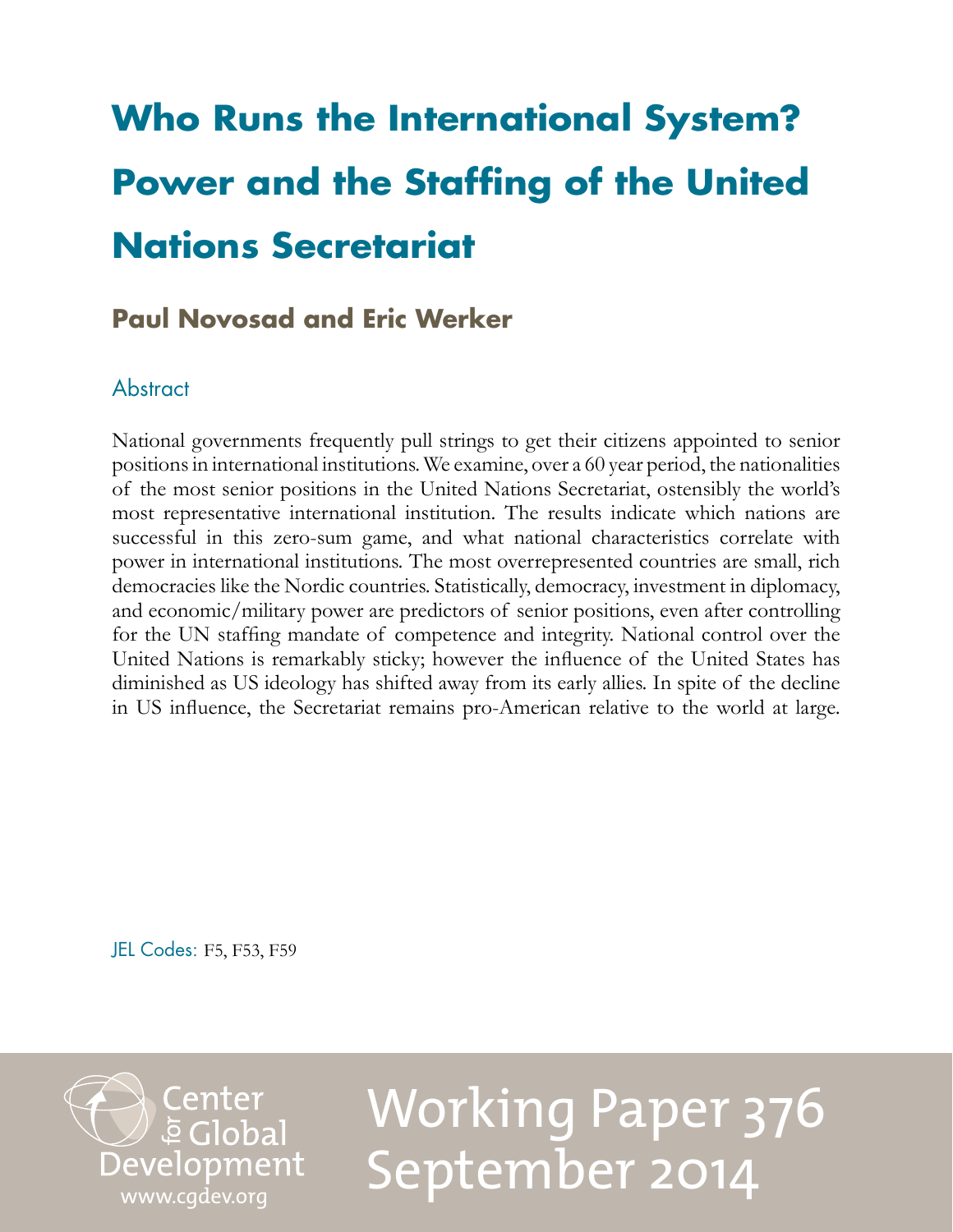#### **Who Runs the International System? Power and the Staffing of the United Nations Secretariat**

Paul Novosad Dartmouth College

Eric Werker Harvard Business School

We are grateful to Uggi Lee, Daniel Lim, Ian Tomb, Vikram Viswanathan, and Edward Zhong for diligent research assistance. Kristy Buzard, Michael Clemens, Christina Davis, Jeff Friedman, Julia Gray, Brian Greenhill, Diego Hernandez, Tana Johnson, Peter Katzenstein, Michael Levi, Beth Simmons, several staff members of the United Nations, and in particular Ilyana Kuziemko provided helpful input, comments and suggestions, as did seminar participants at Columbia University, the Political Economy of International Organizations conference at Princeton, and the Economics of National Security meeting at NBER. The first stage of data gathering for this project was funded by the National Bureau of Economic Research's Economics of National Security program to Kuziemko and Werker, and Werker thanks the Harvard Business School Division of Research and Faculty Development for continuing support. The usual disclaimer applies.

Paul Novosad and Eric Werker. 2014. "Who Runs the International System? Power and the Staffing of the United Nations Secretariat." CGD Working Paper 376. Washington, DC: Center for Global Development. http://www.cgdev.org/publication/who-runs-international-system-power-and-staffunited-nations-secretariat-working

**Center for Global Development 2055 L Street, NW Fifth Floor Washington, DC 20036**

> 202.416.4000 (f) 202.416.4050

**www.cgdev.org**

The Center for Global Development is an independent, nonprofit policy research organization dedicated to reducing global poverty and inequality and to making globalization work for the poor. Use and dissemination of this Working Paper is encouraged; however, reproduced copies may not be used for commercial purposes. Further usage is permitted under the terms of the Creative Commons License.

The views expressed in CGD Working Papers are those of the authors and should not be attributed to the board of directors or funders of the Center for Global Development.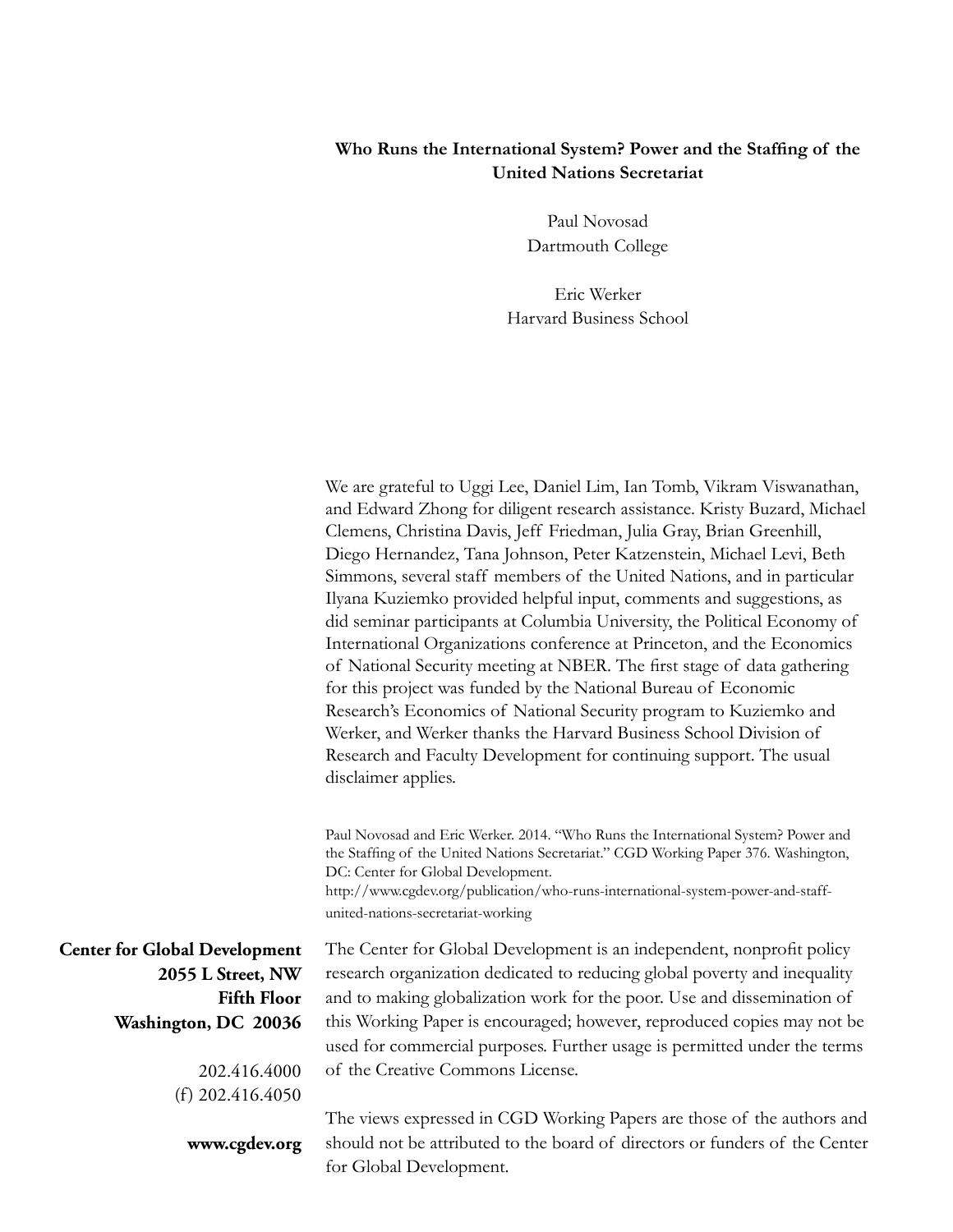#### **Foreword by Vijaya Ramachandran**

I am delighted to sponsor this working paper by Paul Novosad and Eric Werker. The paper is a provocative and interesting contribution to CGD's ongoing work in the area of global governance. Novosad and Werker's paper adds to this area of research by carefully examining the influence of nations at the United Nations. They find that democracy, investment in diplomacy, and economic power are predictors of senior staff positions at the UN, even after controlling for various factors. This suggests that nations may view influence in multilateral institutions as a complement to traditional unilateral diplomacy. Even though US influence at the UN has steadily declined, the authors find that the UN Secretariat remains "US-friendly." Werker and Novosad's paper sheds light on the effectiveness of the multilateral system and the balance of political, economic and other factors that drive key decisions within this system.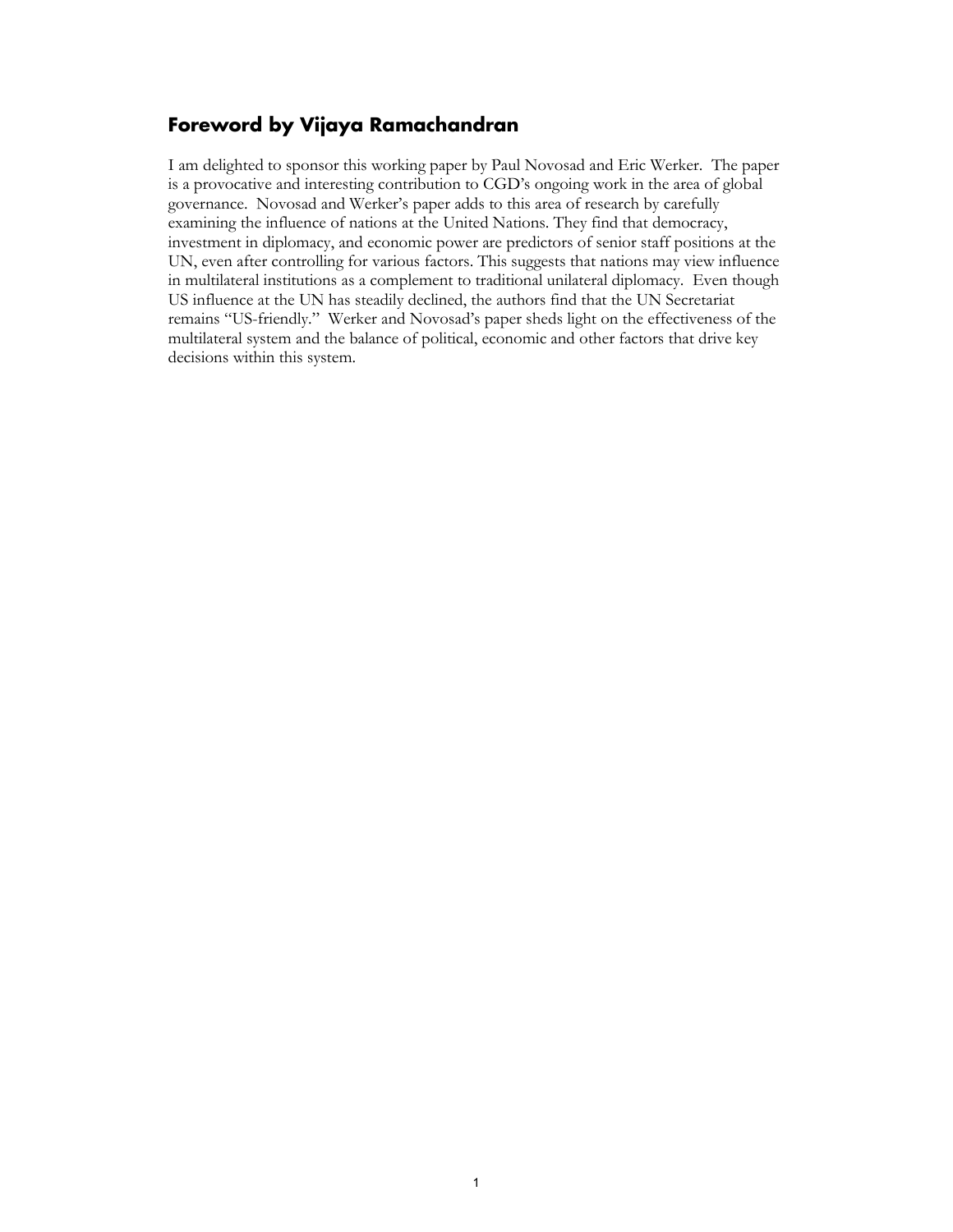## 1 Introduction

This paper examines the nationality of the most senior officials in the United Nations Secretariat over the last sixty years, with the goal of understanding which nations have been successful in controlling this institution, and what factors have allowed them to do so. There is intense competition among nations over the staffing of these positions, and once in these positions, there is evidence that officials act in the interests of their home nations.

Because of the contested nature and scarcity of these positions, Secretariat staffing data can be used to inform at least two significant discussions. The most direct application is to understand who runs the United Nations itself. While the United Nations is arguably the world's most representative international organization, it was set up by a particular set of nations, the victors of the second world war, with the goal of sustaining a certain kind of world order. Our staff nationality data provide a time-varying proxy for the importance of each nation at the United Nations. Our results suggest that the post-war balance of control at the United Nations has been largely sustained, in spite of significant changes in the balance of global economic power over this time.

A second application is to treat the staffing of international institutions as an outcome of the distribution of power across nations. According to John Mearsheimer, realists maintain that international institutions are "basically a reflection of the distribution of power in the world" (1994). There is a substantial literature on the measurement of power (Nye, 2011b), and a vigorous debate on whether power is even measurable (Guzzini, 2013). By identifying the distribution of positions in the Secretariat, we provide an objective measure across all nations of a zero-sum dimension of power, the power to control international institutions (Bachrach and Baratz, 1962; Barnett and Duvall, 2005), that appears to be of significant concern to governments around the world. This method of comparing power across nations addresses some of the critiques in the literature on the empirical measurement of power,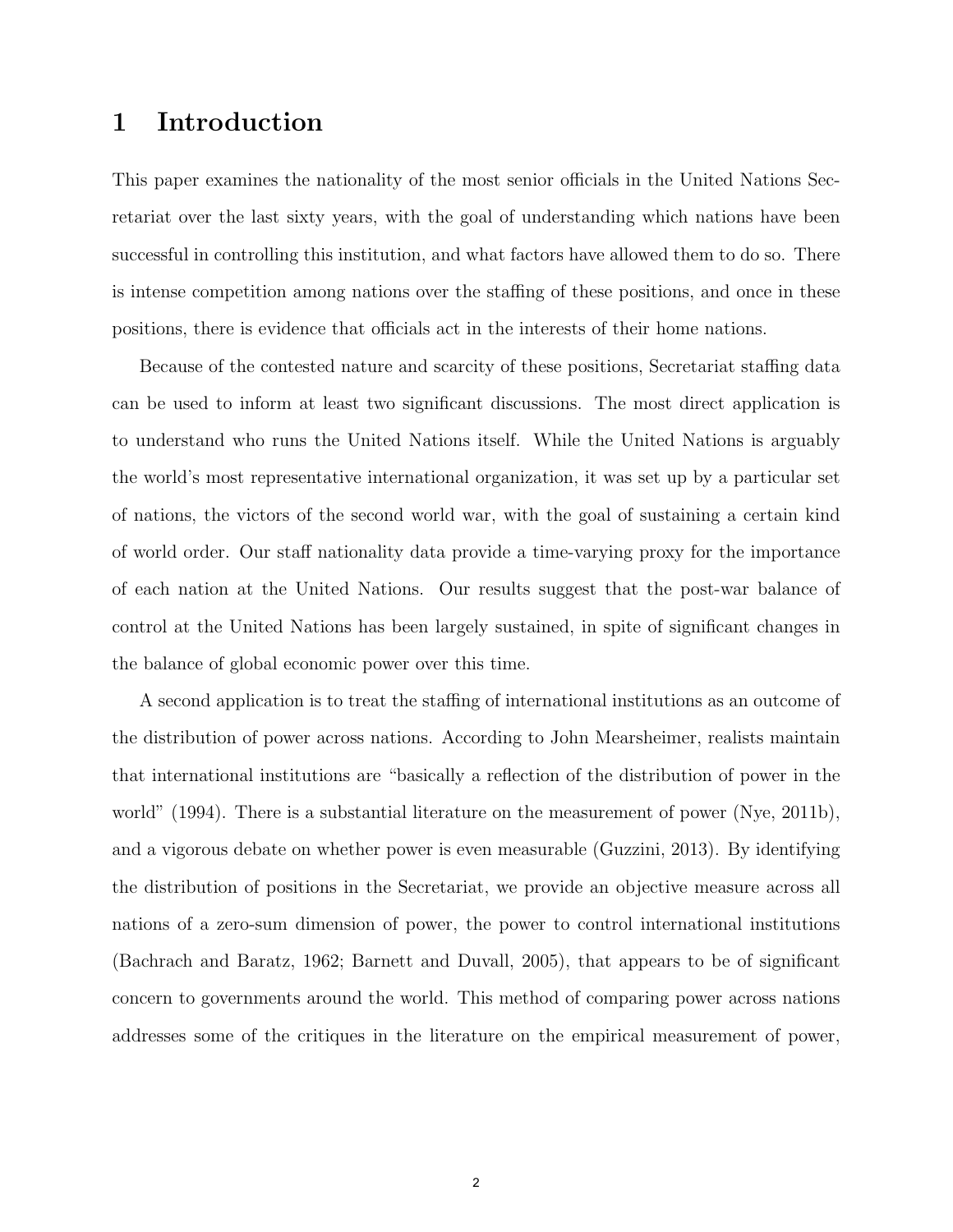particularly the critique that a focus on military capability is too narrow in scope. Our approach therefore brings together two traditions of scholarship that are usually seen as incongruent: the measurement of power, and the treatment of power as multidimensional.

The Secretariat is staffed by nationals of the United Nations' 193 member states. In theory, the Secretariat is to be staffed according to the competence and integrity of individual candidates, with an additional mandate of achieving broad representation of nations, but in practice the top positions are highly contested in an intensely political process. The struggle for influence over the appointment of the most recent Secretary General, Ban Ki-Moon, was widely covered, with China's growing global influence an important factor in the selection of a candidate from Asia (Thant and Scott, 2007). Ban's appointed top management team was, according to the *Financial Times*, "dominated by officials from powerful countries" (2007). Among them was then-U.S. ambassador to Indonesia Lynn Pascoe who was to head the political affairs department despite other countries' objections that he was "a State Department guy" (Turner, 2007). Three years later, when Briton and former Blair cabinet member Valerie Amos was appointed under-secretary general for humanitarian affairs, a source to the Guardian newspaper observed: "This is a massively significant job, one of the top five at the U.N. [...] It would be unthinkable for Britain not to have one of the top five jobs" (Watt, 2010). Competition over other high-level positions occurs blatantly as governments support the candidacy of their own nationals (The Economist, 1989).

Once secure in their position, staff have the ability to influence affairs in the interests of their home nation. The United Nations reported in its own newsletter, "The United Nations has increasingly become a political arena where high officials engage in political give-andtake and where 'interest groups' lobby for their country's interests... Political appointees are frequently not loyal to the United Nations, but to their respective governments, upon which they depend for further reward or punishment" (Finger and Hanan, 1980). Informal spheres of national control appear to be a feature of many international institutions, including the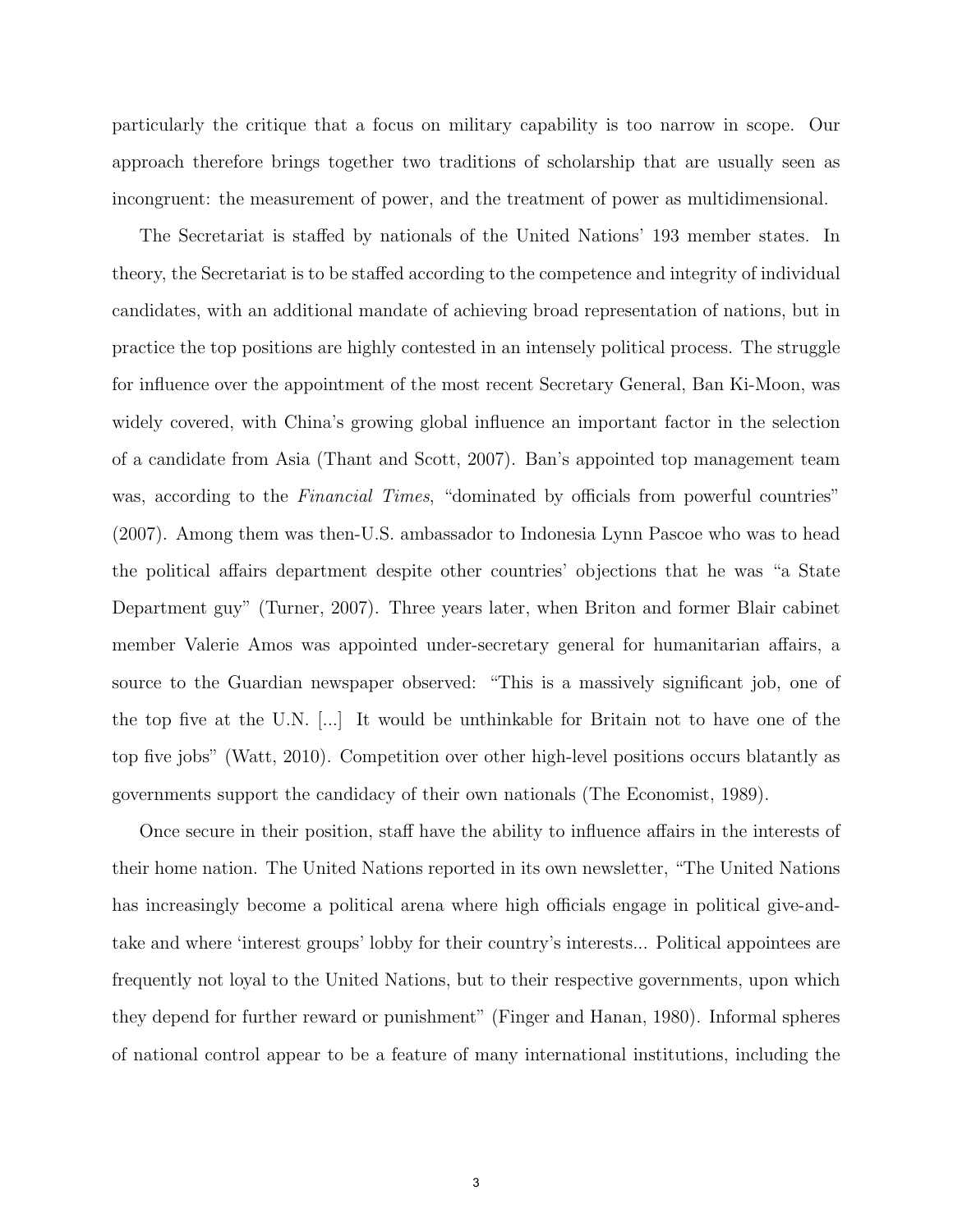European Commission and NATO (Kleine, 2013), and increasing evidence suggests that the national identities of bureaucrats affect the decision-making of institutions (Kaja and Werker, 2010; Johns, 2007).

We assembled data on the most senior positions in the Secretariat (approximately 80 out of some 43,000 total staff members today, United Nations 2012), as published in the U.N. Yearbook from 1947-2007. We researched the nationalities of these senior officials to generate time series data on the countries controlling the executive arm of the United Nations. This dataset allows us to analyze how positions are allocated, and to use the allocation of positions as a window into the influence, or power, of states in the international system.

We introduce the notion of "excess representation" in the Secretariat, which is the number of senior Secretariat positions held by a country, over and above what would be expected if positions were held in proportion to countries' populations. Ranking countries by excess representation, we find that the top positions are dominated by rich democracies: the five most overrepresented countries in the Secretariat are Sweden, Norway, Finland, New Zealand, and Ireland. The United States is overrepresented, and China is significantly underrepresented.

We then test for the factors that predict a country's representation in the Secretariat. We first model the staffing mandate of the United Nations, which requires staff to be selected on criteria of competence and integrity, with some regard for equal geographical distribution. We proxy competence with the national stock of university graduates and integrity with a measure of freedom from corruption. Both variables are significant predictors in the expected direction, as is the assessment of dues to the United Nations. We next examine additional factors, including total GDP, per capita wealth, military spending, investment in diplomacy, and democracy. With the inclusion of these additional variables, we find that diplomacy, wealth, GDP and democracy are all significant predictors of influence.<sup>[1](#page-5-0)</sup> The most robust of

<span id="page-5-0"></span><sup>1</sup>As we describe in the results, it is difficult to disentangle military expenditure, human capital, assessment of dues to the United Nations and GDP, because they are so highly correlated with each other. We report this result as GDP not because we think GDP is a more important factor than the other three, but because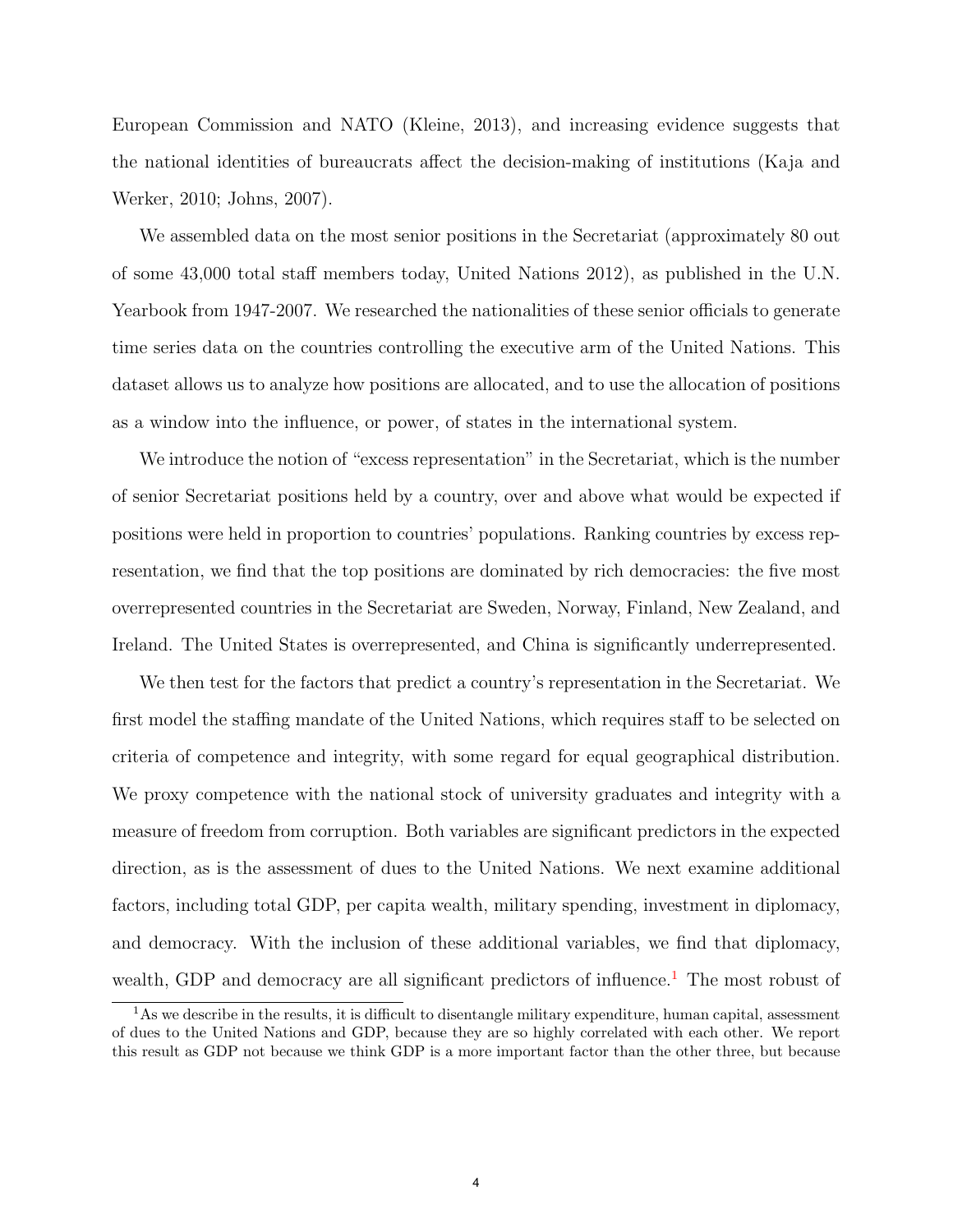these is diplomacy, suggesting that countries can invest in institutional power in a manner that is at least partially orthogonal to military investment and economic power. Conditional on that investment, rich countries and democracies are more successful in exerting their power overseas.

We extend our method to take alliances between nations into account. If two countries have similar preferences over international policies, they may benefit from having each other in powerful positions. In order to capture the direct and indirect power (i.e. power held by allies) of a country, we construct a measure of national influence that takes into account the similarity of preferences to other influential nations, as proxied by similarity of U.N. General Assembly voting records (Gartzke, 1998).<sup>[2](#page-6-0)</sup>

Finally, we use these measures to describe the influence of the United States in the Secretariat over the last 60 years. We find that the share of Americans in senior positions has been declining since the 1960s. These senior positions have not been replaced by growing middle income countries, but by citizens of other rich democracies. While the world population share of Western Europe and its offshoots fell from 18% in 1965 to 13% in 2005, their share of Secretariat positions remained largely constant, falling from 46% in 1965 only to 45% in 2005.

If American and European ideologies were the same as they were in 1950, the United States would not have experienced any real loss of influence at the Secretariat, as its lost positions were taken up by its 1950 allies. However, by our measures, the ideologies of the United States and its 1950 allies have diverged, especially since the 1980s, so the placement of old allies in former U.S. positions has led to a substantial loss in American influence at the United Nations.

These findings both reinforce and add nuance to Keohane's 1984 notion that international

it is the most commonly used proxy for the large set of indicators highly correlated with GDP.

<span id="page-6-0"></span><sup>&</sup>lt;sup>2</sup>The methodology supports measures of alliance other than voting affinity, such as common membership in intergovernmental organizations. The latter yields broadly similar results in our applications.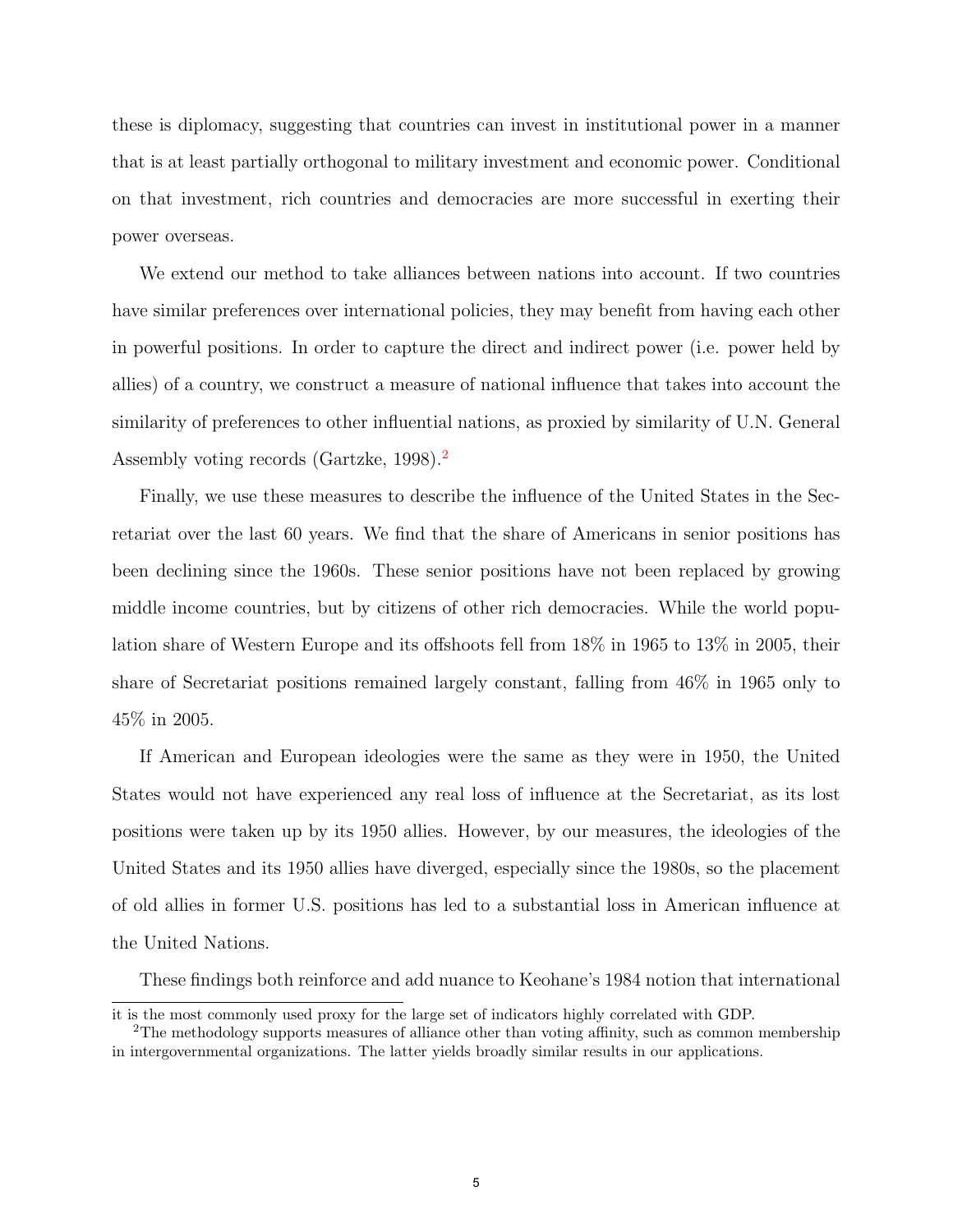institutions can outlast the circumstances determining their creation. The United Nations Secretariat continues to reflect the membership of the U.S.-led alliance that was instrumental in its creation, in spite of that alliance's declining economic and military dominance of the world. But it no longer represents American ideology; American control over the United Nations is now constrained by the allies with which it built the institution.

These findings—as well as the broader methodology of measuring the outcome of diplomatic struggle by looking at staffing outcomes—contribute to the extensive literature on power in international relations (reviewed in Baldwin 2013).

The search for objective measures of power that were comparable across nations goes back at least to the eighteenth century (Gulick 1955, cited in Baldwin 2013). These capabilitybased measures became ever more complex, as reflected in Morgenthau (1948), culminating in Cline's formula (1975), which was a nonlinear combination of population, territory, income, energy, minerals, manufacturing, food, trade, as well as strategy and will. Cline's measure was used by the U.S. army among others to estimate long run trends in national capabilities (Tellis et al., 2000).

The capability-based approach has been critiqued by scholars across a number of disciplines, who argue that power is situationally specific and relational and therefore "not objectively measurable"(Guzzini, 2009). Contrary to the analysts who count national manpower and resources, Guzzini argues that power is not fungible; what generates power in one context may not generate power in another. For example, U.S. military resources may not be usable against friends as they would be against enemies.

A key development in this literature over the last half century has been the description and categorization of different types of power, including the well-known "faces of power" debate. Dahl's 1957 seminal study defined a notion of compulsory power as the ability of A to get B to do what B otherwise would not do. Bachrach and Baratz (1962) argued that there was a second face of power: the ability to set the agenda. Lukes (1974) added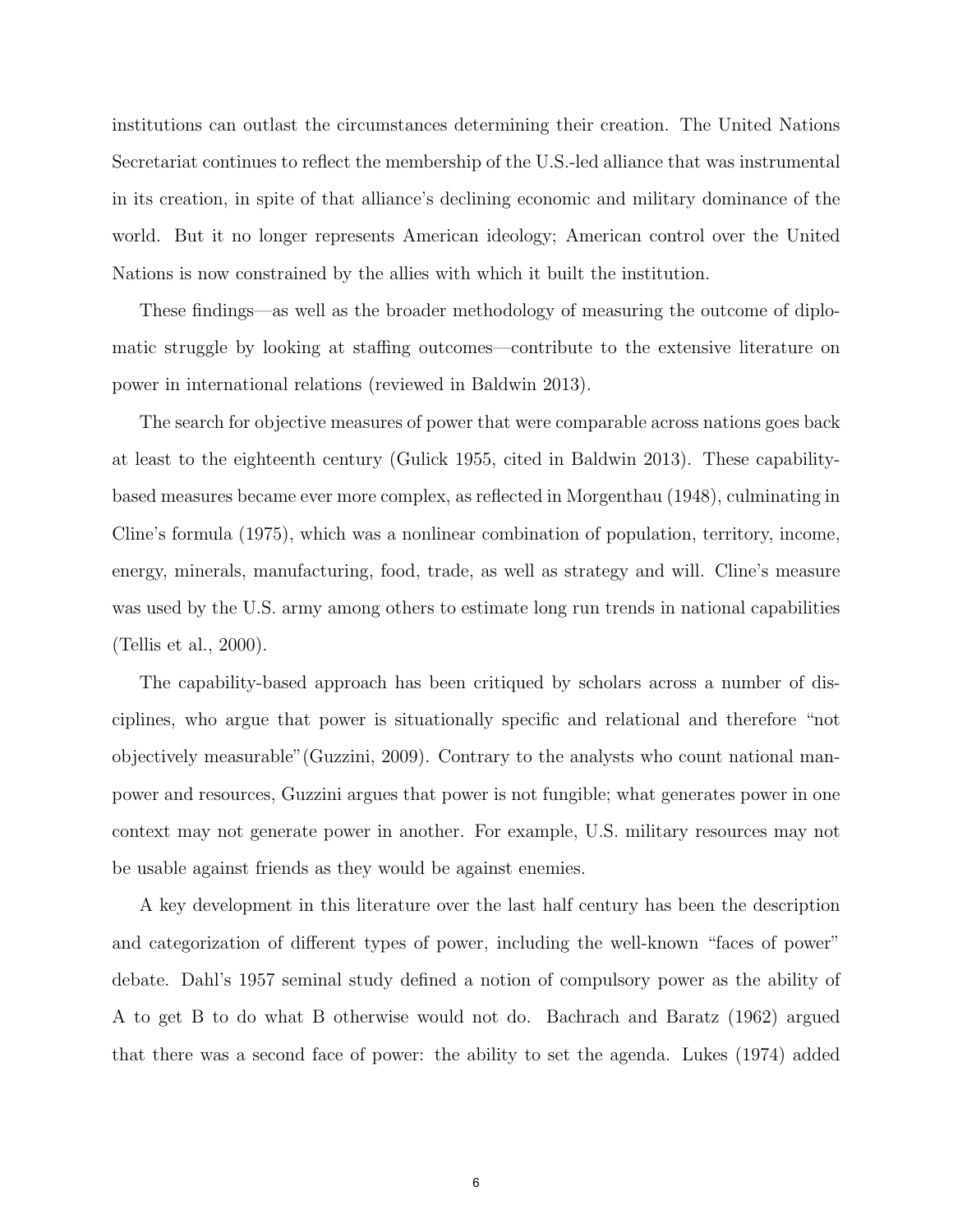a third face: the ability to influence others' initial preferences. More recently, Barnett and Duvall (2005)'s typology suggests four faces of power. While the traditional capabilitybased approach is well captured by the idea of compulsory power, control over the staffing of international institutions is closer to Barnett and Duval's Institutional and Productive Powers: first, the ability to control actors through their diffuse interactions in institutions, and second, the ability to influence "systems of knowledge and discursive practices of broad and general social scope" (Barnett and Duvall, 2005), a fair description of the Secretariat's global agenda-setting role.

With reference to Guzzini (2009), the extent to which an institution like the United Nations shapes the capabilities of nations at all is in itself an outcome of the distribution of state power; while our paper does not directly address this aspect of power, the distribution of influence within the United Nations remains an important arena of struggle, even if it takes place within a particular structural context that is also of interest.

Analyzing U.N. Secretariat positions may appear similar to the largely realist approach of ranking states according to their ability to exert compulsory power. However, the association in the literature between empirical measures of power and the focus on compulsory power is largely due to the absence of appropriate empirical measures for other dimensions of power. Multidimensional thinking about power does not obviate the value of measurement, so long as our outcome is defined clearly.

Our scope is narrow. We focus on the realization of a single dimension of state power: power in international institutions. We cannot predict whether one nation can exert power over another in a general sense (e.g. in a war), and our measure is only relevant to the extent that control over international institutions is perceived by nations as being important.

With that qualification, our method has several desirable characteristics. First, we are measuring a global outcome that involves nearly all countries in the world, measured with equal accuracy for all countries. Second, it is a continuous measure, available each year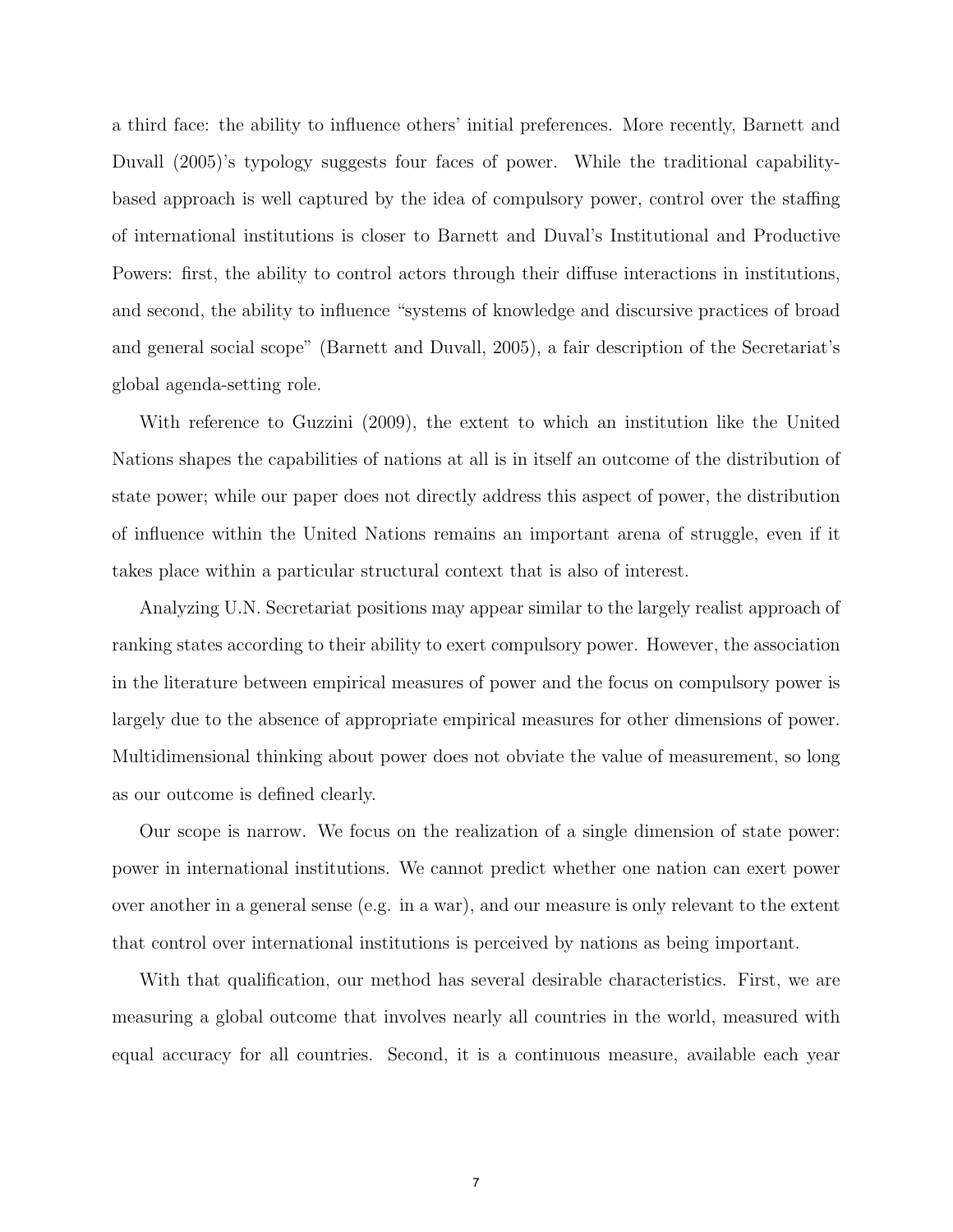that we observe the senior staff positions in the Secretariat, allowing us to observe changes over time. These features give researchers a new opportunity to study the expression of an arguably increasingly important dimension of power in a panel data setting.

The main weakness of Secretariat representation as a measure of power is that countries do not equally value the United Nations, so some will exert less effort to secure senior positions in the organization. While the Secretariat is one of the most representative and central institutions of the international system, it is clearly not the case that every country puts in the same level of resources to get staff into key positions. The measure is therefore a combination of the desire and the ability to influence international outcomes. Nevertheless, countries that can obtain these positions at a lower cost can be considered more powerful (Harsanyi 1962, cited in Baldwin 2013), and they are likely to obtain more positions, all other things equal.<sup>[3](#page-9-0)</sup>

Besides the work on the United Nations and on power, this paper contributes to several different literatures. One is the study of how individual nations exert influence within international institutions (Robert and Jacobson, 1973). Much of the recent work in this field focuses on the role of major powers in shaping outcomes including loans, agendas, concessions, votes, or peacekeeping scope (Allen and Yuen, 2013; Kaja and Werker, 2010; Kilby, 2011; Kleine, 2013; Kuziemko and Werker, 2006; Lim and Vreeland, 2013; Stone, 2004). A small but growing area of literature takes advantage of the unique institutional environment of the United Nations to answer broader questions (Gartzke, 1998; Fisman and Miguel, 2007). Finally, there is a literature on international bureaucrats (e.g. Johns 2007, Urpelainen 2012, Johnson 2013) that has little direct crossover with this paper, but reinforces the notion that

<span id="page-9-0"></span><sup>&</sup>lt;sup>3</sup>Independent of the preferences of governments, nationals of different countries may have different preferences regarding the desirability of UN Secretariat positions. While this could be a driver of staff composition, it would not affect the fact that these countries would then have an outsize influence at the UN as a result of the preferences of their nationals. In fact, we would expect preferences of citizens toward influencing the UN to be correlated with the preferences of their elected governments. Finally, this effect would go in the opposite direction of our findings on wealth, because citizens of poor countries would likely value a secure and well-remunerated UN position more highly than citizens of rich countries.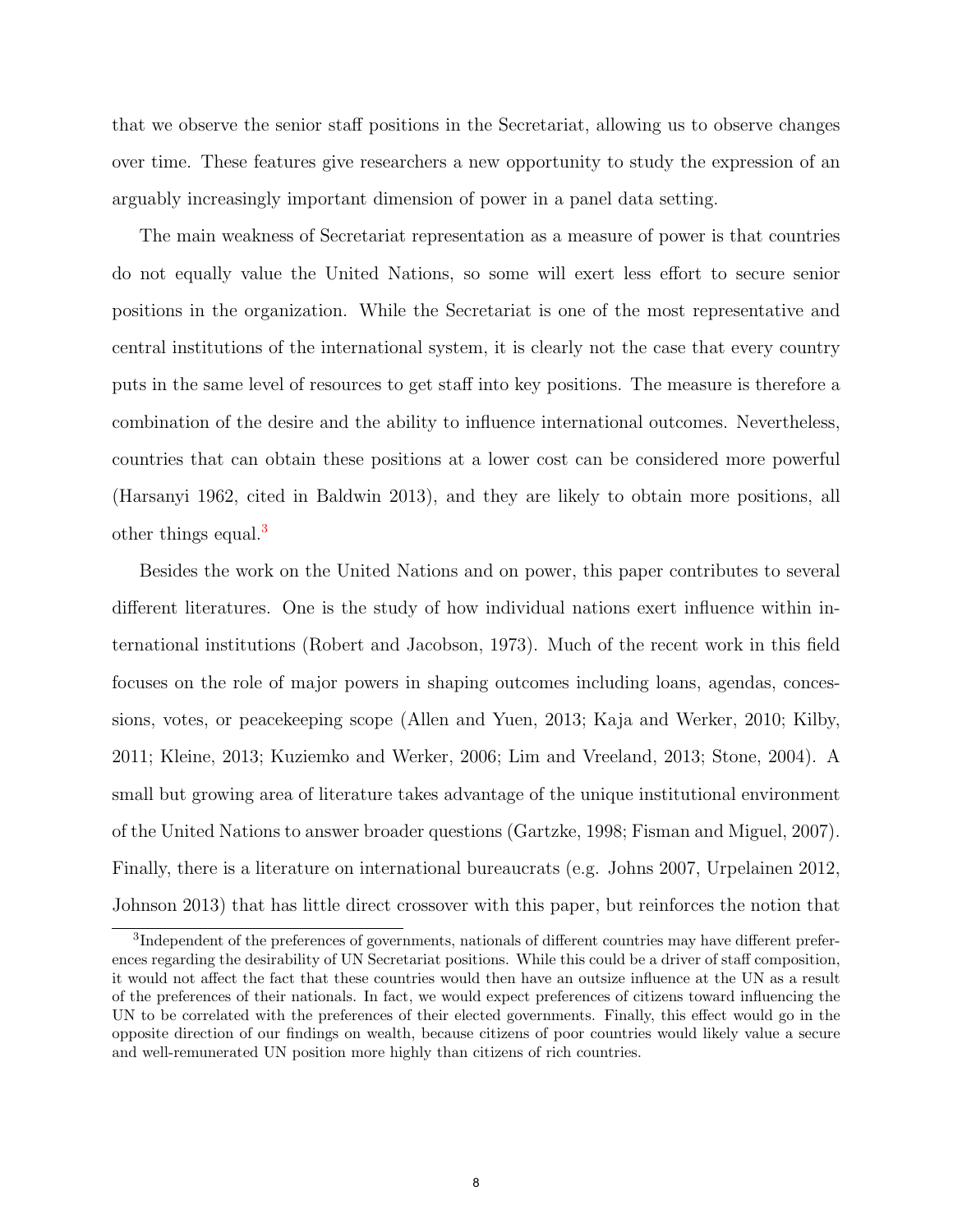international bureaucrats retain allegiance to their home countries.

The rest of the paper is organized as follows. Section 2 describes what the Secretariat does and how it is staffed. Section 3 explains the Secretariat position data and the empirical specification. Section 4 reports results on the determinants of representation in the Secretariat and the countries that are most overrepresented. Section 5 examines alliances, and applies our methodology to the case of the United States. Section 6 concludes.

### 2 Political Economy of the United Nations Secretariat

#### 2.1 What does the Secretariat do?

The United Nations is the primary international organization responsible for maintaining peace and facilitating cooperation among nations to resolve issues that require collective action. The United Nations' executive arm is the Secretariat, and it plays a key role in agenda-setting for the various deliberative U.N. organs, as well as managing global peacekeeping operations. The Secretariat also houses the U.N. Department of Political Affairs, which is essentially a ministry of foreign affairs with active policy around the world.

The United Nations is organized into six major organs: (i) the General Assembly; (ii) the Security Council; (iii) the Economic and Social Council; (iv) the defunct Trusteeship Council; (v) the International Court of Justice; and (vi) the Secretariat. The U.N. Secretariat is the executive arm of the United Nations. It serves the other bodies of the U.N., administers operations initiated by those bodies, conducts surveys and research, and communicates with non-state actors such as media and non-government organizations.

While the decision-making powers of the U.N. reside within its deliberative bodies (the General Assembly, Economic and Social Council, and Security Council), the Secretariat plays a key role in implementation and in setting the agenda for those bodies. The content of the resolutions debated in the deliberative bodies originates in the Secretariat, and many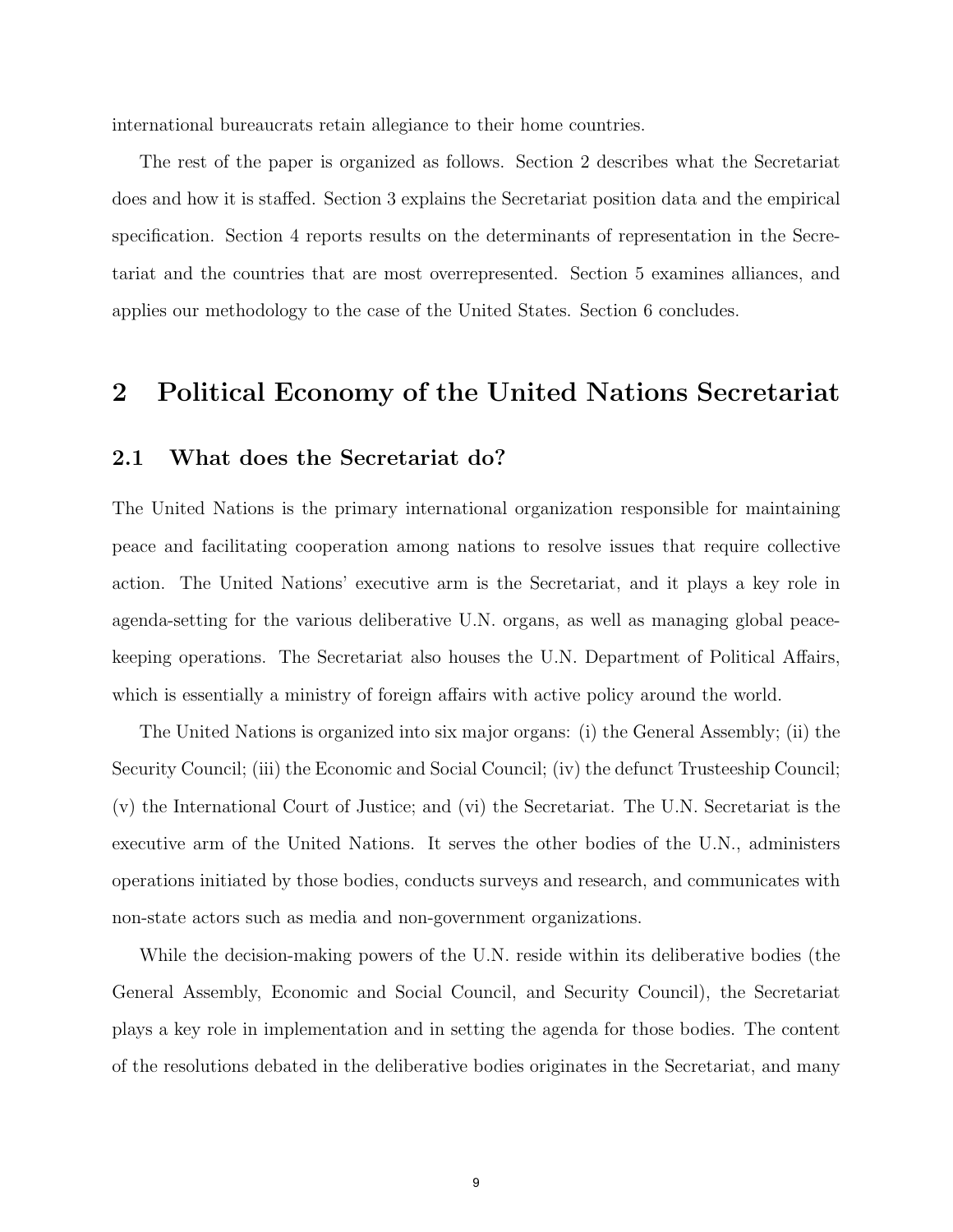of the programs are implemented by organs of the Secretariat. The Secretariat is the main source of economic and political analysis for the General Assembly and Security Council, and operates political field missions which provide knowledge to those bodies.

The Secretariat prepares the technical assessments that precede peacekeeping operations and appoints the leaders of peacekeeping operations. These Heads of Mission report directly to an under-secretary general in the Secretariat, and the deliberative bodies have no further role in implementation of peacekeeping operations.

Given this range of roles, the Secretariat has more decision-making power than its de jure status as a "member to serve the other organs" suggests. In a 1955 address, Secretary General Dag Hammerskjold described this power as follows:

The United Nations is what member nations made it, but within the limits set by government action and government cooperation, much depends on what the Secretariat makes it... [it] has creative capacity. It can introduce new ideas. It can, in proper forms, take initiatives. It can put before member governments findings which will influence their actions (Kelen, 1968).[4](#page-11-0)

The staff of the Secretariat are ostensibly international civil servants who serve the goals of the United Nations rather than their home countries. However, the spoken and unspoken struggle between nations to place their nationals in senior positions at the United Nations speaks both to the importance of this creative power of the Secretariat, as well as the widespread belief that Secretariat staff continue to favor the interests of their home nations.

<span id="page-11-0"></span><sup>4</sup>Many were troubled by this normative view of the Secretariat, and perceived Hammerskjold as too activist a Secretary General; upon his death, he was replaced by U Thant who was expected to guide the Secretariat to a more subdued role. The case serves to demonstrate that nations place significant importance on the behavior and composition of the U.N. Secretariat.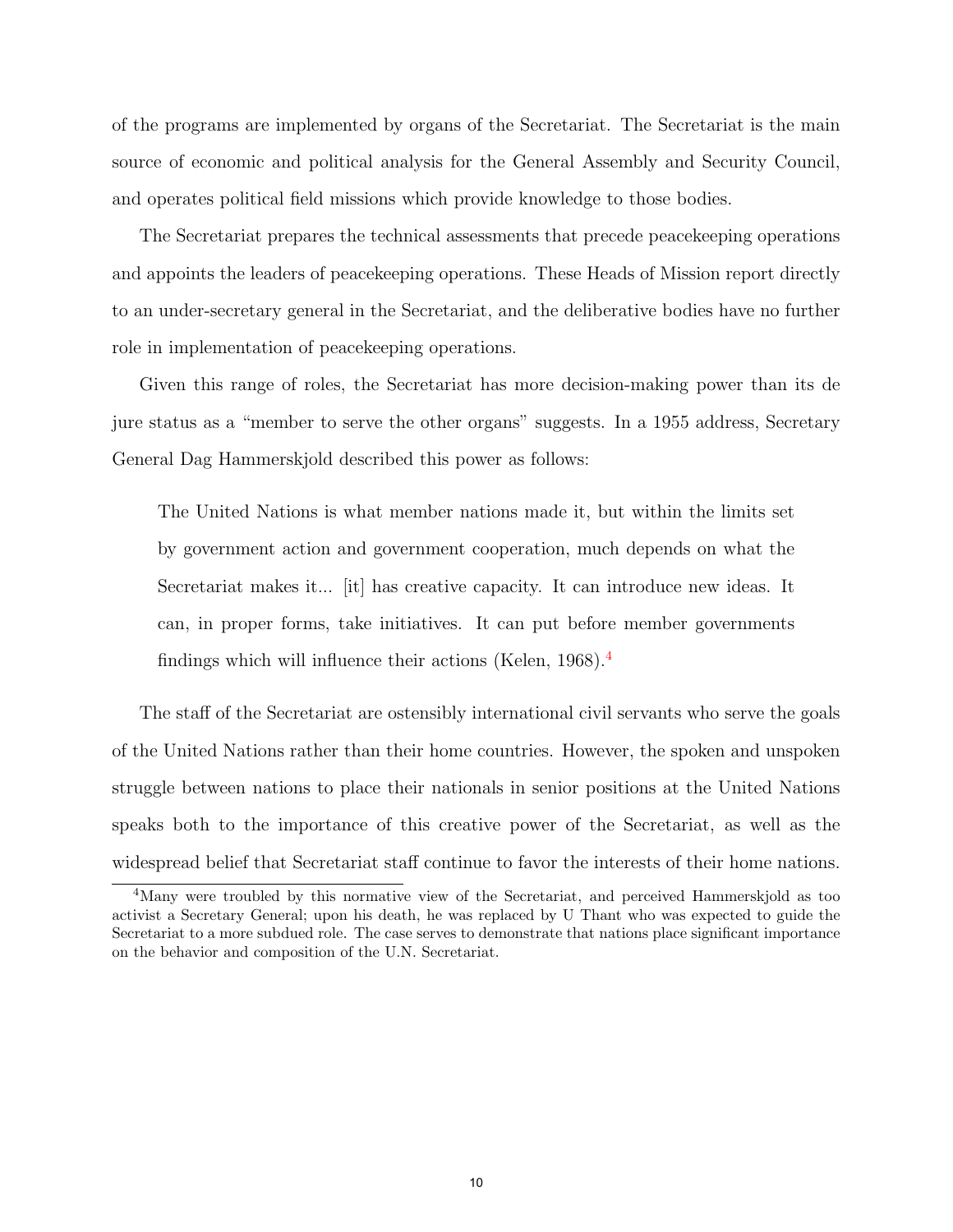#### 2.2 Staffing the Secretariat

#### <span id="page-12-2"></span>2.2.1 Official Procedures

The Secretary General (SG) heads the United Nations Secretariat, and is selected by the Security Council, with approval from the General Assembly. The next layer of hierarchy consists of under-secretaries general, who are largely selected by the SG and then appointed if approved by the General Assembly. The General Assembly also plays a significant role in determining the number and sphere of influence of under-secretaries. The remaining approximately 43,000 staff of the Secretariat are appointed by senior Secretariat officials without direct interaction with the deliberative bodies (Wynes and Zahran, 2011).

Appointment of Secretariat officials is guided by two criteria stated in the Charter of the United Nations:

The paramount consideration in the employment of the staff and in the determination of the conditions of service shall be the necessity of securing the highest standards of efficiency, competence, and integrity. Due regard shall be paid to the importance of recruiting the staff on as wide a geographical basis as possible (United Nations, 1945).

Since 1958, internal documents discussed a "desirable range" of staff that should come from each country, a range which would be based on membership (i.e. some minimum number of positions per country), population, and assessment of dues, with the largest weight on assessment.[5,](#page-12-0)[6](#page-12-1) These desirable ranges apply to the total stock of positions and do not consider seniority; in practice, it has been observed that the nationality distribution of senior positions

<span id="page-12-0"></span> $5$ From about 1960 to 1975, the relative target weights on membership, population and assessment were 20%, 9%, 71%. The formula has changed several times since then; current documents suggest respective weights of 40%, 5% and 55%.

<span id="page-12-1"></span><sup>&</sup>lt;sup>6</sup>Membership dues owed by members of the United Nations are proportional to their GDP, with a progressive ceiling to lower the cost of membership to poor nations and limit one nation (the United States) from paying too large a share. Many nations have failed to pay their full dues at various times; staffing formulae are based on assessment, not on actual dues paid.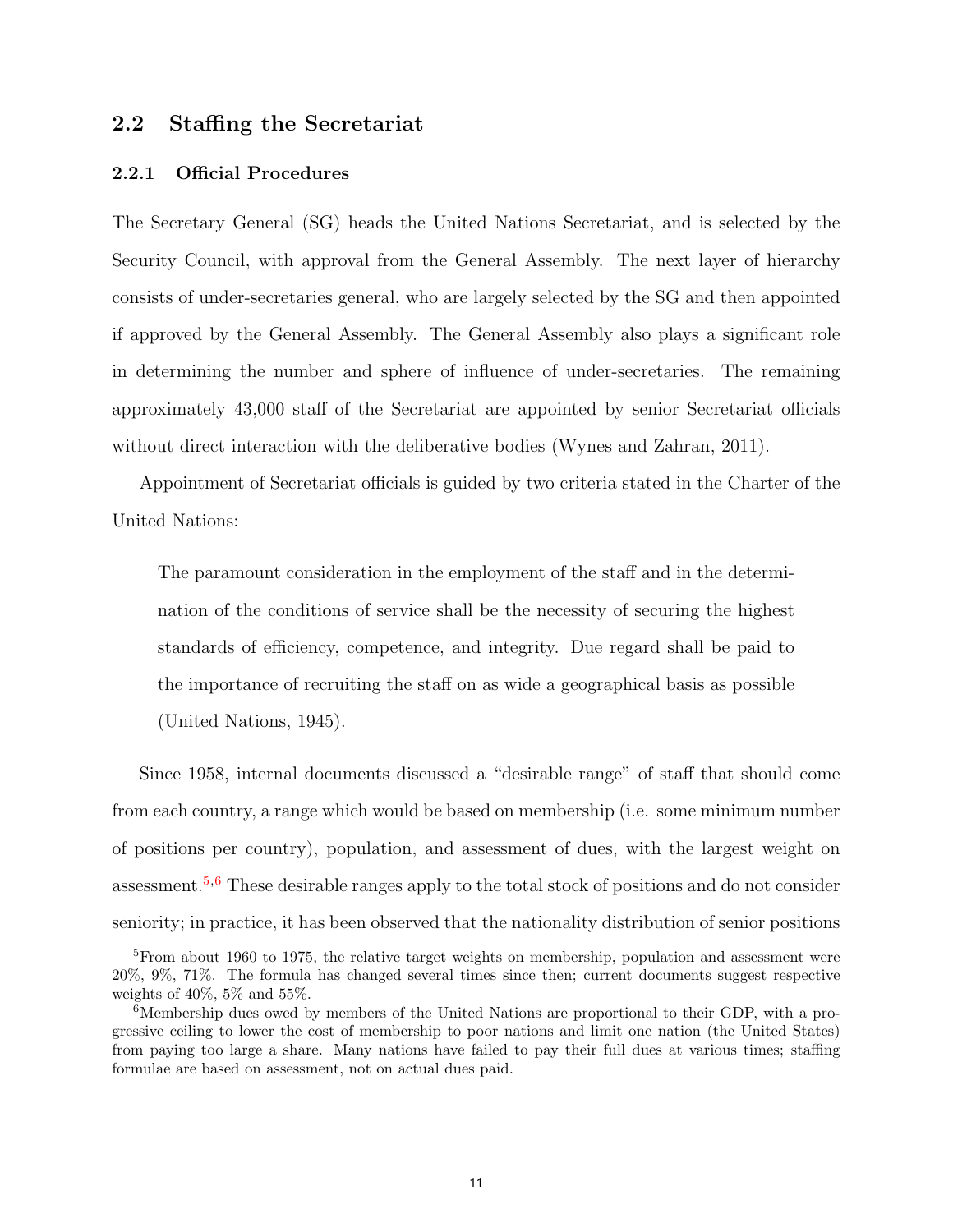departs more significantly from the desirable range than the distribution of all positions, a situation which the General Assembly has on occasion discussed (Meron, 1982).

#### 2.2.2 Unofficial Jockeying

It is widely recognized that nations lobby to place their staff in senior positions in the Secretariat. Indeed, there is a 600-page book on the subject, titled Politics of Staffing the United Nations Secretariat (Ameri, 1996).<sup>[7](#page-13-0)</sup> The appointment of Secretaries General, which takes place approximately every ten years, is watched carefully by international analysts. The selection of under-secretaries was an important arena of conflict in the Cold War, and frequently discussed in the General Assembly, with Soviets pushing for a transparent division of powers with three under-secretaries representing respectively the Western Block, the Eastern Block and the Non-aligned countries (Reymond, 1967). Such a division would make more explicit the allegiance that Secretariat staff often retained to their home countries.

The U.S. Senate Select Committee on Intelligence routinely published a report entitled, "Soviet Presence in the U.N. Secretariat," (United States Senate, 1985) which claimed,

Soviets in the Secretariat function reasonably well as adjuncts of the Soviet Foreign Ministry and intelligence services [...] The 800 Soviets assigned to the United Nations as international civil servants report directly to the Soviet missions and are part of an organization managed by the Soviet Foreign Ministry, intelligence services, and the Central Committee of the Communist Party. [... They] are involved in shaping conference papers, controlling the flow of news to staff and delegations, influencing delegations seeking Secretariat advice, and aiding Soviet diplomats during conference and other deliberations. [...] Approximately one fourth of the Soviets in the U.N. Secretariat are intelligence officers and many more are co-opted by the KGB.

<span id="page-13-0"></span><sup>7</sup>Additional references include Finger (1980) and Reymond (1967).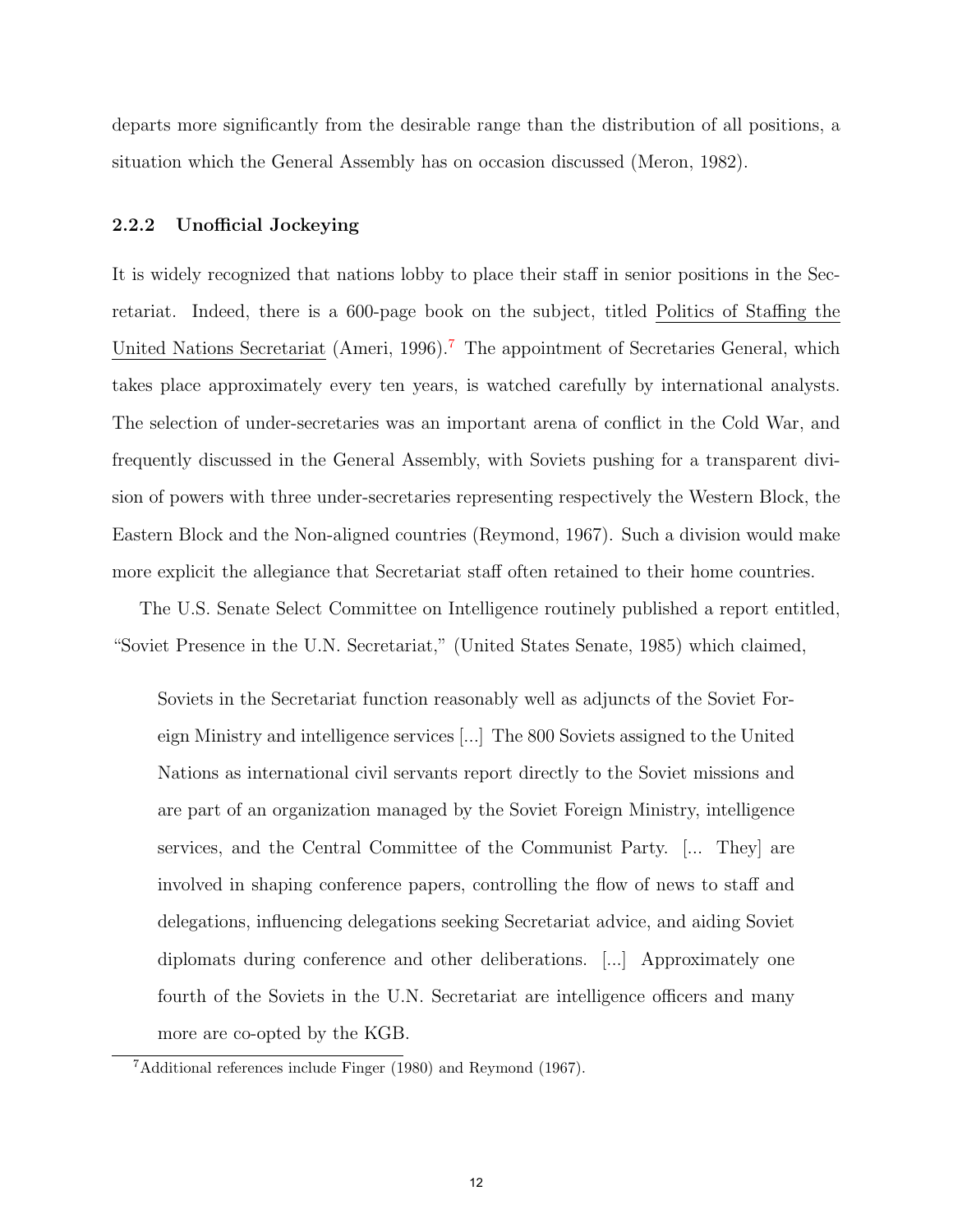The Committee Report implies that the United States did not exert the same measure of control over Americans at the United Nations; nevertheless the importance of placing nationals of aligned countries in senior positions is evident.

## 3 Data and Specifications

#### 3.1 Constructing the Database of Secretariat Positions

We compiled data on Secretariat staffing from the annual Yearbook of the United Nations, which summarizes the annual activities of all the organs of the U.N., and was published from 1947 to 2007.<sup>[8](#page-14-0)</sup> The Appendix of the U.N. Yearbook lists the names and titles of the most senior staff in the Secretariat and Specialized Agencies, beginning with the Secretary General. The number of Secretariat positions listed in a given year ranges from 26 in 1950 to just over 100 in 2000.

Using the name and position of each person listed, we researched their nationality, drawing on directories (such as Who's Who in the United Nations, 1975; 1992; 1951), media articles and other historical documents. Figure [1](#page-39-0) displays the number of positions listed over time, along with the number of those positions for which we were able to verify the nationality of the position-holder.<sup>[9](#page-14-1)</sup>

[Figure [1](#page-39-0) about here.]

To verify that our list accurately captured the most senior positions in the Secretariat of the United Nations, and to rank the positions in terms of importance, we hired two independent experts on the United Nations.[10](#page-14-2) Both experts confirmed that our list did not

<span id="page-14-0"></span><sup>&</sup>lt;sup>8</sup>The last available copy of this publication is from 2007. It is not clear whether more recent editions are still forthcoming or whether the United Nations has ceased publication of annual yearbooks.

<span id="page-14-1"></span><sup>9</sup>The rise in positions from 1950 to 1980 is likely influenced by a growth in the scope of the United Nations. However, the decline in positions listed after 2000 likely represents an editorial choice to list fewer positions, given that the size or scope of the United Nations did not change significantly in this period.

<span id="page-14-2"></span> $10E$ ach expert had decades of experience in the U.N. system, and preferred to remain anonymous given the potential political sensitivity of this study.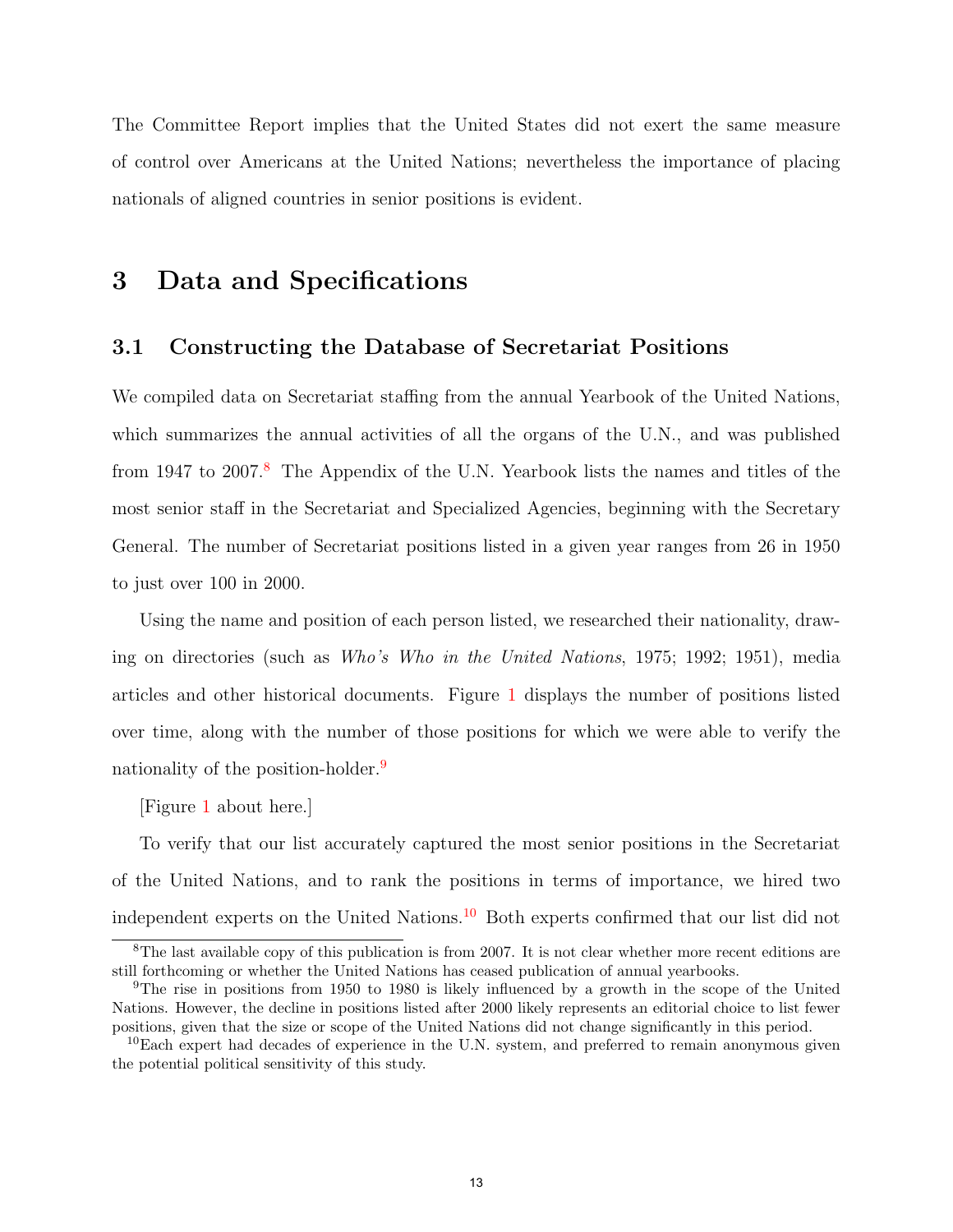have significant lacunae, and independently assigned each position a weight on a scale of 1 to 6 reflecting the relative importance of that position. The Secretaries General were assigned a ranking of 6, the under-secretaries were assigned 5, and so on. Using the mean importance rank of the two experts, we created a second measure of Secretariat representation, which is the share of positions held by each nation in a given year, weighted by the importance of each position held. We rescaled this measure so that it sums to one in each year.

We added several other country-year variables: (i) GDP, population and overseas development assistance (World Development Indicators, Penn World Tables); (ii) stock of people with tertiary education (Barro and Lee, 2012); (iii) the Worldwide Governance Indicators (of which freedom from corruption is a component) (Kaufmann et al., 2011); (iv) the Combined Polity Score measure of democracy from the Polity IV database (Marshall and Jaggers, 2002); (v) state military expenditure and the Composite Index of National Capability from Correlates of War v. 3.0 (Singer, 1987); and (vi) an annual count of the number of foreign embassies operated by each country as a measure of national investment in international diplomacy (the Diplomatic Contacts database from Rhamey et al. (2010)). Finally, we calculated assessments of dues to the United Nations using data on national GDP, population, U.N. membership and the formulae described in Section [2.2.1.](#page-12-2)

The governance measure is missing data before 1994, so we impute backward from the earliest available year to avoid dropping a large number of observations when we include this variable. Results on corruption are therefore more relevant in the cross section than in the time series.

[Table [1](#page-33-0) about here.]

Table [1](#page-33-0) displays summary statistics of all measures used.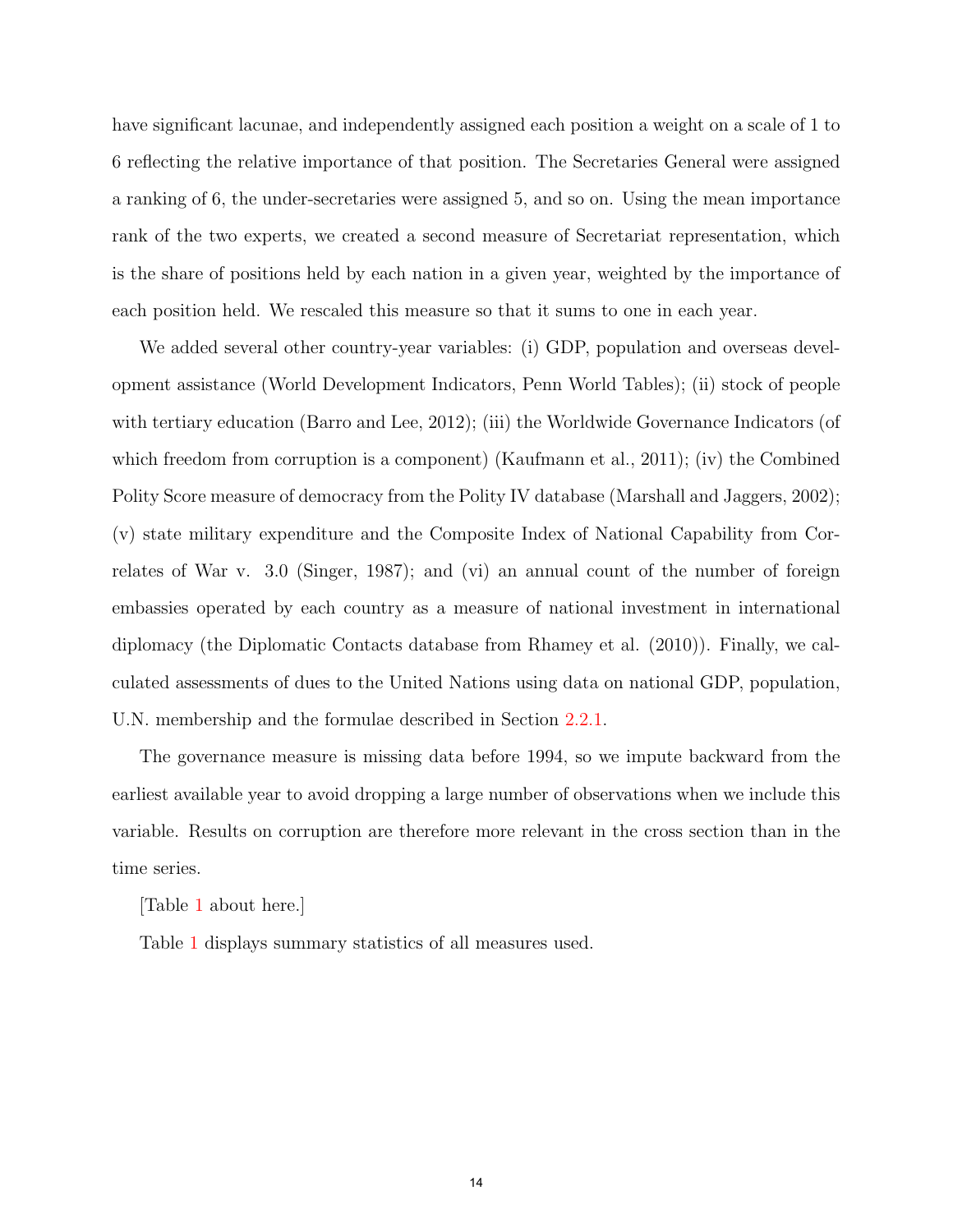#### 3.2 Measuring Representation

#### 3.2.1 Measuring Excess Representation

We define a country's raw representation as the share of Secretariat positions held by that country's nationals. We consider an alternate measure that weights each position by the expert assessment of its importance. We define excess representation as the ratio of a nation's raw representation to its share of world population in a given year. Our reference point is thus a notion of the United Nations as a kind of global democracy, with each person in the world equally represented. If representation were "equal" in this sense, then China and India would together control more than a third of the positions in the Secretariat, and the measure of excess representation would be one for all countries.

## 3.2.2 The Staffing Mandate of the United Nations and Other Factors Influencing Representation

Two anecdotes from the early years of the United Nations (both from Ameri 1996) highlight the challenges of achieving fair geographic coverage of top officials. In the early years of the United Nations, citizens of the United States held a disproportionate share of positions in the Secretariat—from 20-25% of all senior positions in the 1950s. A factor contributing to this was that the location of headquarters in New York made it far more difficult to recruit nationals of other countries.<sup>[11](#page-16-0)</sup>

A second widely observed anecdote in early staffing decisions was that many nations had a scarcity of individuals with sufficient education and experience to able to fill a senior position at the United Nations. Governments were often invited to recommend their nationals for senior positions, but declined to do so on the grounds that they did not have capable staff

<span id="page-16-0"></span><sup>&</sup>lt;sup>11</sup>It would be incorrect to view this as a historical accident; the locating of U.N. headquarters in New York occurred because of the United States' position as the dominant world power; the location of main offices of U.N. agencies is one way in which nations exert influence over the organization.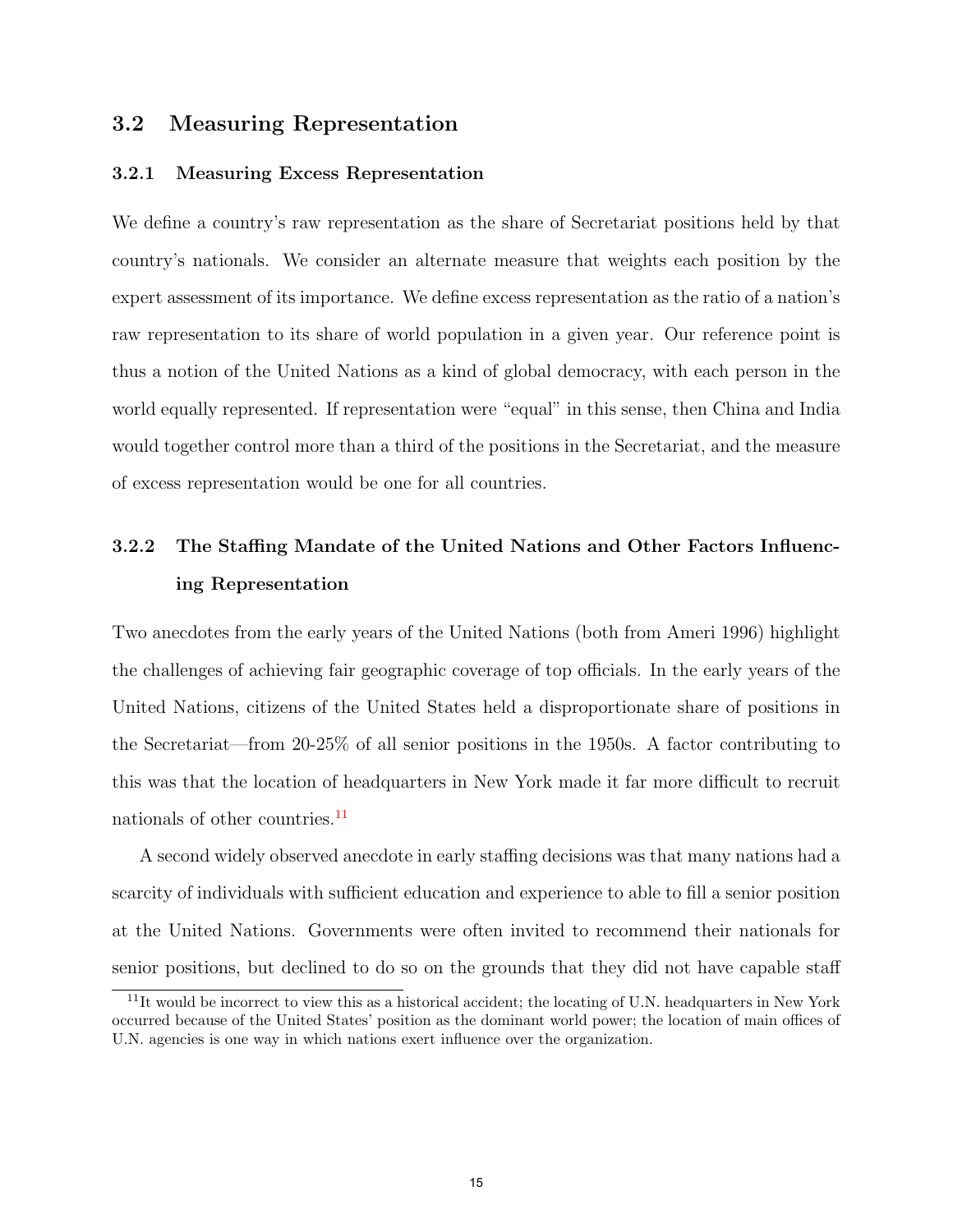to spare.

The main criteria for staff selection, as inscribed in the Charter, are "efficiency, competence, and integrity," with an equitable geographic distribution being a secondary factor. Our data do not allow us to see the caliber of individual bureaucrats in the Secretariat. However, we can to some extent control for the pool of available candidates from each country with country-level measures that proxy for the staff selection criteria. To proxy for efficiency and competence, we use a measure of human capital, or the number of people with tertiary education (often a prerequisite for employment at the United Nations). To proxy for integrity, we use the freedom from corruption measure from the Worldwide Governance Indicators (Kaufmann et al., 2011). The latter is motivated by Fisman and Miguel (2007), who found that U.N. diplomats' law abidance in New York was correlated with the corruption level in their home countries. Finally, we include the assessment of dues, given its key role in the desirable representation formulae.

Our model takes the form:

<span id="page-17-0"></span>
$$
Y_{it} = \beta_0 + \beta_1 * POPULATION_{it} + \beta_2 * EDUC_{it} + \beta_3 * CORRUPTION_{it} + \beta_4 * DUES_{it} + \zeta X_{it} + \epsilon_{it},
$$
\n(1)

Where  $Y_{it}$  is a measure of representation, POPULATION, EDUC, CORRUPTION and DUES reflect the staffing mandate of the United Nations, and  $X_{it}$  is a vector of additional factors that we would like to test, which are wealth (GDP per capita), traditional international power (military spending), diplomacy (as proxied by the number of embassies run by countries), and democracy.

A desirable empirical specification should have two main characteristics. First, all predictive factors should be treated as zero sum, since the share of Secretariat positions is also zero sum. In other words, increasing a country's population by 10% should not affect our prediction of that country's representation if the population of all other countries has also increased by the same  $10\%$ . To achieve this, we rescale all observations on Secre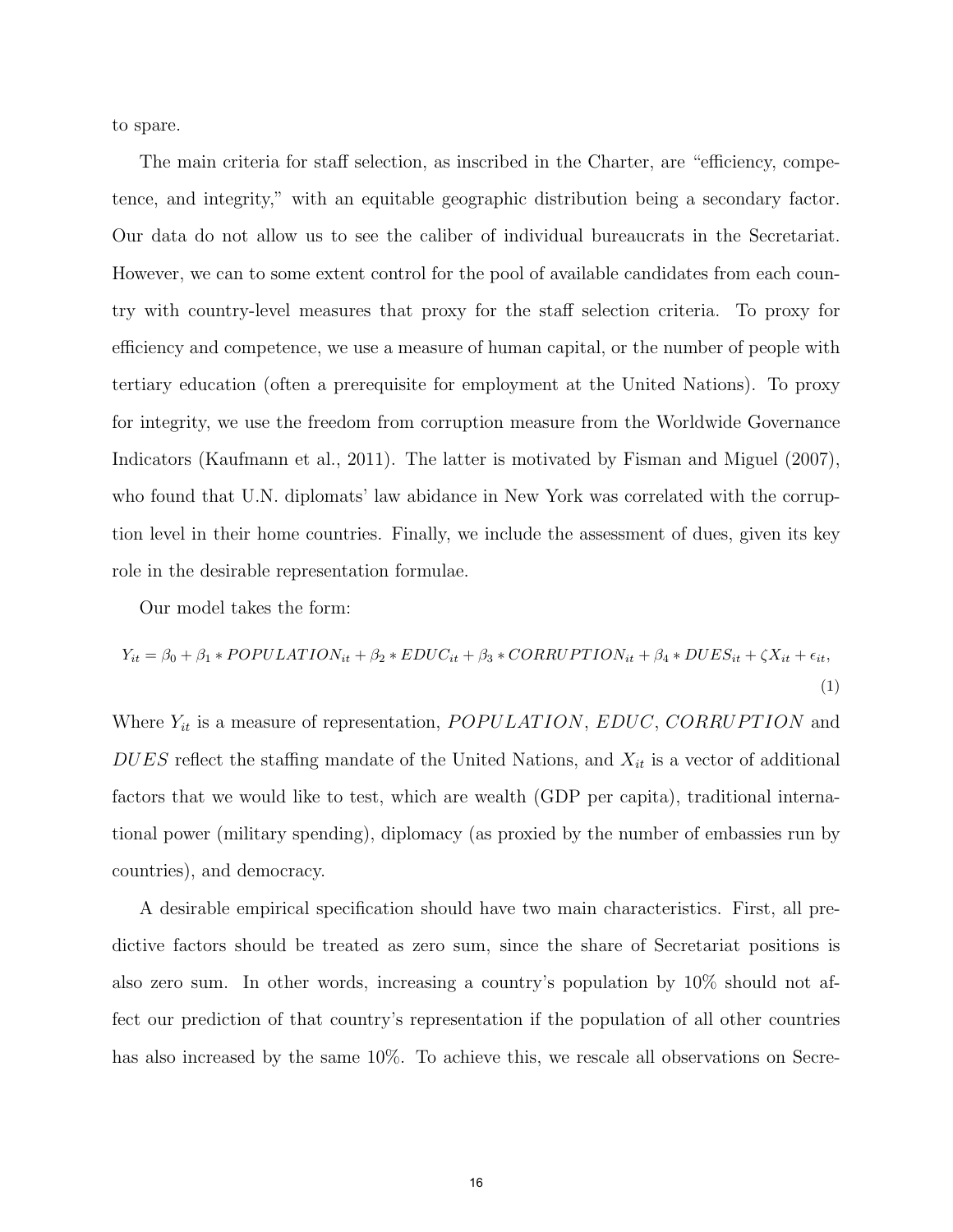tariat positions, population, assessments of dues, human capital stock, military spending and diplomatic contacts to convert these to shares of the world total of each value. For instance, instead of gross military spending, we use share of global military spending. The remaining variables (democracy, freedom from corruption, GDP per capita) do not have a notion of a "global total;" to make these zero sum, we rescale them so that observations each year have a mean of zero and a standard deviation of one. Table [1](#page-33-0) shows descriptive statistics of both untransformed and transformed variables.

Second, we need to control for the fact that many of the national variables we describe exhibit significant serial correlation, as do positions in the Secretariat, since they are often held for multiple years. To avoid overcounting highly similar observations, we cluster our standard errors by country in our time series regressions, and by decade in our country fixed effect regressions.

## 4 Who Runs the United Nations?

#### 4.1 Descriptive Statistics

Figure [2](#page-40-0) shows the excess representation of the United States, Germany, Russia, China, and Japan. As discussed above, the United States had a disproportionate share of positions at the inception of the United Nations, a share which fell significantly but then stabilized in the 1980s. Japan and Germany had little representation following the end of the second world war, but have steadily risen in prominence, surpassing the United States in excess representation by the  $1980s$ .<sup>[12](#page-18-0)</sup> The Soviet Union was almost never overrepresented at the United Nations, in part because of Stalin's significant efforts to undermine the institution in the early years (Finger, 1975). The fall of the Soviet Union led to a further drop in

<span id="page-18-0"></span><sup>&</sup>lt;sup>12</sup>This timing coincides with Japan's "internationalization" policies during the Nakasone administration, which aimed to increase Japan's role in global affairs (George, 1993).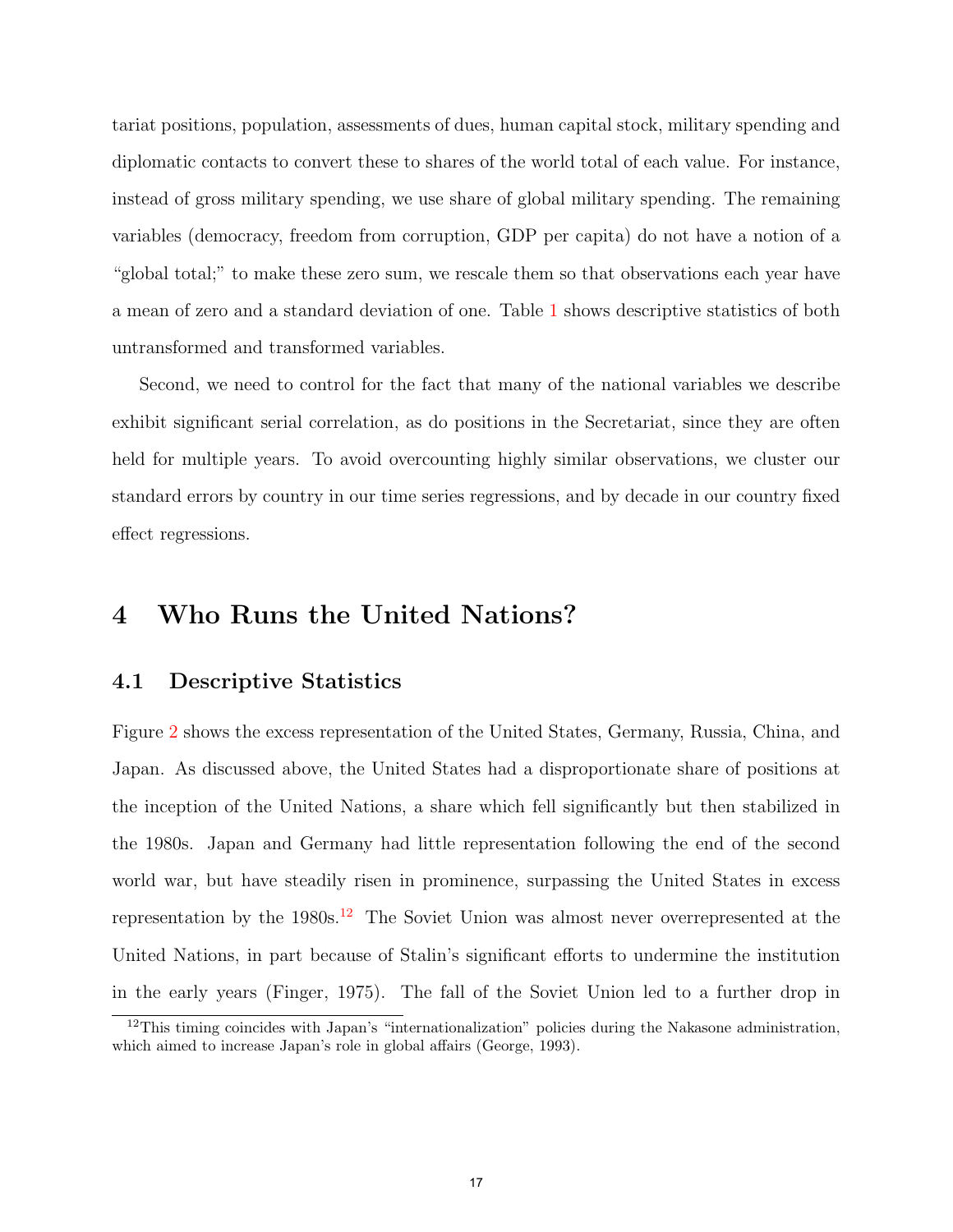Russia's influence in the Secretariat. China has been and continues to be dramatically underrepresented in the U.N. Secretariat—with an average over all years of only 1% of senior positions in the Secretariat.

[Figure [2](#page-40-0) about here.]

Figure [3](#page-41-0) shows the world population share and share of U.N. Secretariat positions of the Western European powers and their offshoots Canada, the United States, New Zealand, and Australia. While the Western countries' share of world population and GDP have been steadily declining since the 1960s, their control over the U.N. Secretariat has been largely unmitigated; in 2007 they continued to hold 45% of Secretariat positions, while their world population share has fallen from 18% to 12%. This graph shows that in spite of the widely discussed rise to international prominence of middle income nations like the BRICs, Western Europe and its offshoots have not lost control over this key U.N. body.

[Figure [3](#page-41-0) about here.]

Figure [4](#page-42-0) displays scatterplots of the share of positions in the Secretariat against log population and log assessment.<sup>[13](#page-19-0)</sup> There is a clear upward sloping relationship in both graphs, but many countries are far from the 45 degree line. The  $R<sup>2</sup>$  measure for the regression of Secretariat share on population share is 0.11, while for representation on assessment of dues it is 0.70. In the bivariate analysis, payment of dues appears to be a much better indicator of power in the Secretariat than population.

[Figure [4](#page-42-0) about here.]

Table [2](#page-34-0) presents excess representation in the Secretariat, by country, averaged over all years.<sup>[14](#page-19-1)</sup> Excess representation is defined as the ratio of a country's share of Secretariat positions to its share of world population, and is proportional to a country's vertical distance

<span id="page-19-0"></span> $13$ We use logs on the X axis to display small and large countries on the same graph. We must then use a log scale for the Y axis in order for the 45 degree line (which indicates a notion of "equal" representation) to be straight.

<span id="page-19-1"></span><sup>&</sup>lt;sup>14</sup>Appendix Table [A1](#page-33-0) lists countries ranked by their total number of senior Secretariat positions, without taking population into account.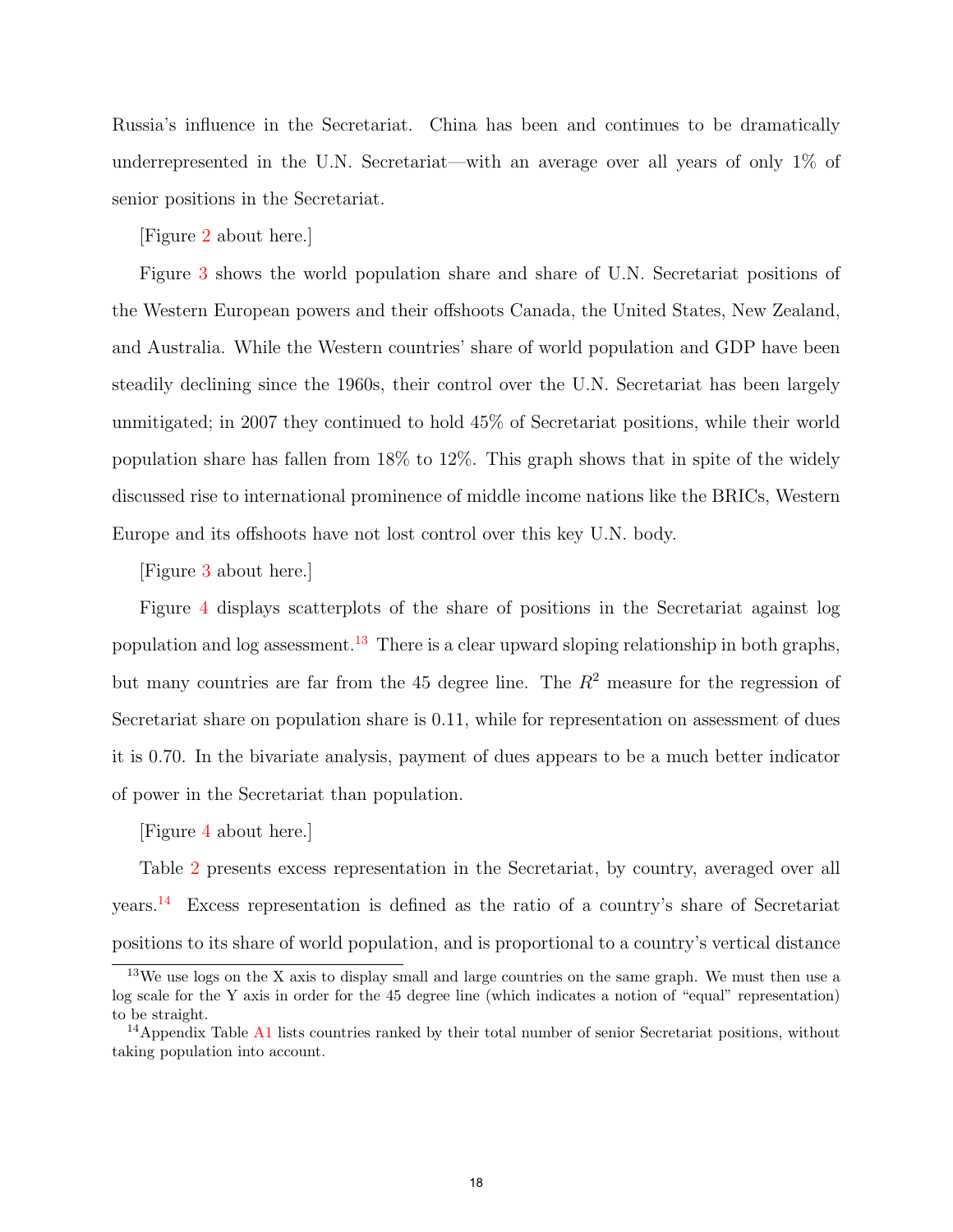from the 45 degree line in the top panel of Figure [4.](#page-42-0) Nordic countries dominate the list, occupying 4 of the top 6 positions. Since 1950, Sweden has had on average 0.1% of world population and 0.8% of world GDP, but has held 4.3% of senior positions in the Secretariat, including a Secretary-General from  $1953-61<sup>15</sup>$  $1953-61<sup>15</sup>$  $1953-61<sup>15</sup>$  Western nations are also overrepresented, with the United States, Canada, and Great Britain all overrepresented by a factor of 2 or greater. Large, poor nations are significantly underrepresented; India, China, and Indonesia each have a world population share four or more times greater than their Secretariat position share.

[Table [2](#page-34-0) about here.]

The high ranks of the Nordic countries are worth examining further. First, we note that the top six countries by representation are all small democracies. This is consistent with literature on small, open economies which finds that they take on additional insurance against negative shocks given their dependence on outside factors. These countries tend to have democratic corporatist relationships between business and labor (Katzenstein, 1985), larger governments (Rodrik, 2014), and strategic investments in security-focused international organizations (Mosser, 2000). That small, open economies would seek a greater role at the United Nations should is thus not surprising: investing in international institutions may be their best route to global influence.

Second, there may be a global perception that Nordic bureaucrats can be trusted to behave honestly and fairly.<sup>[16](#page-20-1)</sup> The high incidence of Nordic countries thus may not be the result of an exertion of power on their part, but a consequence of their fairness and reliability.

<span id="page-20-0"></span><sup>&</sup>lt;sup>15</sup>These measures are not weighted by the expert measures of position importance, so we treat the SG equally to all other senior positions. Using the importance-weighted measures does not substantively change the list.

<span id="page-20-1"></span><sup>&</sup>lt;sup>16</sup>Indeed, this has been a common reaction to presentations of this paper. It is also consistent with international surveys. Four of the top five countries by secretariat representation are among the 10 least corrupt according to Transparency International (2006). Bureaucrats from these countries appear wellbehaved as well, at least by the Fisman and Miguel (2007) measure: 9 of the top 10 countries by secretariat representation are among the 20 countries with the fewest parking tickets per diplomat.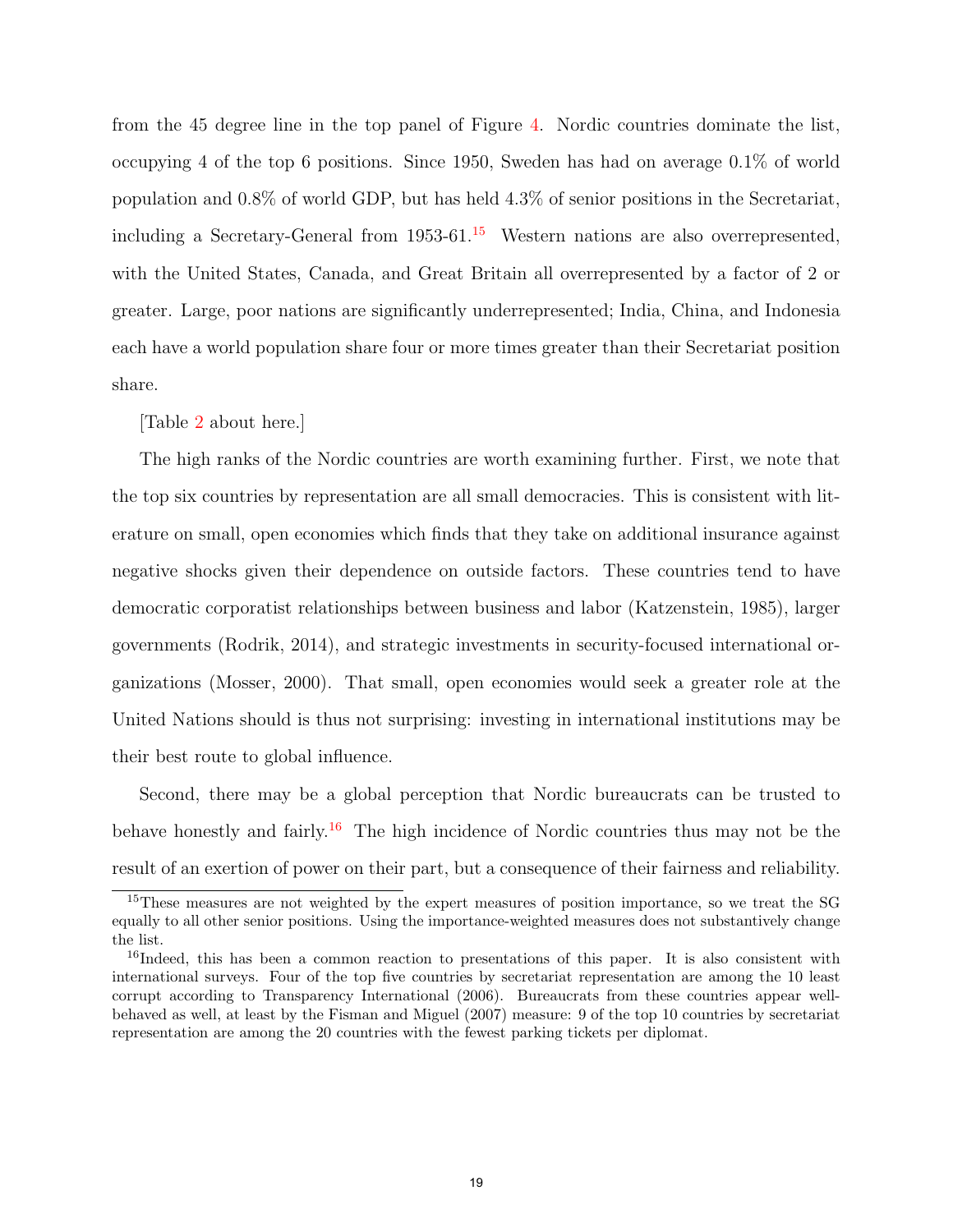Nevertheless, finding themselves well represented in these senior positions gives the Nordic countries an opportunity to exercise power over international institutions; they may find it to their benefit to continue to cultivate a reputation for impartiality. After all, the ability to shape the preferences of other nations is one of the faces of power (Barnett and Duvall, 2005; Lukes, 1974); the other nations may not even realize the power they have bestowed on the Nordics.

#### 4.2 Evaluating the Staffing Mandate

Table [3](#page-35-0) presents estimates from a time series regression of annual Secretariat representation on population, human capital, freedom from corruption, and assessment of dues to the United Nations as described by Equation [1.](#page-17-0) An observation is a country-year, and standard errors are clustered at the country level. Columns 1 through 4 add independent variables sequentially. Column 5 repeats the estimation with all variables included, but rather than a count of senior positions, the outcome variable weights each position by the importance of that position, as judged by a third party expert. This last measure is rescaled so the total number of positions remains unity.

[Table [3](#page-35-0) about here.]

The first row further weakens perceptions of the United Nations as a global democracy. The coefficient on population is insignificant across all four columns. Human capital enters positively with statistical significance. A 1 percentage point increase in a nation's share of the global stock of people with tertiary education is associated with a 0.2 to 0.4 percentage point increase in representation in the Secretariat.<sup>[17](#page-21-0)</sup> The freedom from corruption indicator

<span id="page-21-0"></span><sup>&</sup>lt;sup>17</sup>One might be worried that our proxy of candidate qualification with tertiary education does not adequately take into account quality differences in education across countries. (We thank Michael Clemens for this suggestion.) The best measure of quality differentials is the OECD $\hat{a}$ s Program for International Student Assessment (PISA) testing of 15-year olds, first performed in 2000 in 32 countries; the 2012 tests included 65 countries. While the results cannot be applied to much of our sample given the short history of testing and narrowness of the sample, it is not obvious anecdotally that we have a large omission. Some of the best testing countries in 2012 like Singapore, Japan, and Vietnam are noticeably absent from the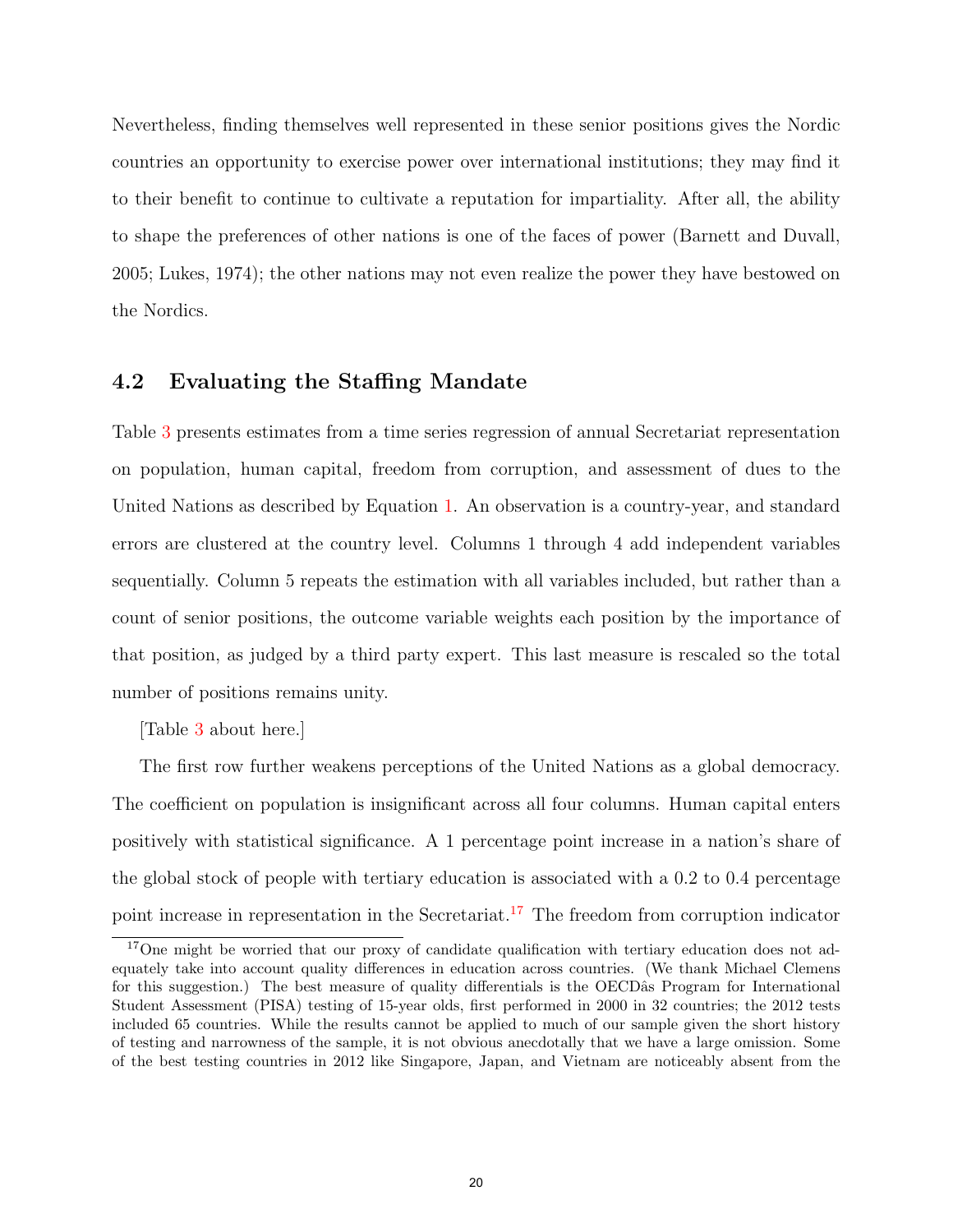is also positive and significant in all specifications: countries with low corruption and good governance are better represented in the Secretariat. Assessment of dues also enters positively and significantly. Column 5 indicates that these results are robust to using importance weighted measures of Secretariat representation.

The results lend weight to the importance of the staffing mandate of the United Nations, suggesting that the supply of individuals of high competence and integrity plays a key role in the composition of the U.N. Secretariat, as does the assessment of dues.

The analysis thus far uses both cross-sectional and time series variation in representation. Table [4](#page-36-0) presents estimates from a model with country fixed effects, and thus controls for any unobserved country-level variables (but also eliminates the interesting variation between countries). The results on population, assessment of dues and human capital are sustained; the effect of corruption is not visible in the time series alone, likely because it is available for only a third of the years and does not change significantly over time.

[Table [4](#page-36-0) about here.]

We now examine the role of factors beyond the official staffing mandate of the United Nations.

#### 4.3 Factors Beyond the Staffing Mandate

Table [5](#page-37-0) shows the relationship between Secretariat representation and per capita wealth, military spending, investment in diplomacy, and democracy, controlling for the variables used in the staffing mandate regressions above. Human capital, military expenditure, GDP and assessment of dues are all highly colinear, which makes it difficult to separate their individual effects.<sup>[18](#page-22-0)</sup> Columns 1 through 3 show that these variables are positive, significant

top ranks in U.N. Secretariat. Conversely, among the ten most over-represented countries in the Secretariat (Table 2) only third-ranked Finland is a top-ten education quality performer in the much smaller sample of PISA-scoring countries.

<span id="page-22-0"></span><sup>&</sup>lt;sup>18</sup>The correlation coefficients are  $\rho_{GDP, dues} = 0.98; \rho_{dues, tertiaryed} = 0.92; \rho_{dues, military share} =$ 0.89;  $\rho_{militaryshare, tetriarued} = 0.84$ . Note that the per capita measures are less highly correlated, but as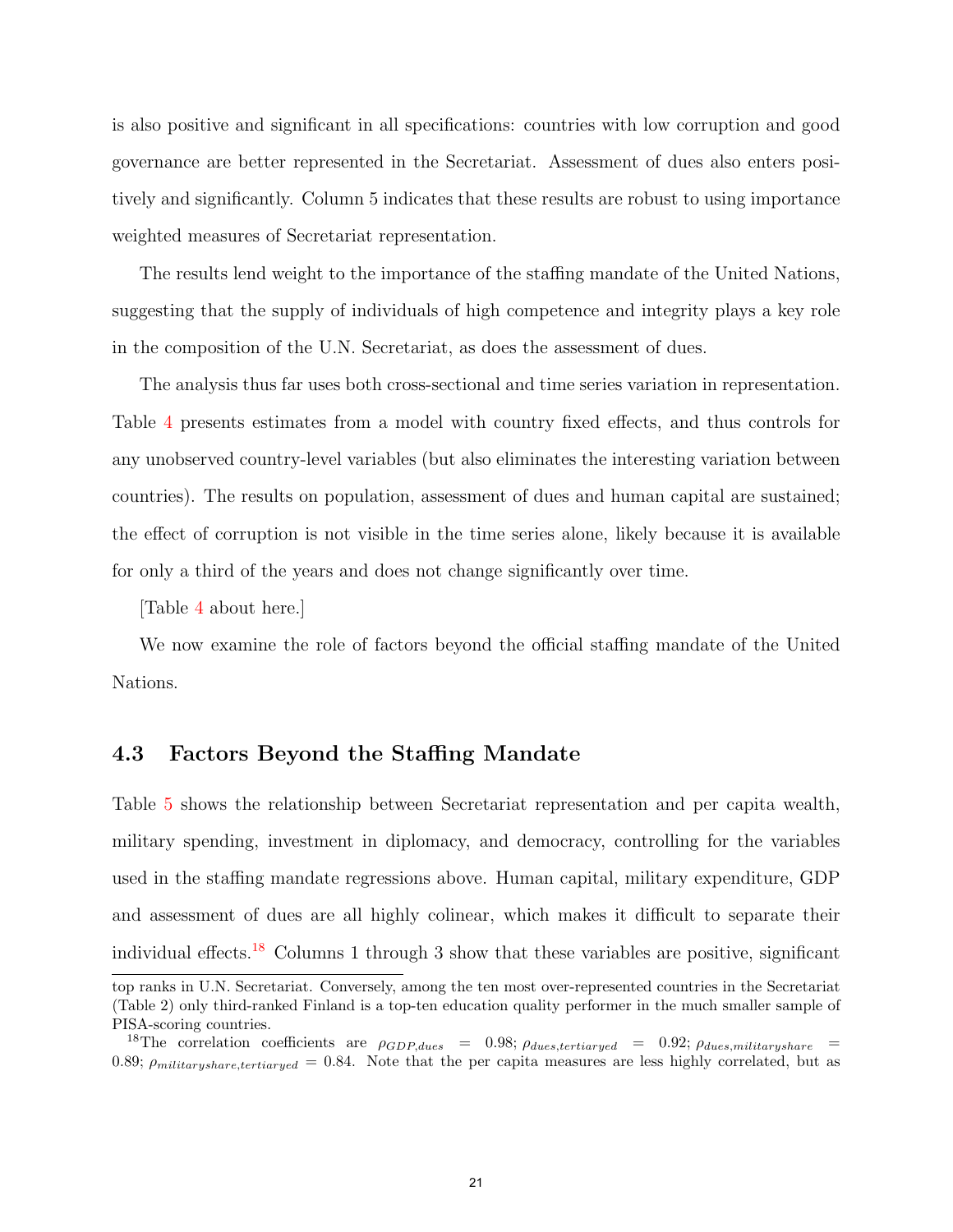and very similar in magnitude when included separately.

Diplomacy enters with positive and highly significant point estimates, suggesting that investment in soft power is a key factor in determining representation in the U.N. Secretariat. A 1 percentage point increase in a country's share of the world's embassies is associated with a 0.5 to 0.7 percentage point increase in Secretariat representation.

Democracy and wealth are also positively correlated with representation, but not significant in all specifications.[19](#page-23-0)

[Table [5](#page-37-0) about here.]

When assessment, human capital stock and military spending are included together (column 4), the education variable dominates, but we are reluctant to infer too much from this since it is based on a small amount of variation between these three measures.<sup>[20](#page-23-1)</sup> When fixed effects are included (Appendix Table [A2\)](#page-34-0), results are upheld for all variables except diplomacy, which does not change significantly over time. $^{21}$  $^{21}$  $^{21}$ 

Table [6](#page-38-0) shows how the correlates of U.N. Secretariat representation have changed over time, by estimating the main specification separately for each decade. Estimates are noisier due to the smaller sample sizes, but we find that diplomacy has a consistent and large effect over time. Population and freedom from corruption are insignificant in all decades. With the same qualification about multicollinearity as above, among assessment (GDP), human capital, and military spending, we find that human capital is more important in the 1970s and 1980s while assessment plays a larger role in the 1990s and 2000s. Meanwhile, democracy wanes in importance while wealth rises in importance. Taken together, these

described above the gross measures are more appropriate to our specification.

<span id="page-23-0"></span><sup>19</sup>As above, results are robust to the use of the weighted representation measure, as well as to the exclusion of the United States. These tables are available upon request from the authors.

<span id="page-23-1"></span><sup>&</sup>lt;sup>20</sup>We chose to use the military expenditure measure rather than the widely used Composite Index of National Capability (CINC) because the latter already includes several variables that are identical or very highly correlated with population and GDP, which we wish to control for separately. However, our results are robust to the use of CINC in place of military expenditure share and available upon request.

<span id="page-23-2"></span><sup>21</sup>Country fixed effects explain 89% of the variation in diplomatic contacts.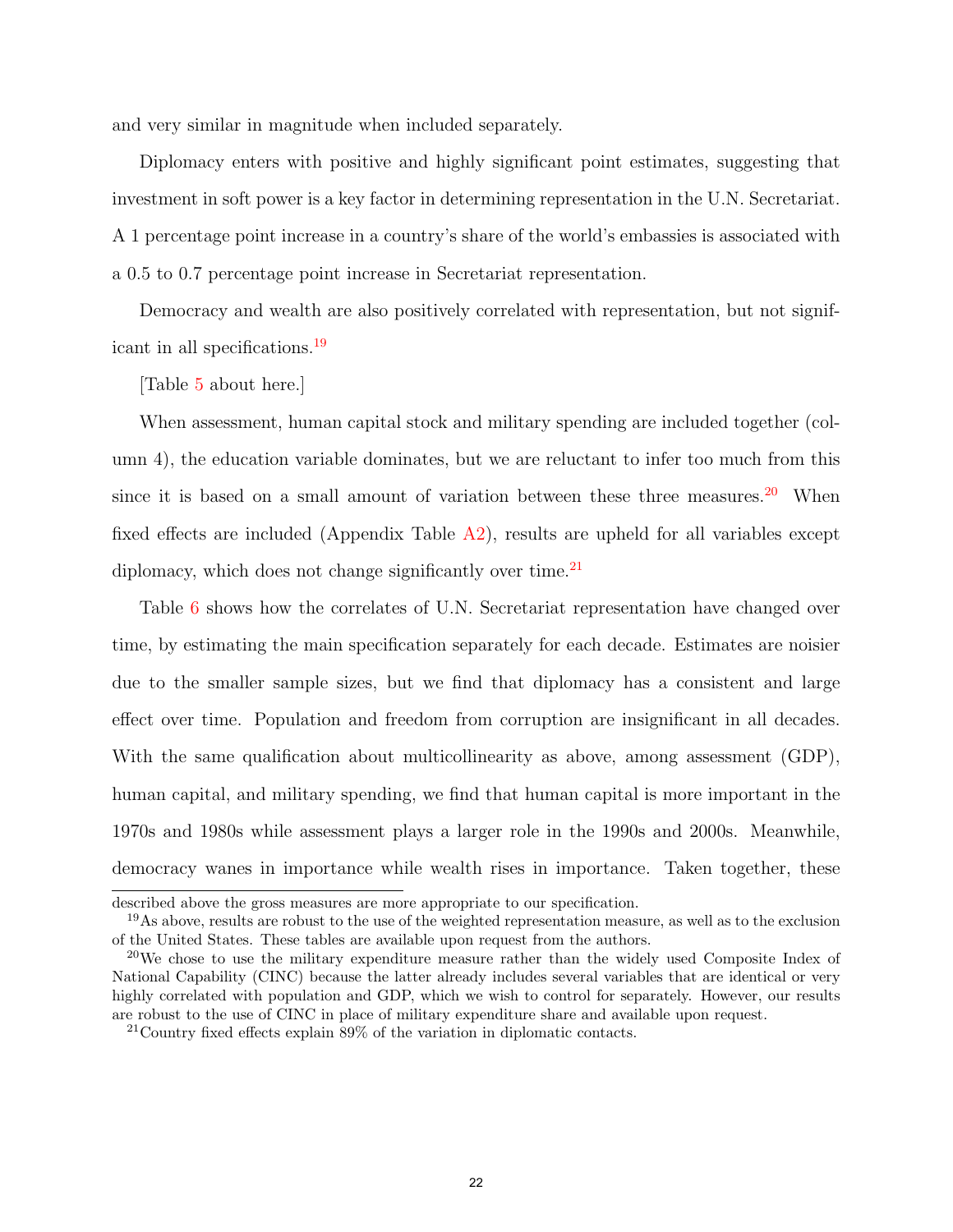results are consistent with the notion that the staff were initially drawn more from educated democracies, but as global education and governance levels have risen over time, economic strength has played a larger role.

[Table [6](#page-38-0) about here.]

## 5 Extension: Power, Alliances, and the Pax Americana

In the struggle to control international institutions, as in military matters, alliances are important. Consider the campaign to prevent global warming. Countries form coalitions to advance their shared interests. This suggests we may have a problem of measurement error if we restrict our attention to a country's own representation in an international organization and ignore the combined power of its alliance. Palau, for instance, might be equally satisfied between holding a Secretariat position itself or having Maldives hold a position, since both low-lying island nations share the same goal of preventing climate change. The United States might be content to have Canadians and New Zealanders staff the peacekeeping department, since their outlook, strategy, and judgment would likely be similar to their own.

We can extend our analysis by taking alliances, or shared preferences, into account. We use the term alliance loosely, recognizing that our statistical measures can only serve as imperfect proxies for true underlying alliances or coalitions. In this section we will augment the basic count of Secretariat positions with an alliance-weighted measure. As a demonstration of the potential to use Secretariat staffing as a measure of power, we consider the case of the United States.

One of the most public debates in the field of power and international relations is whether the United States' power is in decline. As Joseph Nye wrote in, "The Decline and Fall of America's Decline and Fall" (2011a), America's decline has been frequently anticipated: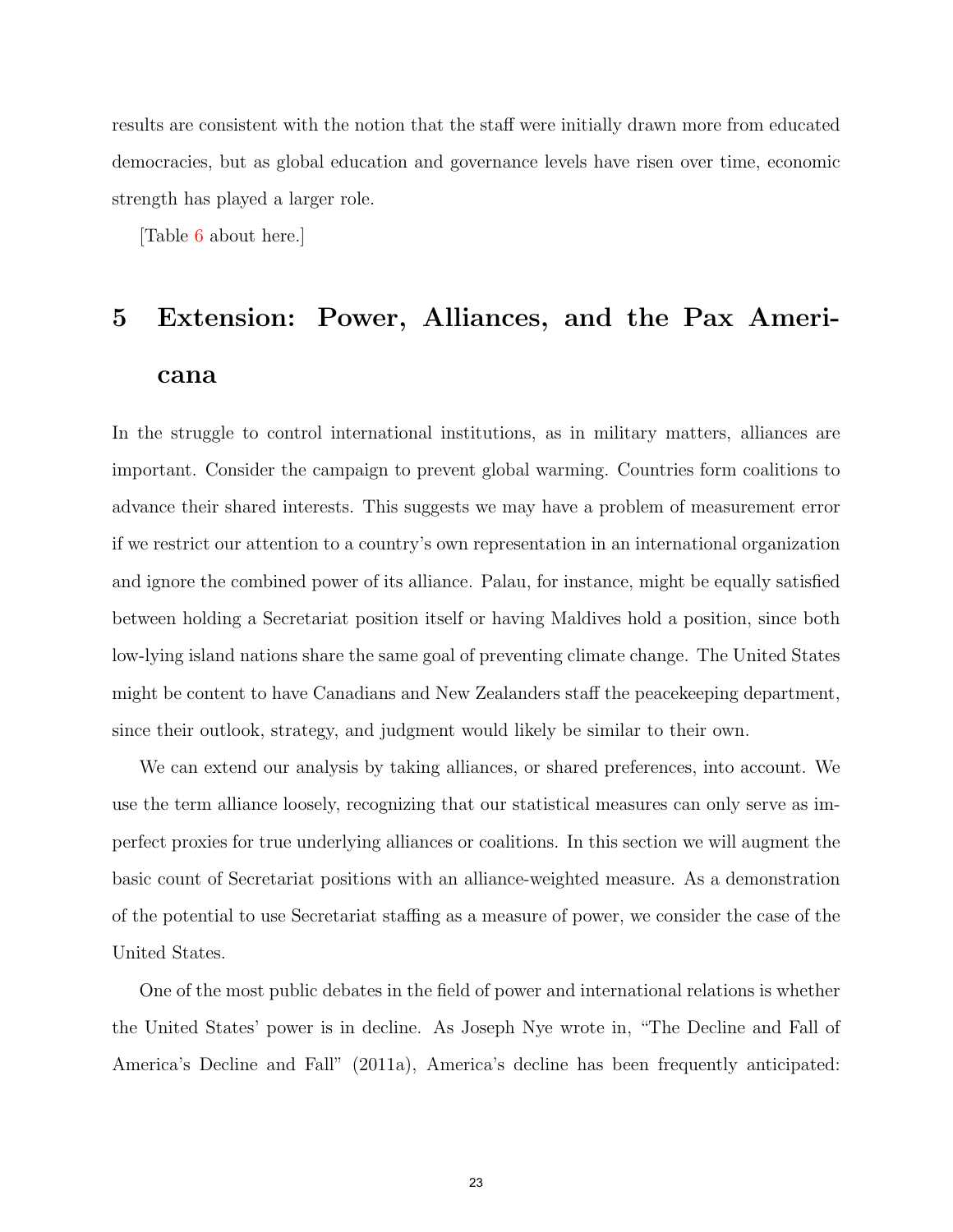first the Soviets in the 1950s and 1960s, then the Japanese in the 1980s, and now the Chinese have all been predicted to "get the better of America." Taking the long view, Paul Kennedy had predicted decline (1989) but even by 2012 many prominent writers were unconvinced (Kagan, 2012; Lieber, 2012). A parallel, and sometimes overlapping debate has been occurring on whether we are in an era of "American Empire" (Nexon and Wright, 2007). The breadth of opinions leaves open the question of whether America's power is in decline, fluctuating, or indeed in ascent. Our measure of Secretariat representation offers an objective and consistent methodology for contributing to this debate.

As Figure [2](#page-40-0) depicts, the United States was significantly overrepresented in the early years of the United Nations' existence. Its share of positions declined steadily until around 1980, and has since remained relatively constant and modest. At first glance this appears to be a fall in institutional power from 1950 through 1980, as other nations, notably Germany and Japan in the figure, increased in prominence. This is consistent with the Kennedy view.

However, this raw scoring ignores the fact that the United States structured the international system after W.W.II to help enforce the so-called Pax Americana. With the United Nations and the Bretton Woods organizations, the United States, wrote John Ikenberry, "spun a web of institutions that connected other states to an emerging American-dominated economic and security order" (Ikenberry, 2001). The plan may never have been to dominate the individual institutions once they matured but rather to share them with other nations who subscribed to the American worldview. We must thus consider the possibility that U.S. allies might have held, or gained ground, in the Secretariat even as the United States' individual representation has fallen, as suggested by the steady share of positions held by Western countries, visible in Figure [3.](#page-41-0) If these countries' international bureaucrats share American objectives and preferences, then it may be that the interests of the United States are no less represented in the international system than they were in 1960 when U.S. staff representation was at its peak.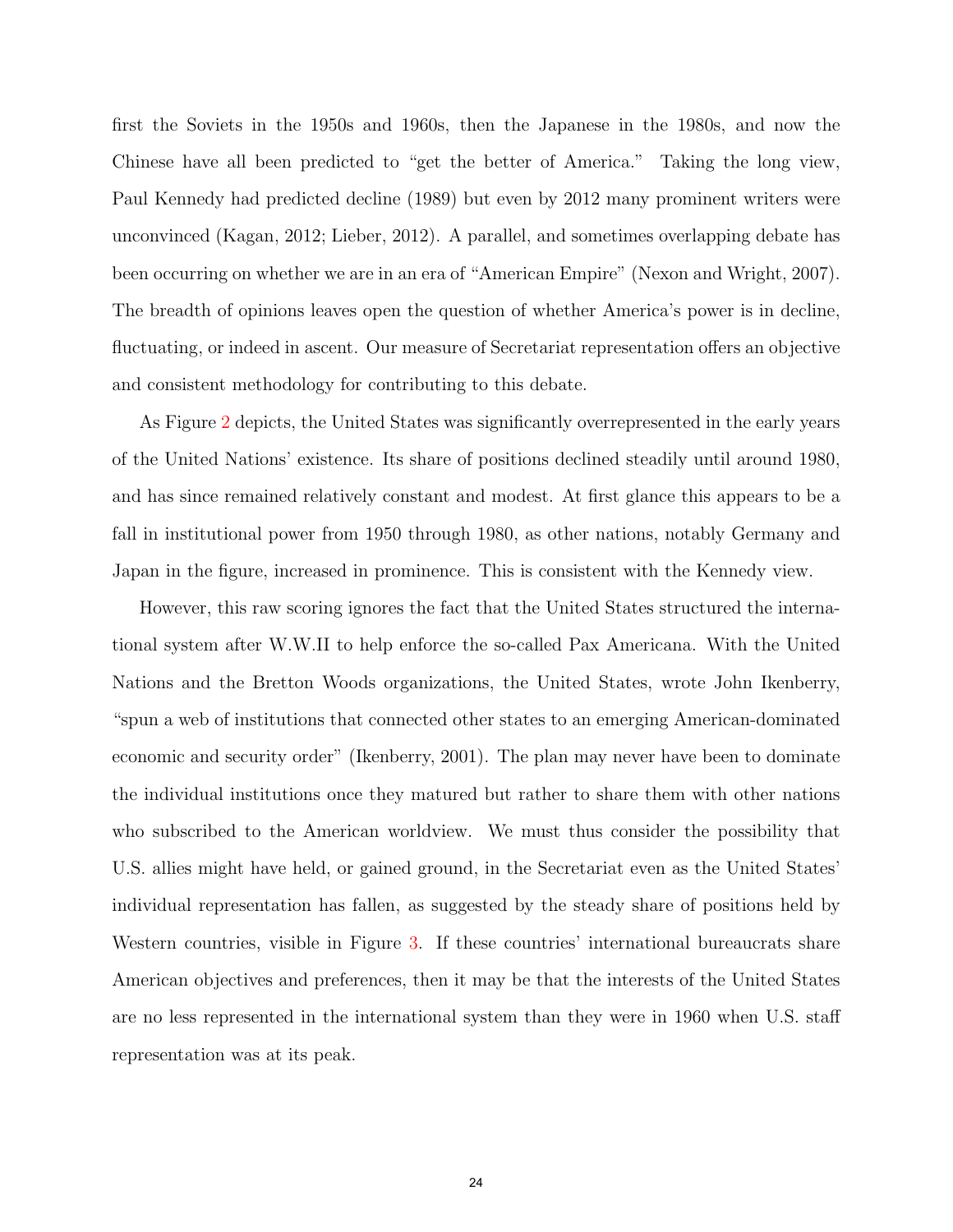While this view seems plausible for the Cold War years, the notion of a "Western Europe and offshoot" alliance in recent international affairs is less obvious. The United States often has significant disagreement with European countries in matters of international organization, with Americans becoming increasingly unilateralist and Europeans multilateralists (Rubenfeld, 2004). Our data can shed light on these issues.

#### 5.1 Alliance-Weighted Representation

Taking alliances into account allows us to more comprehensively answer the question of whether the United States is in decline, by examining whether closely allied nations have acquired the positions that America has lost.

Measuring alliances as they relate to the multifaceted job of running the United Nations is not easy. Restricting our attention to data that could be analyzed in panel form, we could use several possible proxies—any of which could be used in the methodology that we describe below. We elect to proxy preference similarity by focusing on U.N. voting records, as we think it comes the closest to measuring the relevant dimension of alliances for the management of the Secretariat. We repeated the exercise below using common membership in intergovernmental organizations (Pevehouse et al., 2004) as another measure of alliance, with broadly similar results.<sup>[22](#page-26-0)</sup> Other possible variables, such as formal military alliances or international public opinion data could also be used.

We use U.N. General Assembly voting data (Gartzke, 2006) to generate a unique, dynamic, and synthetic alliance for any country. The assumption behind our formulation is that bureaucrats from two countries with identical preferences over General Assembly resolutions will behave in the same manner if given senior positions in the Secretariat. Alternately, one country has just as much alliance-weighted representation when its close ally holds a position as when the country itself does. Pairs of countries with weaker correlations in voting

<span id="page-26-0"></span><sup>22</sup>Results available from the authors upon request.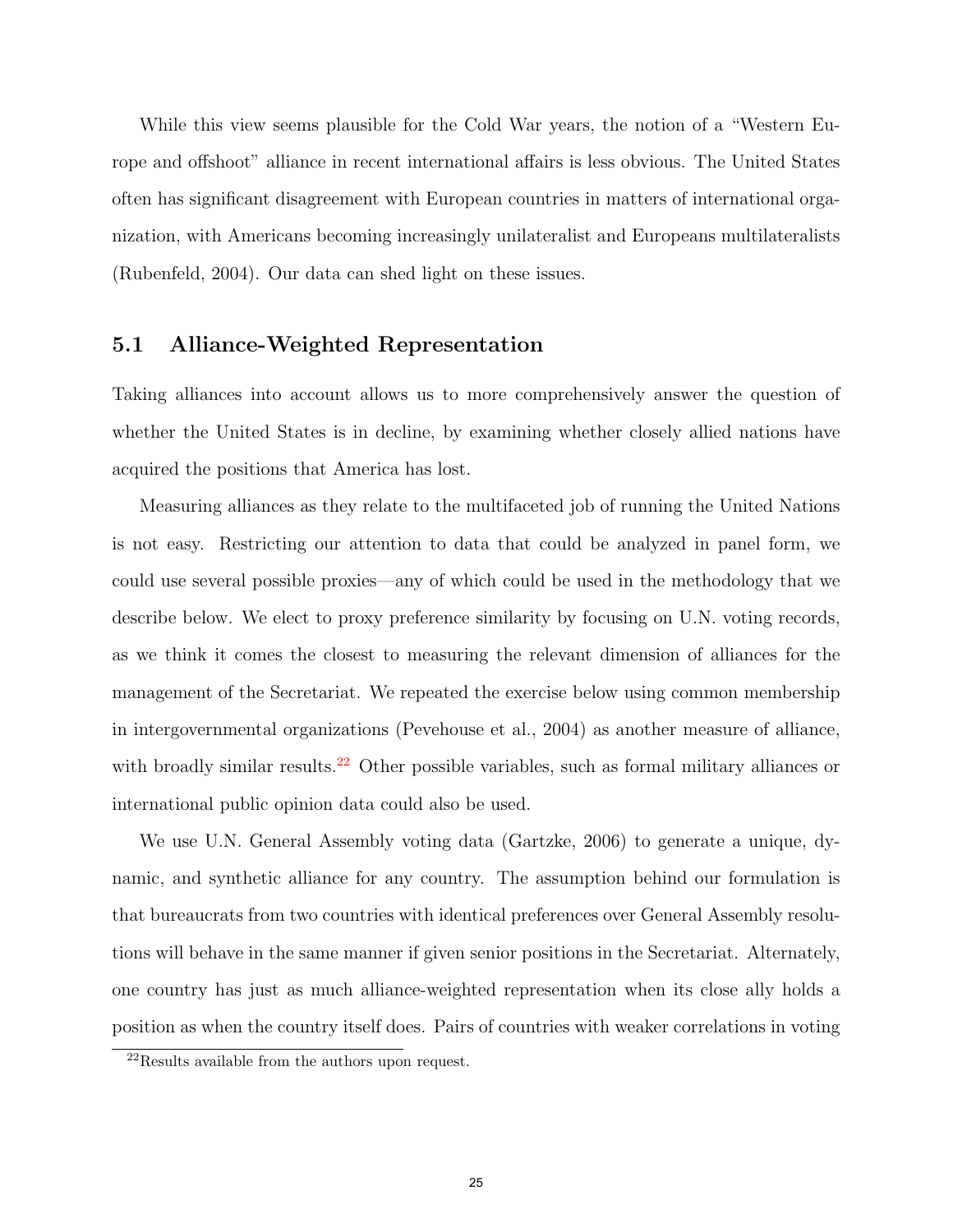behavior receive correspondingly less benefit from each others' positions.

We model country j's alliance-weighted influence as:

<span id="page-27-1"></span>
$$
INFLUENCE_{j,t} = \sum_{i \in I} POSITIONS_{i,t} * AFFINITY_{i,j,t}, \qquad (2)
$$

where  $POSITIONS_{i,t}$  is the share of positions held by country i at time t and  $AFFINITY_{i,j,t}$ is a measure of the similarity of voting in the General Assembly between countries  $i$  and j in year t, with  $AF FINITY_{i,i,t} = 1$ . Specifically, for any given year,  $AFFINITY_{i,j} =$  $1-2*\frac{d}{d^{max}}$ , where d is the number of times that i votes against j, and  $d^{max}$  is the number of General Assembly votes.<sup>[23](#page-27-0)</sup> In words, a country j's alliance-weighted influence is a weighted average of the influence of all countries in the world, where the weighting is determined by how much country  $j$  votes like the other countries.

This alliance-weighted measure is slightly unrealistic as an indicator of national power in that it describes a small country and a large country with very similar voting records (Iceland and Sweden, for example) as being equally powerful. Surely, Sweden exerts more control over the United Nations than Iceland. Yet from the perspective of an individual Swede or Icelander, there is no difference in terms of whether one country or the other is exercising agency at the U.N.. Moreover, to capture the difference between Iceland and Sweden here, it would suffice to look at each country's raw representation in tandem with their alliance-weighted representation.

The other concern with our approach is that General Assembly voting might not be an adequate measure of the difference between two countries' preferences. There are some documented weaknesses in such use of the data but it is nonetheless the methodology of choice in dozens of papers in political science and economics (Voeten, 2013). For those scholars who would prefer a different dyadic measure of preference similarity, that variable

<span id="page-27-0"></span> $^{23}AF FINITY$  and  $INFLUENCE$  are thus both bounded between -1 and 1.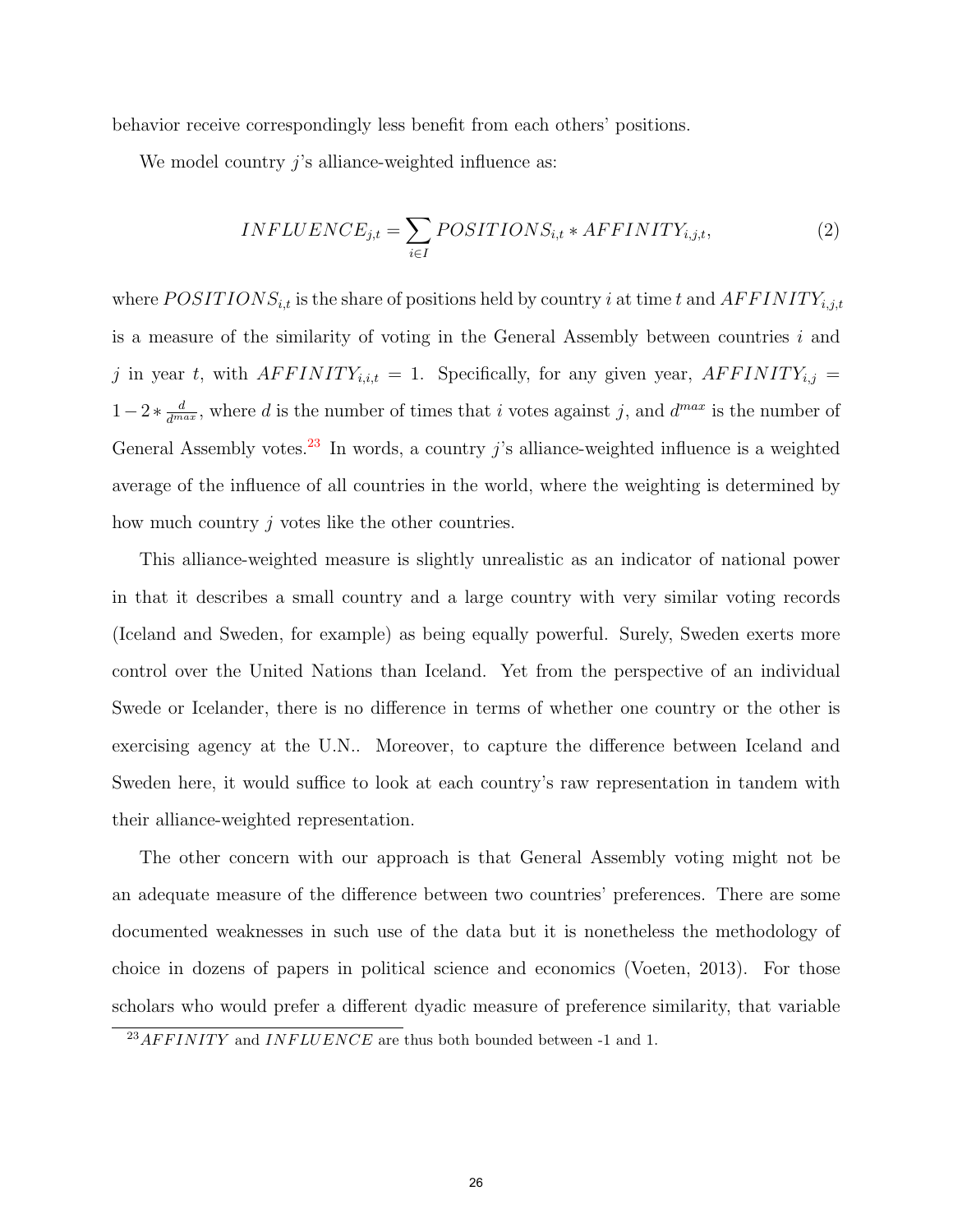could be substituted for *AFFINITY* in equation [2.](#page-27-1)

Defining the United States as "country  $j$ ," the solid lines in Figure [5](#page-43-0) show U.S. influence in the Secretariat over time (black), along with the unadjusted U.S. Secretariat representation measure from (gray) Figure [2.](#page-40-0) The measures track each other until the mid-1960s. From 1965 to 1980, the number of positions held by Americans declines, but America's allianceweighted representation remains constant, as those positions are filled by American allies.

[Figure [5](#page-43-0) about here.]

Around 1980, U.S. alliance-weighted influence falls in the Secretariat and drops below zero, indicating that the average senior official in the Secretariat is from a nation that is an opponent of the U.S. rather than an ally. From 1981 to 2007, Secretariat affinity with the U.S. remains largely negative, with a slight upturn during the Clinton administration and a monotonic fall during the subsequent Bush years.

These changes in alliance-weighted representation could be driven by either a change in composition of the Secretariat or a change in General Assembly voting behavior of countries. In other words, a country loses influence when (i) it or its allies lose Secretariat positions; or (ii) countries that already have positions become more opposed to the country in question. We can test between these two alternatives by examining a hypothetical scenario where alliances have not changed since the 1950s. This scenario is represented by the dashed line in Figure [5.](#page-43-0) When we hold alliances constant, the U.S. decline is almost completely eliminated, indicating that all of the lost American positions were taken by its 1950s allies, but that these allies no longer share ideology with the United States.

This exercise suggests that U.S. influence in the United Nations has significantly waned over time, such that the Secretariat is no longer a projection of U.S. power. The mechanisms behind this finding are nevertheless consistent with the idea that the characteristics of international organizations persist beyond the conditions of their origination (Keohane, 1984; Ikenberry, 2001). But this is not to say that the balance of power in those organiza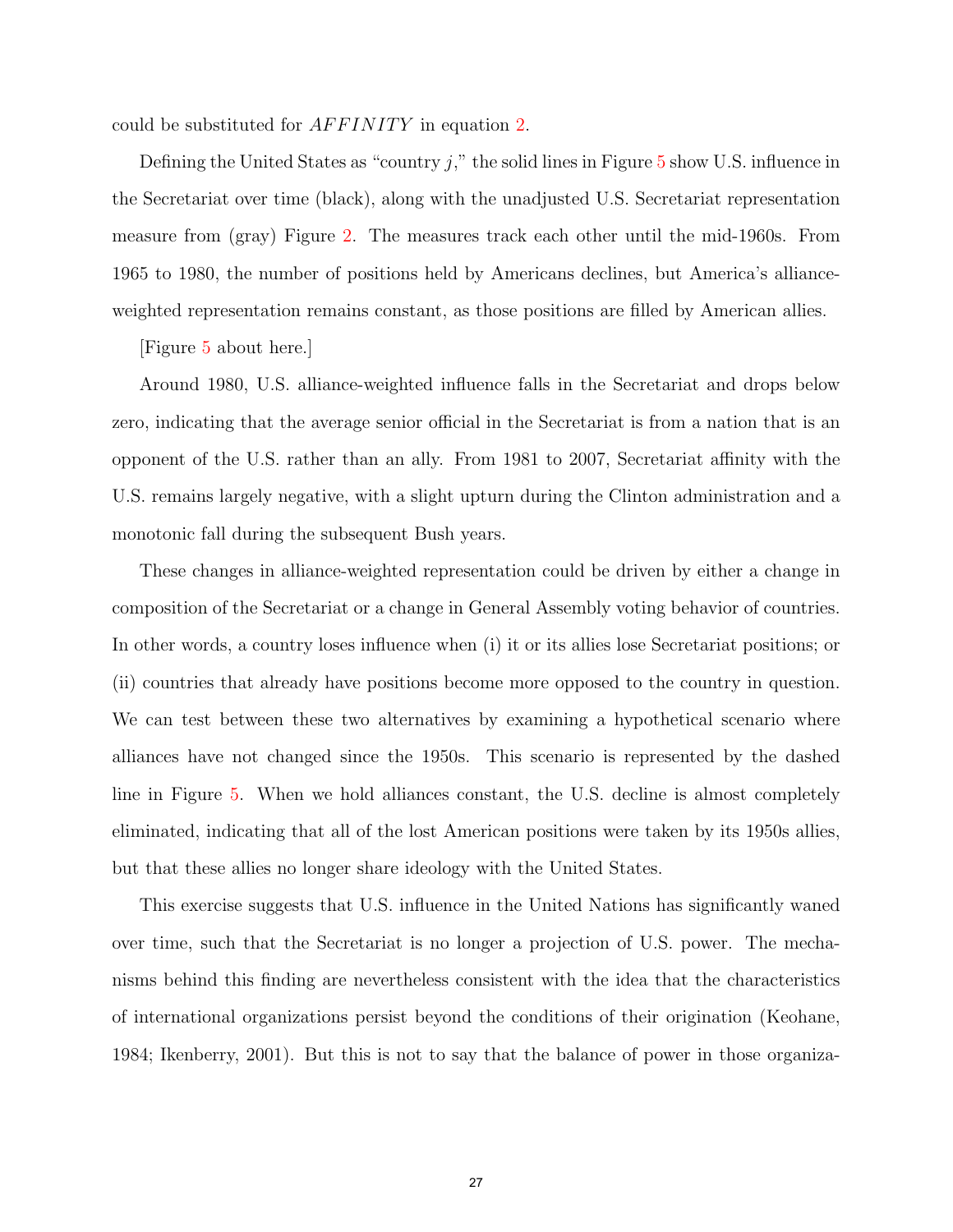tions is static; the Secretariat is as pro-Western as ever, but the main beneficiaries are the former allies of the United States rather than America itself. In assisting in the creation of an organization that would be dominated by the West rather than dominated America (Ikenberry, 2001), the United States in the 1940s may have constrained its own future administrations to be more Wilsonian than they would otherwise be.

#### 5.2 Measuring Institutional Bias

We have shown a secular decline in U.S. power as expressed by the staffing of the Secretariat from 1950 to the present. It remains possible that the Secretariat has a pro-U.S. bias relative to the world, even while the influence measure of the United States is negative. In other words, a U.N. Secretariat that is opposed to the United States might be even more opposed to the United States if it represented all countries equally.

We extend our methodology to measure the international bias of an institution, defined as the difference between the institution-country affinity measure and a population-weighted measure of the world's affinity for the country.<sup>[24](#page-29-0)</sup>

First, we create a variable analogous to  $INFLUENCE$  above but instead of weighting with Secretariat positions, we weight with world population. This gives us a populationweighted measure of the affinity of the world for a given country:

$$
OPINION_{USA,t} = \sum_{i \in I} POPULATION_{i,t} * AFFINITY_{i,USA,t},
$$
\n(3)

where  $POPULATION_{i,t}$  is country i's share of world population at time t. This measure describes what the variable  $INFLUENCE$  would be if the nationality distribution in the

<span id="page-29-0"></span><sup>&</sup>lt;sup>24</sup>The use of population weights implies that our reference point is a situation where all people in the world are represented equally. Our premise is that any departure from such a point is a reflection of national influence over the Secretariat, which is exactly what we want to measure. If we were to use a residual from one of the regressions in the previous section, we would be omitting the effect on power of any of the regression variables in the analysis.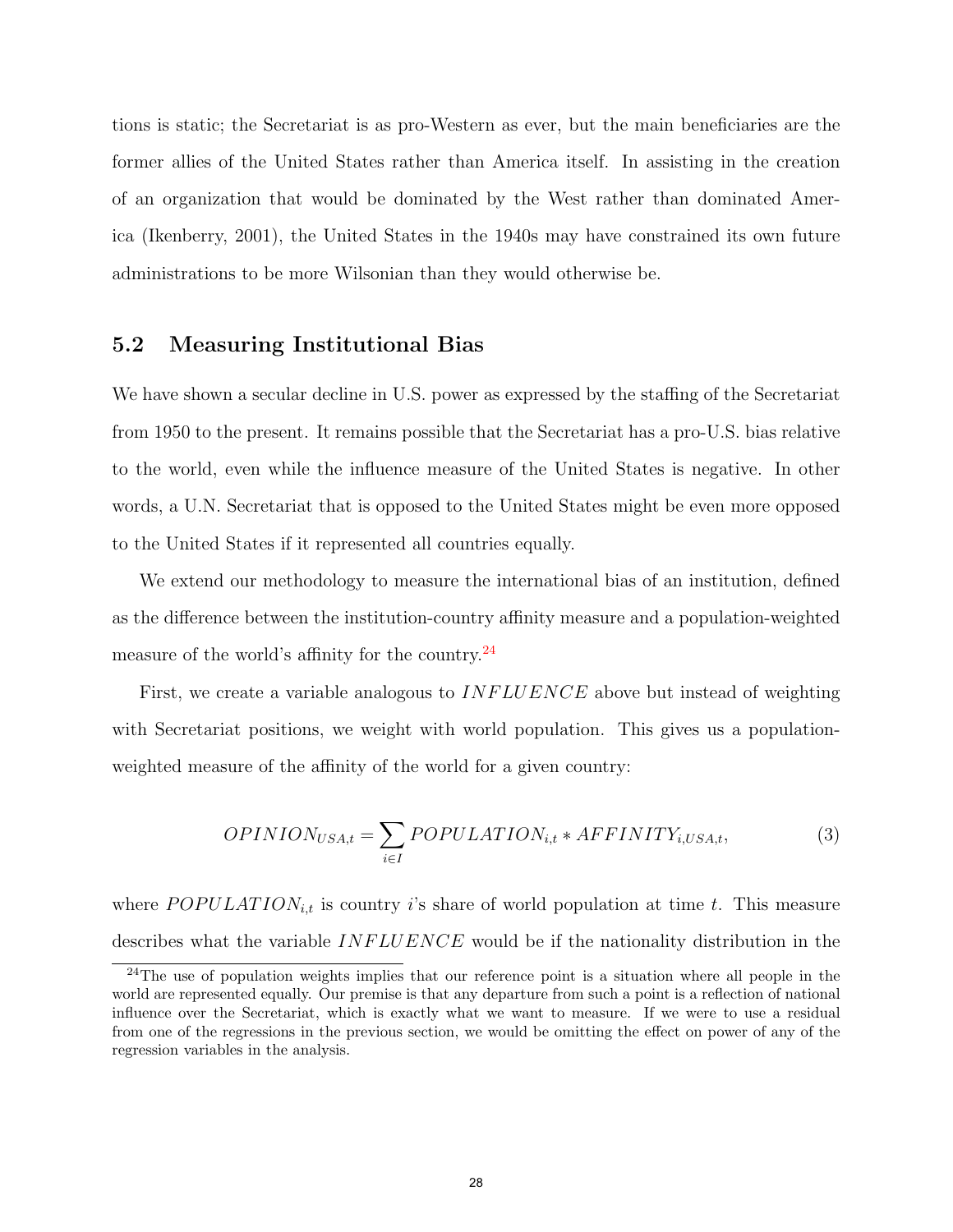Secretariat matched that of the world. We then define the bias of an institution—in our case the U.N. Secretariat—toward the views of a country as the difference between the country's affinity with the institution and the country's affinity with the world:

$$
BIAS_{USA,t} = INFLUENCE_{USA,t} - OPINION_{USA,t}.
$$
\n(4)

We plot *BIAS* for the United States over time in Figure [6.](#page-44-0) The figure shows that relative to the world as a whole, the U.N. Secretariat has been consistently biased toward the United States. If the staffing of the Secretariat were proportional to national populations, the United States would have even less influence over the institution. In other words, despite increased U.S. isolation (as expressed by voting in the General Assembly), the United States benefits from a relatively friendly Secretariat. The U.S. has lost influence in the U.N. Secretariat since 1980, but it has fallen even further in the eyes of the world. The Pax Americana seems to benefit the United States after all.

[Figure [6](#page-44-0) about here.]

This methodology can be used to examine the bias of any international organization, given data on the nationalities of key officials. As an example, we analyze the bureaucratic leadership of the United Nations Educational, Scientific, and Cultural Organization (UN-ESCO) during the 1970s and early 1980s. This U.N. specialized agency was only the second U.N. agency from which the United States withdrew, in 1984<sup>[25](#page-30-0)</sup> (Joyner and Lawson, 1986). UNESCO's General Conference regularly adopted anti-Israel resolutions, sponsored disarmament activities that the Americans thought were biased in favor of Soviet positions, and promoted restrictions on the freedom of the press through the controversial New World Information and Communication Order (NWICO) (Jacobson, 1984; Puchala, 1990). UNESCO's Secretariat played a decisive role in the organization's stance and direction (Joyner and Law-

<span id="page-30-0"></span><sup>25</sup>The U.S. withdrew from the International Labor Organization from 1978-80.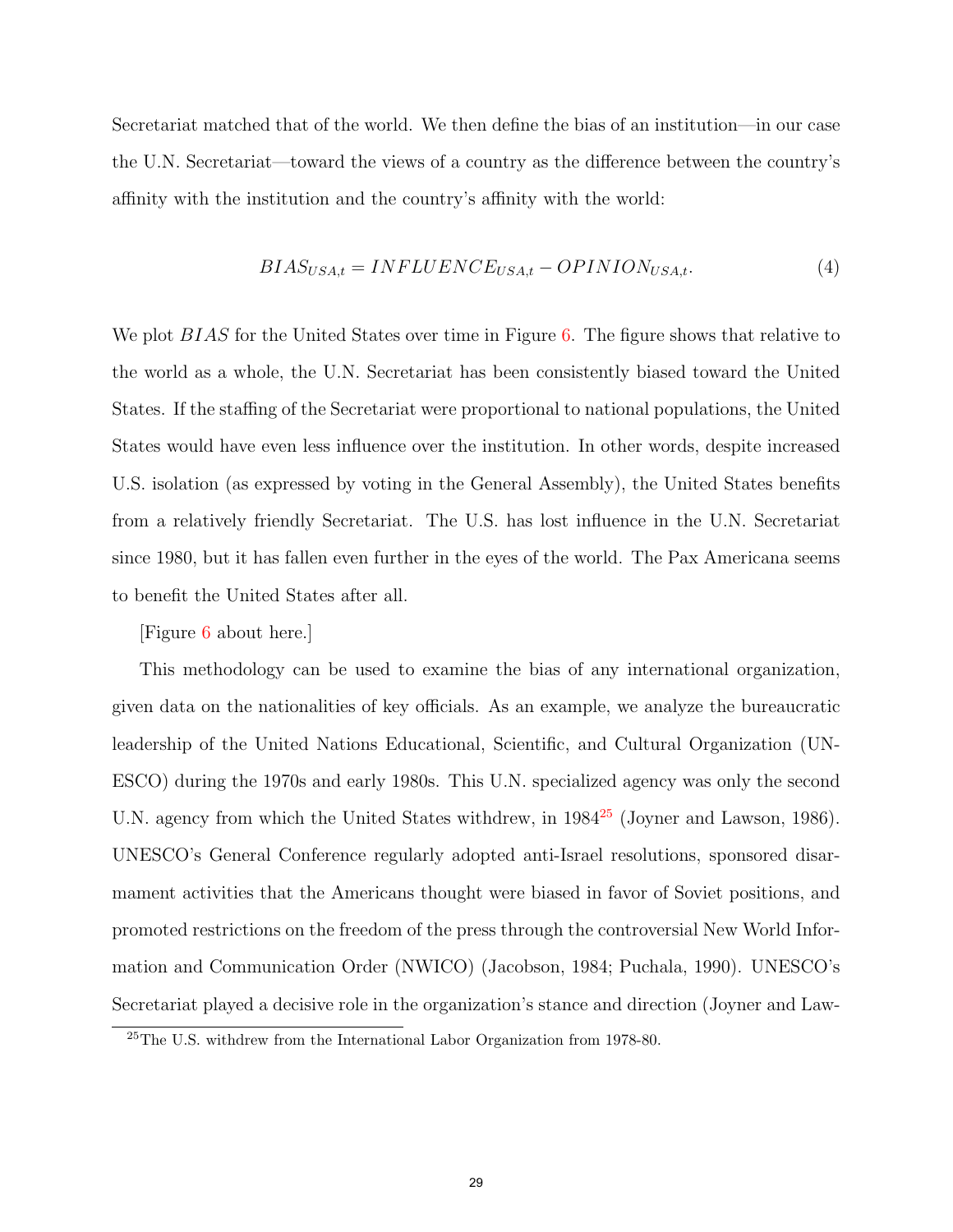son, 1986). In Figure [7](#page-45-0) we compute UNESCO's pro-U.S. bias and compare it with the U.N. Secretariat through 1988, the last year for which we have leadership data on UNESCO. As can be seen in the figure, UNESCO is notably less pro-American than the Secretariat. This imbalance would be significantly greater if not for a single directorship held by the United States for most of this period, a position which likely played a role in scuttling the NWICO effort.

[Figure [7](#page-45-0) about here.]

## 6 Conclusion

In 1946, Norwegian Trygve Lie was made the first Secretary General of the United Nations, in part because of the strong Soviet opinion that the position should go to someone who was neither British, French, nor American (Thant and Scott, 2007). The Nordic countries have since continued to dominate the senior ranks of the United Nations, perhaps in part because their citizens are perceived as neutral and trustworthy. Whatever the reason, it is perhaps no accident that the bureaucratic arms of the United Nations tend toward an ideology that is not dissilimar to that of the Nordic nations. To the extent that international institutions constrain the actions of states, the Nordic countries are in a far more influential international position than their economic or military strength would suggest.

We have argued that countries with greater ability to influence international organizations will be more successful in placing their nationals into senior positions, and that this is an increasingly important aspect of state power. Since these positions are scarce and central to the operation of the United Nations, the resulting allocation of senior positions gives us information on countries' ability to compete for influence in the international system. In spite of the modesty of its setting, this measure of power has some advantages over traditional capability-based measures.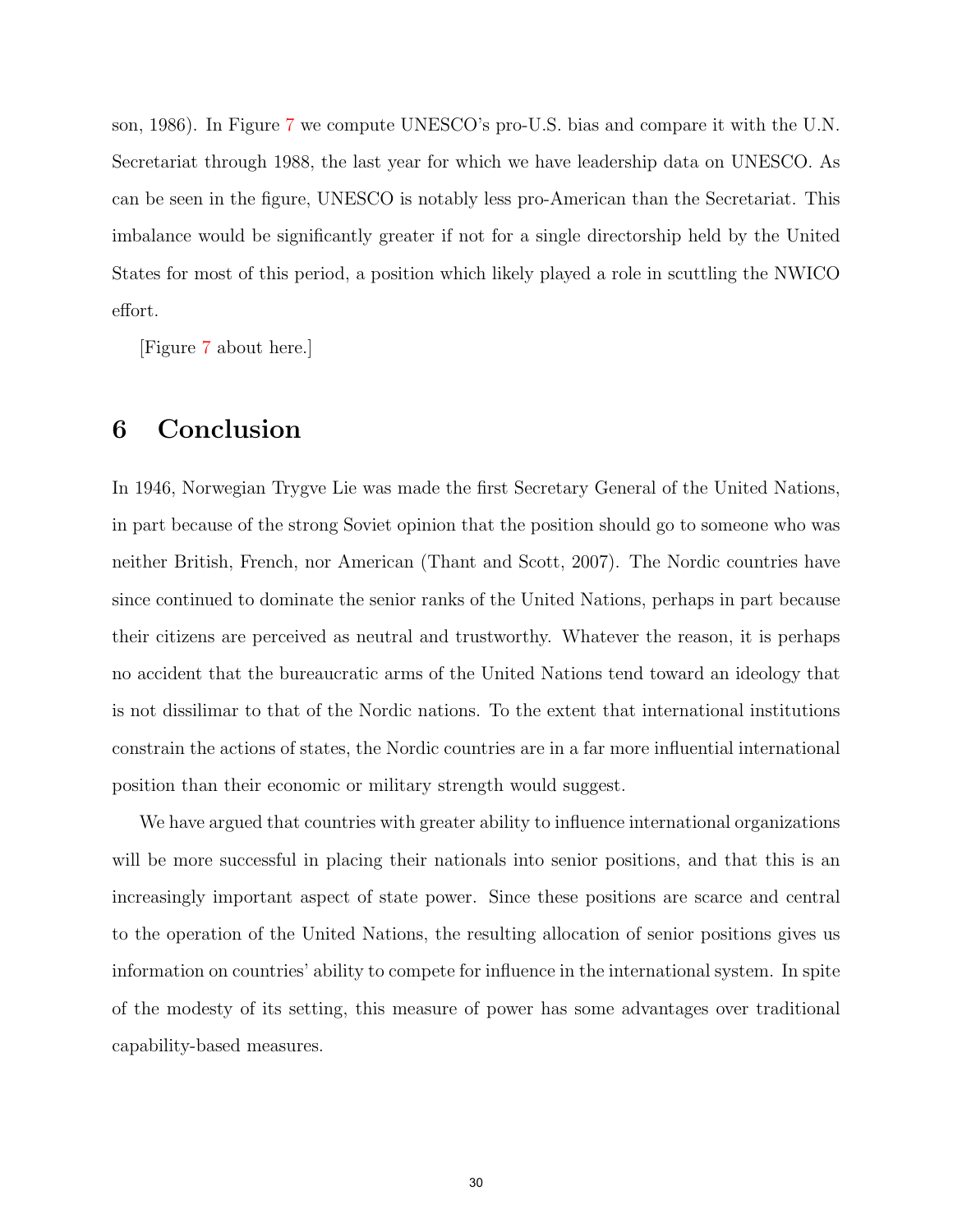We find that democracies, countries that invest in bilateral diplomacy, and economically/militarily powerful countries are the most effective at placing staff in the Secretariat even after controlling for monetary contributions to the U.N. and the staffing mandate of competence and integrity. This suggests that exercising influence via a multilateral institution is a complement to exercising it through traditional bilateral diplomacy. Examining our measure over time, we find that Western Europe and its offshoots have retained control over a disproportionate share of positions in the Secretariat, even while their share of global GDP and population has fallen.

Going further, we put forward a measure of representation that takes shared preferences between countries into account. We examine the alliance-weighted representation of the United States and find that American influence has been in decline since the formation of the United Nations, especially since 1980, and that the growing ideological distance between the United States and its 1950 allies plays an important role in this decline. However, the Secretariat remains weakly biased toward the interests of the United States, when compared with the interests of the world as a whole.

This paper is not a conclusive operationalization of power, or a comprehensive answer to the question of who runs the world. Rather, it attempts to plumb the rich information hidden in plain sight, which is the national composition of the senior staff of the world's most global institution. This information offers a quantifiable approach to help understand how nations interact in a globalized context.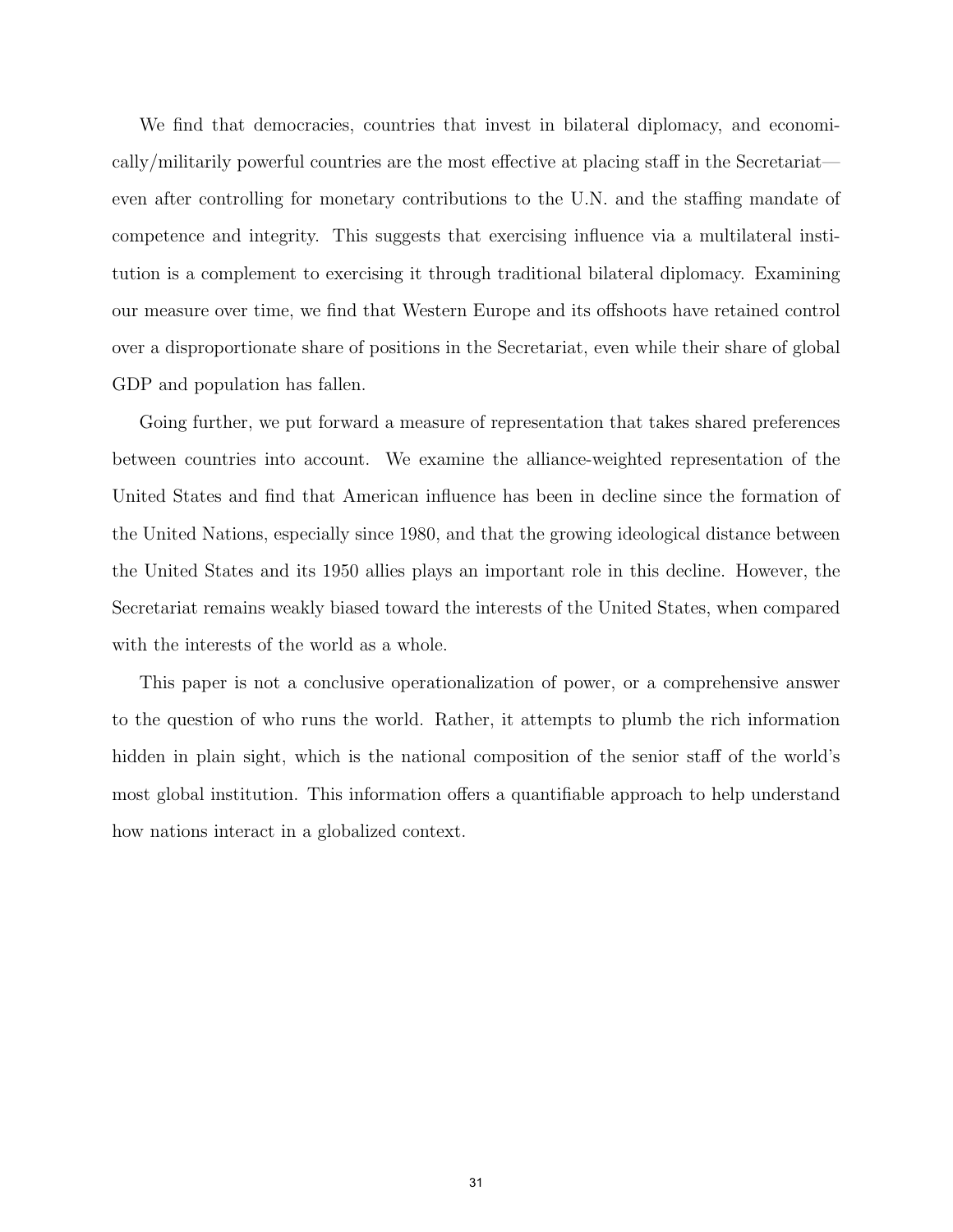<span id="page-33-0"></span>

| Variable                               | Mean    | <b>Standard Deviation</b> | Min              | Max        | $\mathbf N$ |
|----------------------------------------|---------|---------------------------|------------------|------------|-------------|
| Number of senior Secretariat positions | 0.4     | 1.0                       | 0.0              | 11.0       | 8933        |
| Share of senior Secretariat positions  | 0.01    | 0.02                      | 0.00             | 0.28       | 8933        |
| GDP (million USD)                      | 128,862 | 640,398                   | 30               | 13,983,709 | 6120        |
| GDP share                              | 0.01    | 0.03                      | 0.00             | 0.45       | 6120        |
| Population (millions)                  | 29.9    | 103.5                     | 0.1              | 1,311.0    | 8519        |
| Population share                       | 0.01    | 0.02                      | 0.00             | 0.23       | 8519        |
| Population with higher ed (million)    | 0.72    | 3.11                      | 0.00             | 56.16      | 7338        |
| Human capital share                    | 0.01    | 0.03                      | 0.00             | 0.43       | 7338        |
| Inverse corruption index               | $-0.1$  | 1.0                       | $-2.2$           | 2.6        | 1198        |
| Inverse corruption (rescaled)          | 0.0     | 1.0                       | $-2.0$           | 2.7        | 1198        |
| UN Fee Assessment                      | 0.01    | 0.03                      | 0.00             | 0.33       | 6120        |
| Military expenditure (thousand USD)    | 4,510   | 24,619                    | $\boldsymbol{0}$ | 552,568    | 6732        |
| Military spending share                | 0.01    | 0.04                      | 0.00             | 0.52       | 6732        |
| Democracy (Polity)                     | 0.3     | 7.5                       | $-10.0$          | 10.0       | 6857        |
| Democracy (Polity, rescaled)           | $-0.0$  | 1.0                       | $-2.2$           | 1.7        | 6857        |
| GDP Per Capita                         | 3,789   | 7,649                     | 38               | 82,020     | 6120        |
| GDP Per Capita (rescaled)              | $-0.0$  | 1.0                       | $-0.9$           | 6.0        | 6120        |
| Diplomatic contacts                    | 36      | 29                        | $\overline{0}$   | 156        | 6080        |
| Diplomatic contacts (share)            | 0.01    | 0.01                      | 0.00             | 0.04       | 6080        |

Table 1 Summary statistics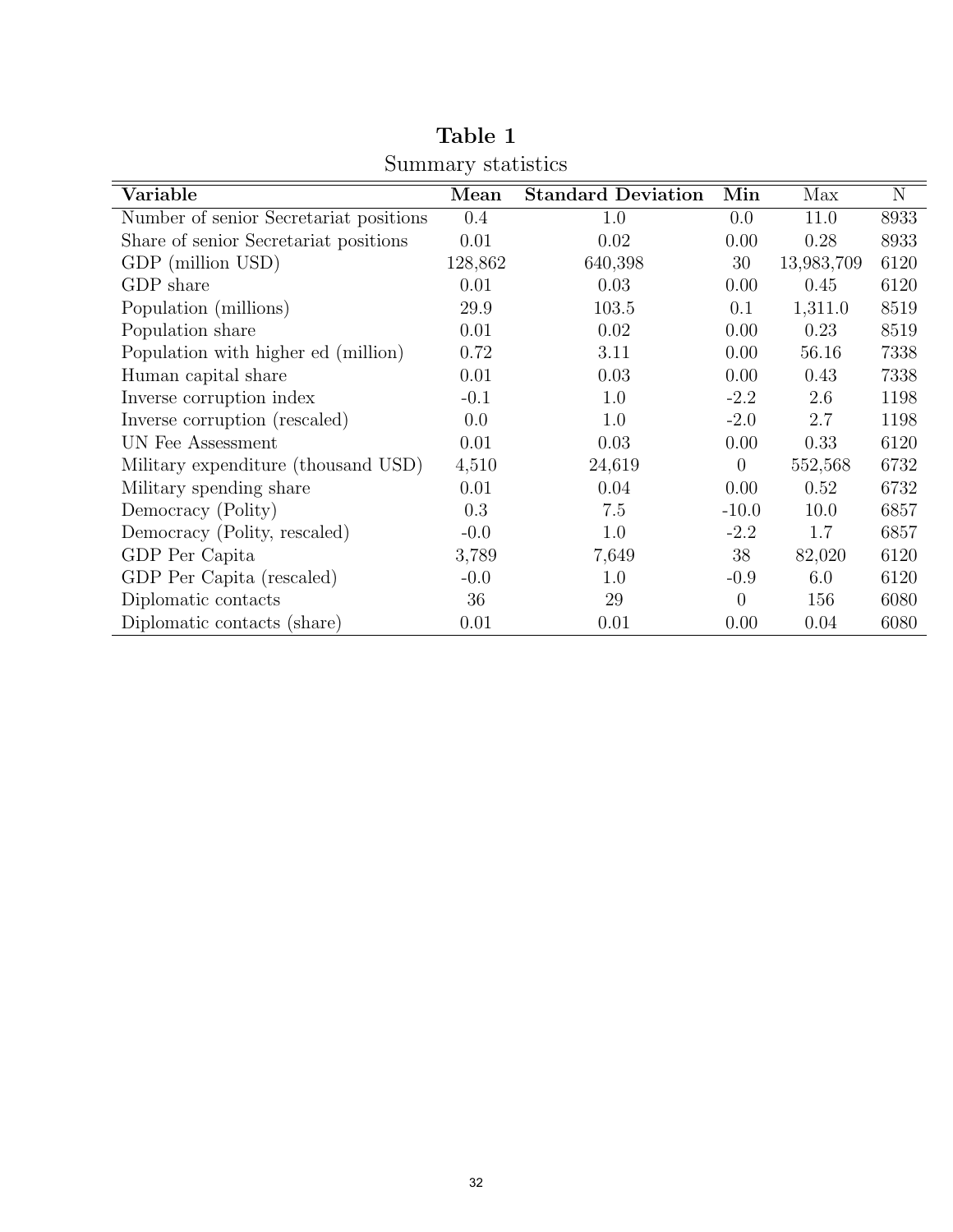<span id="page-34-0"></span>

| Rank             | Country            | Share of positions | Share of world population | Excess Representation |
|------------------|--------------------|--------------------|---------------------------|-----------------------|
| 1                | Sweden             | 0.0428             | 0.0015                    | 21.67                 |
| $\sqrt{2}$       | Norway             | 0.0180             | 0.0007                    | 18.69                 |
| 3                | Finland            | 0.0206             | 0.0009                    | 17.90                 |
| $\overline{4}$   | New Zealand        | 0.0114             | 0.0006                    | 15.97                 |
| 5                | Ireland            | 0.0109             | 0.0006                    | 13.67                 |
| $\,6$            | Denmark            | 0.0150             | 0.0009                    | 12.43                 |
| 7                | Panama             | 0.0050             | 0.0005                    | 11.68                 |
| 8                | Jamaica            | 0.0047             | 0.0004                    | 9.72                  |
| $\boldsymbol{9}$ | Switzerland        | 0.0118             | 0.0012                    | 7.93                  |
| 10               | Uruguay            | 0.0053             | 0.0005                    | 7.68                  |
| 11               | Sierra Leone       | 0.0056             | 0.0007                    | 7.44                  |
| 12               | Jordan             | 0.0037             | 0.0008                    | 7.27                  |
| 13               | Canada             | 0.0382             | 0.0051                    | 6.93                  |
| 14               | Ghana              | 0.0178             | 0.0032                    | 6.75                  |
| 15               | Botswana           | 0.0015             | 0.0003                    | 6.63                  |
| 16               | Greece             | 0.0149             | 0.0018                    | 6.62                  |
| 17               | Chile              | 0.0161             | 0.0025                    | 6.38                  |
| 18               | Austria            | 0.0117             | 0.0013                    | 6.38                  |
| 19               | Tunisia            | 0.0083             | 0.0016                    | 5.70                  |
| 20               | Senegal            | 0.0068             | 0.0016                    | $5.27\,$              |
| 22               | Australia          | 0.0150             | 0.0031                    | 4.55                  |
| 24               | United Kingdom     | 0.0581             | 0.0097                    | 4.28                  |
| 29               | Argentina          | 0.0224             | 0.0061                    | 3.49                  |
| 36               | France             | 0.0343             | 0.0097                    | 2.72                  |
| 38               | United States      | 0.1292             | 0.0464                    | 2.46                  |
| 44               | Italy              | 0.0264             | 0.0094                    | 2.00                  |
| 46               | Egypt              | 0.0173             | 0.0115                    | 1.70                  |
| 51               | Colombia           | 0.0082             | 0.0065                    | 1.39                  |
| 52               | Pakistan           | 0.0259             | 0.0227                    | 1.37                  |
| 53               | Poland             | 0.0100             | 0.0063                    | $1.23\,$              |
| 56               | Myanmar            | 0.0085             | 0.0077                    | 1.14                  |
| 62               | South Africa       | 0.0060             | 0.0072                    | 0.95                  |
| 63               | Germany            | 0.0158             | 0.0135                    | 0.84                  |
| 64               | Iran               | 0.0072             | 0.0105                    | 0.82                  |
| 66               | Philippines        | 0.0085             | 0.0128                    | 0.79                  |
| 67               | Japan              | 0.0206             | 0.0208                    | 0.78                  |
| 68               | Nigeria            | 0.0131             | 0.0205                    | 0.78                  |
| 69               | Russian Federation | 0.0237             | 0.0240                    | 0.74                  |
| 75               | Sudan              | 0.0030             | 0.0057                    | 0.66                  |
| 76               | Tanzania           | 0.0029             | 0.0056                    | 0.66                  |
| 78               | Mexico             | 0.0091             | 0.0161                    | 0.63                  |
| 81               | Spain              | 0.0048             | 0.0066                    | 0.57                  |
| 83               | <b>Brazil</b>      | 0.0131             | 0.0286                    | 0.49                  |
| 85               | Turkey             | 0.0045             | 0.0109                    | 0.44                  |
| 86               | Korea, Rep.        | 0.0034             | 0.0077                    | 0.42                  |
| 89               | India              | 0.0447             | 0.1670                    | 0.29                  |
| 90               | Indonesia          | 0.0055             | 0.0337                    | 0.17                  |
| 91               | Bangladesh         | 0.0032             | 0.0231                    | 0.16                  |
| 92               | Thailand           | 0.0008             | 0.0102                    | 0.08                  |
| 94               | Ethiopia $\,$      | 0.0005             | 0.0108                    | 0.05                  |
| 95               | China              | 0.0086             | 0.2075                    | 0.04                  |
| 96               | Congo, Dem. Rep.   | 0.0000             | 0.0084                    | 0.00                  |
| 96               | Romania            | 0.0000             | 0.0037                    | 0.00                  |
| 96               | Ukraine            | 0.0000             | 0.0081                    | 0.00                  |
| 96               | Vietnam            | 0.0000             | 0.0128                    | 0.00                  |

Table 2

Secretariat representation, all years, excess over population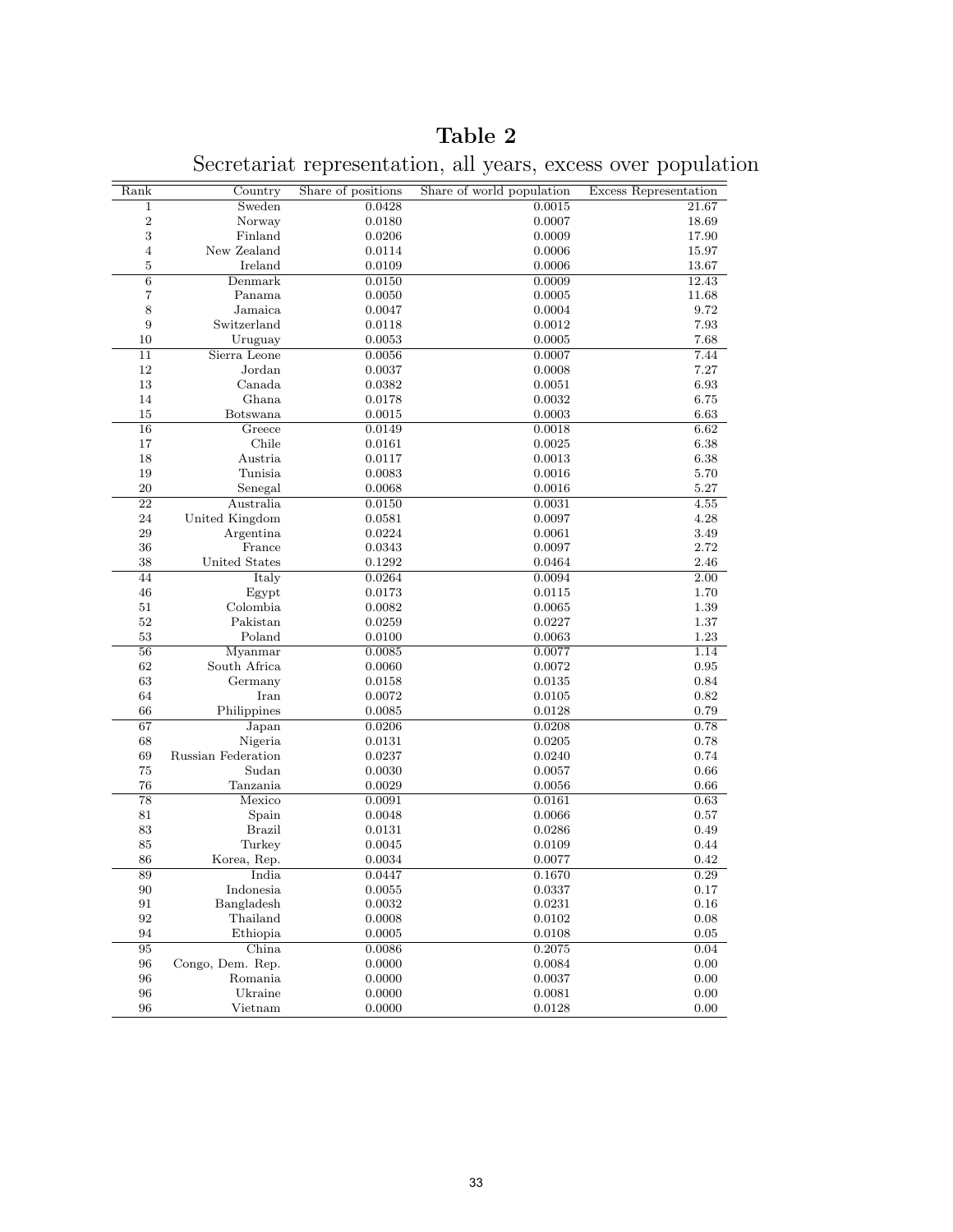<span id="page-35-0"></span>

|                               | 1             | $\left( 2\right)$ | $\left(3\right)$ | $\left( 4\right)$ | (5)           |
|-------------------------------|---------------|-------------------|------------------|-------------------|---------------|
| Population share              | 0.211         | $-0.005$          | 0.011            | 0.018             | 0.008         |
|                               | (0.141)       | (0.065)           | (0.069)          | (0.077)           | (0.075)       |
| Human capital share           |               | 0.398             | 0.370            | 0.168             | 0.229         |
|                               |               | $(0.014)$ ***     | $(0.014)$ ***    | (0.110)           | $(0.089)$ **  |
| Inverse corruption (rescaled) |               |                   | 0.004            | 0.003             | 0.003         |
|                               |               |                   | $(0.001)$ ***    | $(0.001)$ ***     | $(0.001)$ *** |
| UN Fee Assessment             |               |                   |                  | 0.259             | 0.217         |
|                               |               |                   |                  | $(0.142)^*$       | $(0.115)^*$   |
| Constant                      | 0.005         | 0.004             | 0.004            | 0.004             | 0.004         |
|                               | $(0.001)$ *** | $(0.001)$ ***     | $(0.001)$ ***    | $(0.001)$ ***     | $(0.001)$ *** |
| N                             | 8519          | 7306              | 7170             | 5464              | 5464          |
| r2                            | 0.08          | 0.47              | 0.52             | 0.55              | 0.57          |

## Table 3 Correlates of U.N. Secretariat representation

 $p \leq 0.10, p \leq 0.05, p \leq 0.01$ 

The table shows coefficients from estimation of Equation [1,](#page-17-0) with the share of positions in the United Nations Secretariat as the dependent variable. Each observation is a country-year. Columns 1 through 4 add covariates sequentially. The dependent variable in column 5 is the share of weighted secretariat representation, with weights equal to expert rankings of the important of each position. Population, human capital and assessment of dues are represented as world shares. The freedom from corruption index is rescaled to have a mean of 0 and standard deviation of 1 in each year. Standard errors are clustered by country.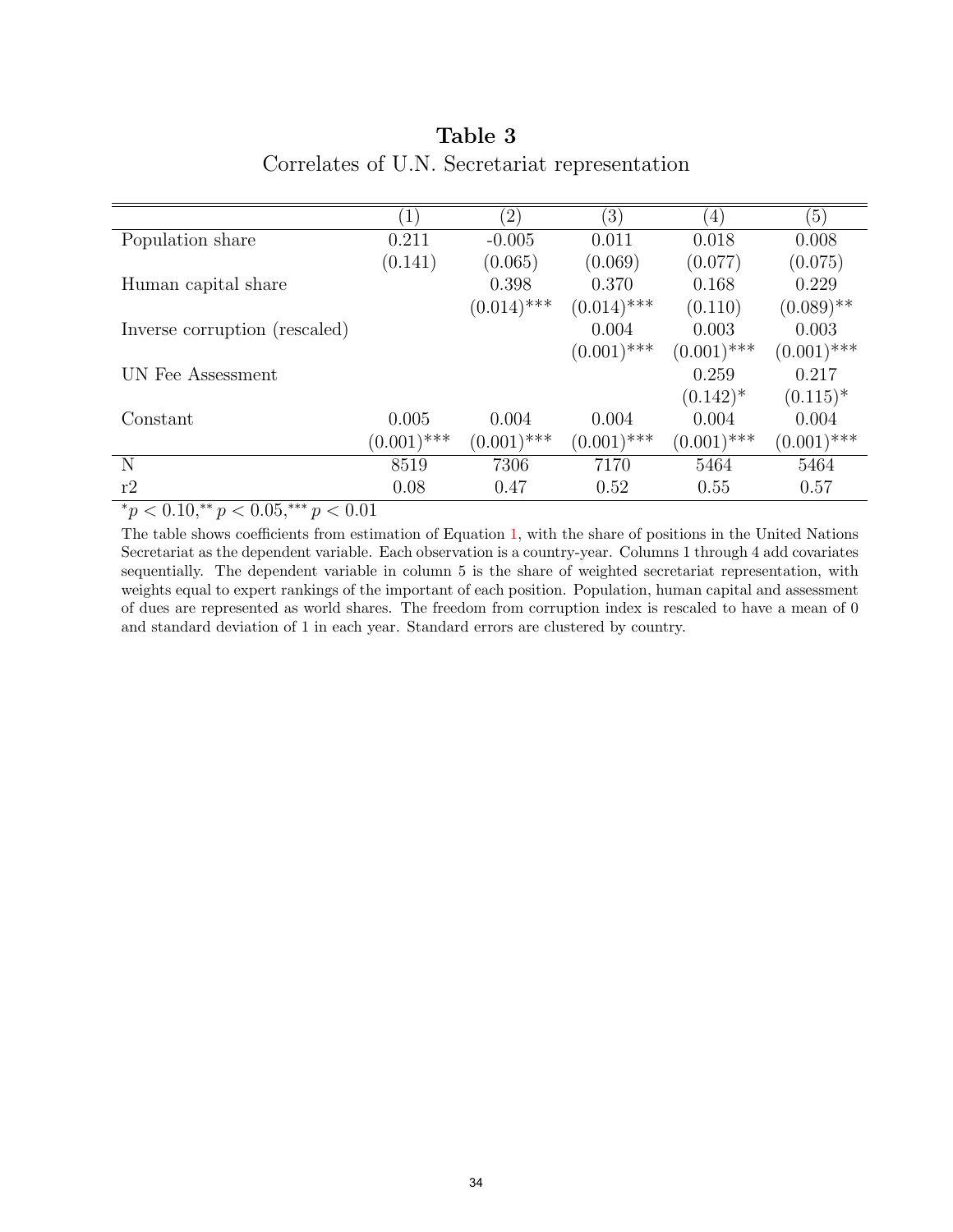<span id="page-36-0"></span>

| Table 4                                                               |  |  |
|-----------------------------------------------------------------------|--|--|
| Correlates of U.N. Secretariat representation (Country Fixed Effects) |  |  |

| $\left(1\right)$ | (2)           | $\left(3\right)$ | (4)           | (5)           |
|------------------|---------------|------------------|---------------|---------------|
| 0.835            | $-0.043$      | $-0.021$         | 0.524         | 0.402         |
| (0.719)          | (0.555)       | (0.564)          | (0.581)       | (0.534)       |
|                  | 0.594         | 0.621            | 0.405         | 0.474         |
|                  | $(0.137)$ *** | $(0.140)$ ***    | $(0.118)$ *** | $(0.115)$ *** |
|                  |               | 0.000            | $-0.000$      | 0.000         |
|                  |               | (0.001)          | (0.001)       | (0.001)       |
|                  |               |                  | 0.509         | 0.473         |
|                  |               |                  | $(0.127)$ *** | $(0.109)$ *** |
| 8519             | 7306          | 7170             | 5464          | 5464          |
| 0.65             | 0.69          | 0.69             | 0.72          | 0.73          |
|                  |               |                  |               |               |

 $*_p$  < 0.10, $*_p$  < 0.05, $*_p$  < 0.01

The table shows coefficients from estimation of Equation [1,](#page-17-0) with the share of positions in the United Nations Secretariat as the dependent variable, and country fixed effects. Each observation is a countryyear. Columns 1 through 4 add covariates sequentially. The dependent variable in column 5 is the share of weighted secretariat representation, with weights equal to expert rankings of the important of each position. Population, human capital and assessment of dues are represented as world shares. The freedom from corruption index is rescaled to have a mean of 0 and standard deviation of 1 in each year. Standard errors are clustered by country-decade pairs.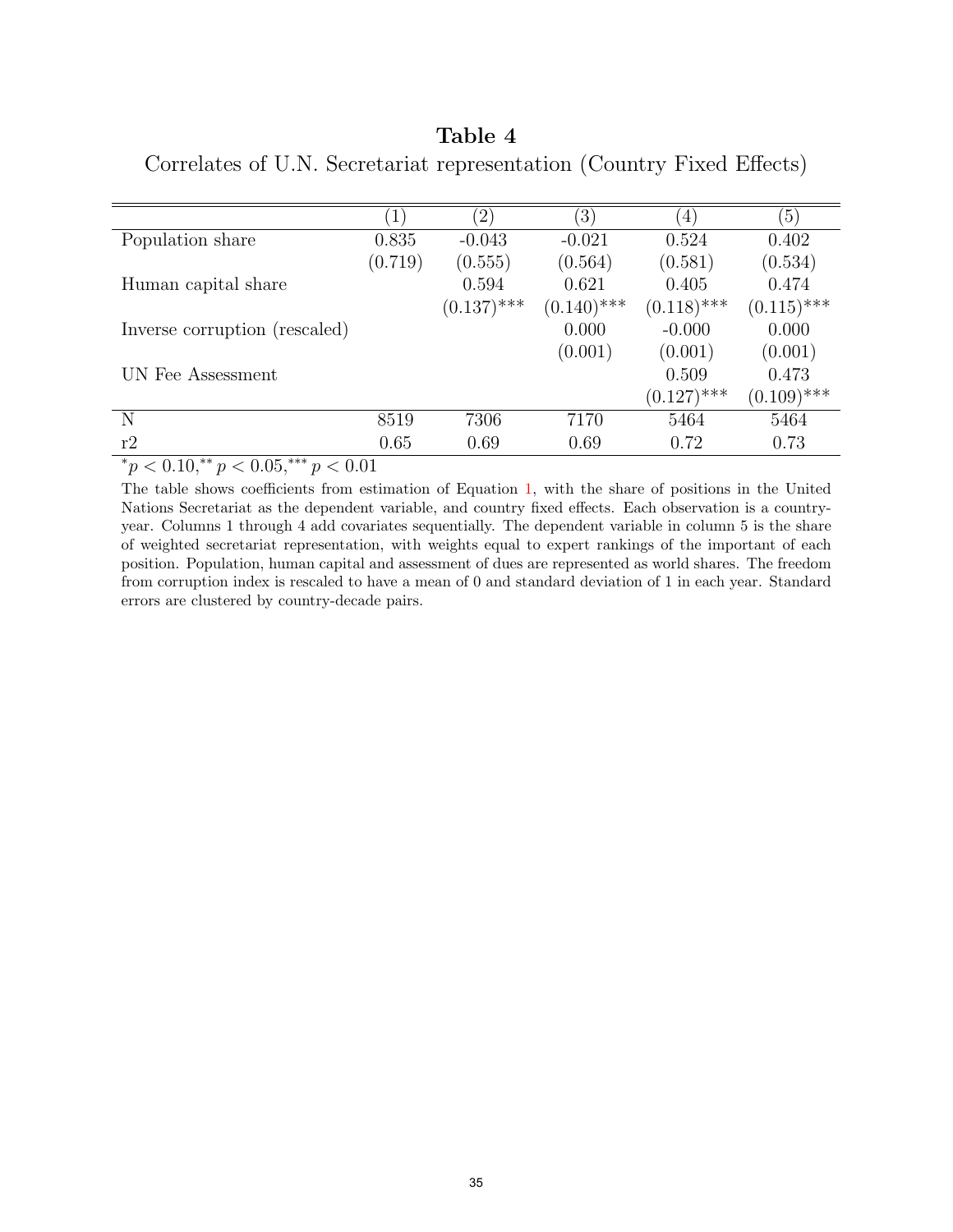<span id="page-37-0"></span>

|                               | $\left(1\right)$ | $\left( 2\right)$ | $\left(3\right)$ | (4)           |
|-------------------------------|------------------|-------------------|------------------|---------------|
| Population share              | $-0.009$         | 0.039             | 0.029            | $-0.007$      |
|                               | (0.054)          | (0.066)           | (0.075)          | (0.056)       |
| Human capital share           | 0.259            |                   |                  | 0.239         |
|                               | $(0.017)$ ***    |                   |                  | $(0.073)$ *** |
| UN Fee Assessment             |                  | 0.289             |                  | 0.011         |
|                               |                  | $(0.058)$ ***     |                  | (0.088)       |
| Military spending share       |                  |                   | 0.217            | 0.012         |
|                               |                  |                   | $(0.018)$ ***    | (0.051)       |
| Inverse corruption (rescaled) | $-0.000$         | $-0.000$          | $-0.001$         | $-0.000$      |
|                               | (0.001)          | (0.001)           | (0.001)          | (0.001)       |
| GDP Per Capita (rescaled)     | 0.002            | 0.002             | 0.002            | 0.002         |
|                               | $(0.001)$ **     | (0.001)           | $(0.001)$ **     | $(0.001)^*$   |
| Diplomatic contacts (share)   | 0.676            | 0.529             | 0.761            | 0.667         |
|                               | $(0.163)$ ***    | $(0.157)$ ***     | $(0.169)$ ***    | $(0.159)$ *** |
| Democracy (Polity, rescaled)  | 0.001            | 0.001             | 0.002            | 0.001         |
|                               | (0.001)          | (0.001)           | $(0.001)$ **     | (0.001)       |
| Constant                      | 0.001            | 0.001             | 0.001            | 0.001         |
|                               | (0.001)          | (0.001)           | (0.001)          | (0.001)       |
| N                             | 4615             | 5023              | 4937             | 4552          |
| r2                            | 0.54             | 0.51              | 0.51             | 0.53          |

Table 5 Additional Correlates of U.N. Secretariat Representation

 $p^*p < 0.10, p^*p < 0.05, p^*p < 0.01$ 

The table shows coefficients from estimation of Equation [1,](#page-17-0) with the share of positions in the United Nations Secretariat as the dependent variable. Each observation is a countryyear. Columns 1 through 3 separately include the highly colinear Assessment of Dues, Share of Tertiary Educated Population and Share of Military Spending. Column 4 adds a control for share of all UN secretariat staff (i.e. not only senior), a variable which we have for only 2008. Column 5 includes the three colinear controls together. Population, human capital, assessment of dues, diplomatic contacts and military spending are represented as world shares. The freedom from corruption index, Polity score and per capita wealth are rescaled to have a mean of 0 and standard deviation of 1 in each year. Standard errors are clustered by country.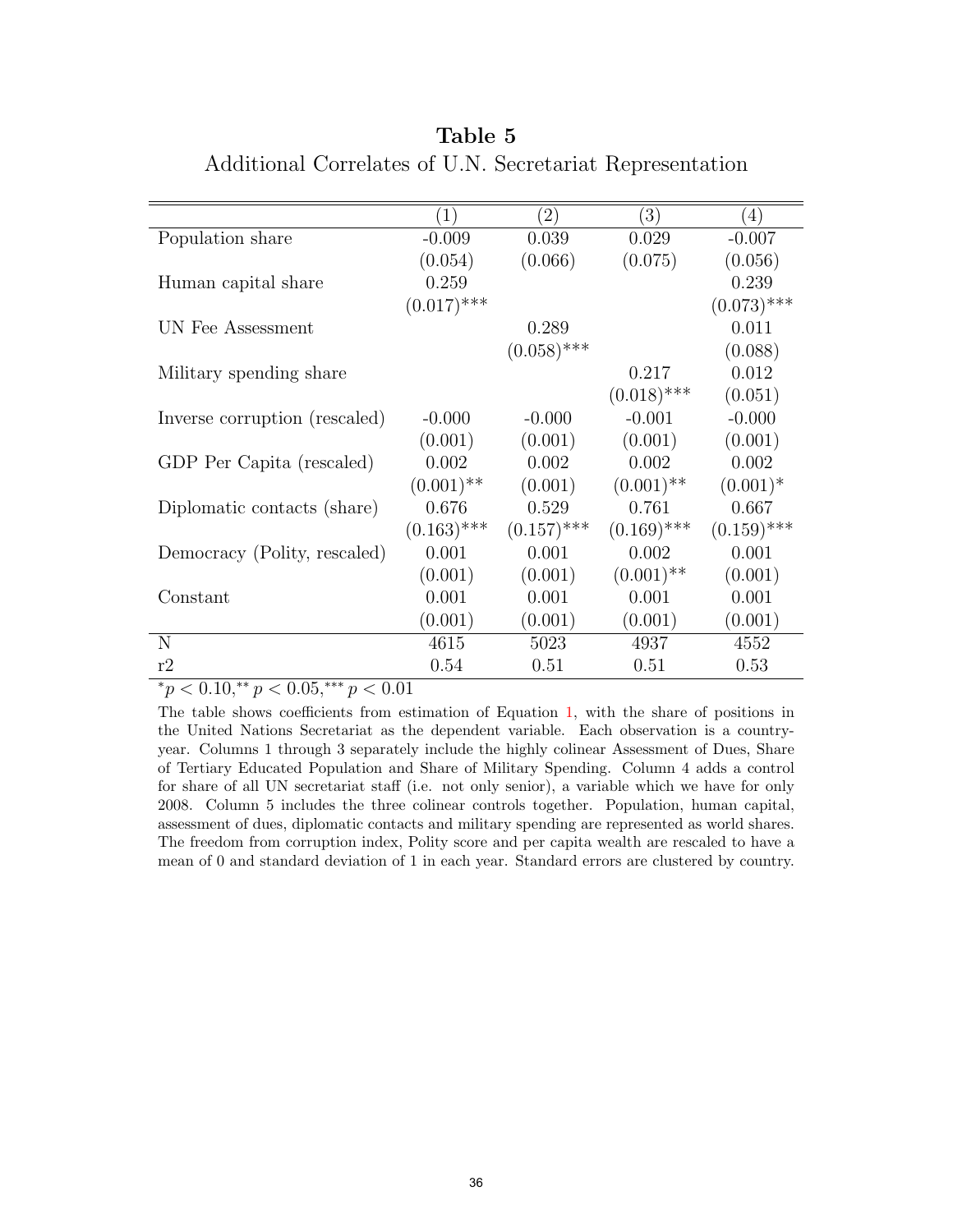<span id="page-38-0"></span>

|                               | 1960                    | 1970                    | 1980          | 1990                    | 2000         |
|-------------------------------|-------------------------|-------------------------|---------------|-------------------------|--------------|
| Population share              | 1.255                   | 0.303                   | 0.540         | 0.464                   | 0.356        |
|                               | $(0.411)$ ***           | $(0.162)^*$             | $(0.146)$ *** | $(0.255)^*$             | (0.287)      |
| Population Share <sup>2</sup> | $-6.333$                | $-1.640$                | $-2.238$      | $-2.138$                | $-1.767$     |
|                               | $(1.921)$ ***           | $(0.744)$ <sup>**</sup> | $(0.653)$ *** | $(1.109)^*$             | (1.360)      |
| Human capital share           | $-0.330$                | 0.400                   | 0.131         | $-0.068$                | $-0.083$     |
|                               | (0.258)                 | $(0.088)$ ***           | (0.121)       | (0.132)                 | (0.139)      |
| Inverse corruption (rescaled) | $-0.001$                | 0.001                   | 0.000         | $-0.000$                | 0.002        |
|                               | (0.001)                 | (0.001)                 | (0.001)       | (0.001)                 | $(0.001)^*$  |
| UN Fee Assessment             | $-0.039$                | $-0.385$                | $-0.057$      | 0.164                   | 0.249        |
|                               | (0.219)                 | $(0.063)$ ***           | (0.087)       | $(0.065)$ <sup>**</sup> | $(0.103)$ ** |
| GDP Per Capita (rescaled)     | 0.005                   | 0.000                   | 0.003         | 0.003                   | 0.002        |
|                               | $(0.003)$ **            | (0.001)                 | (0.002)       | $(0.001)$ **            | (0.002)      |
| Military spending share       | 0.658                   | 0.173                   | 0.014         | 0.033                   | 0.026        |
|                               | $(0.281)$ <sup>**</sup> | (0.108)                 | (0.072)       | (0.081)                 | (0.045)      |
| Diplomatic contacts (share)   | 0.094                   | 0.733                   | 0.287         | 0.577                   | 0.466        |
|                               | (0.271)                 | $(0.219)$ ***           | (0.205)       | $(0.219)$ ***           | $(0.211)$ ** |
| Democracy (Polity, rescaled)  | 0.001                   | 0.002                   | 0.002         | 0.001                   | $-0.001$     |
|                               | (0.001)                 | $(0.001)$ **            | $(0.001)$ *** | (0.001)                 | (0.001)      |
| Constant                      | 0.002                   | 0.001                   | 0.003         | 0.000                   | 0.001        |
|                               | (0.002)                 | (0.001)                 | $(0.002)^*$   | (0.001)                 | (0.001)      |
| N                             | 712                     | 927                     | 974           | 1117                    | 822          |
| r2                            | 0.73                    | 0.61                    | 0.49          | 0.51                    | 0.58         |

Table 6 Coefficients on Secretariat Representation Over Time

 $p \leq 0.10, p \leq 0.05, p \leq 0.01$ 

The table shows coefficients from estimation of Equation [1,](#page-17-0) with the share of positions in the United Nations Secretariat as the dependent variable, and the sample split by decade. Each observation is a country-year. Population, human capital, assessment of dues, diplomatic contacts and military spending are represented as world shares. The freedom from corruption index, Polity score and per capita wealth are rescaled to have a mean of 0 and standard deviation of 1 in each year. Standard errors are clustered by country.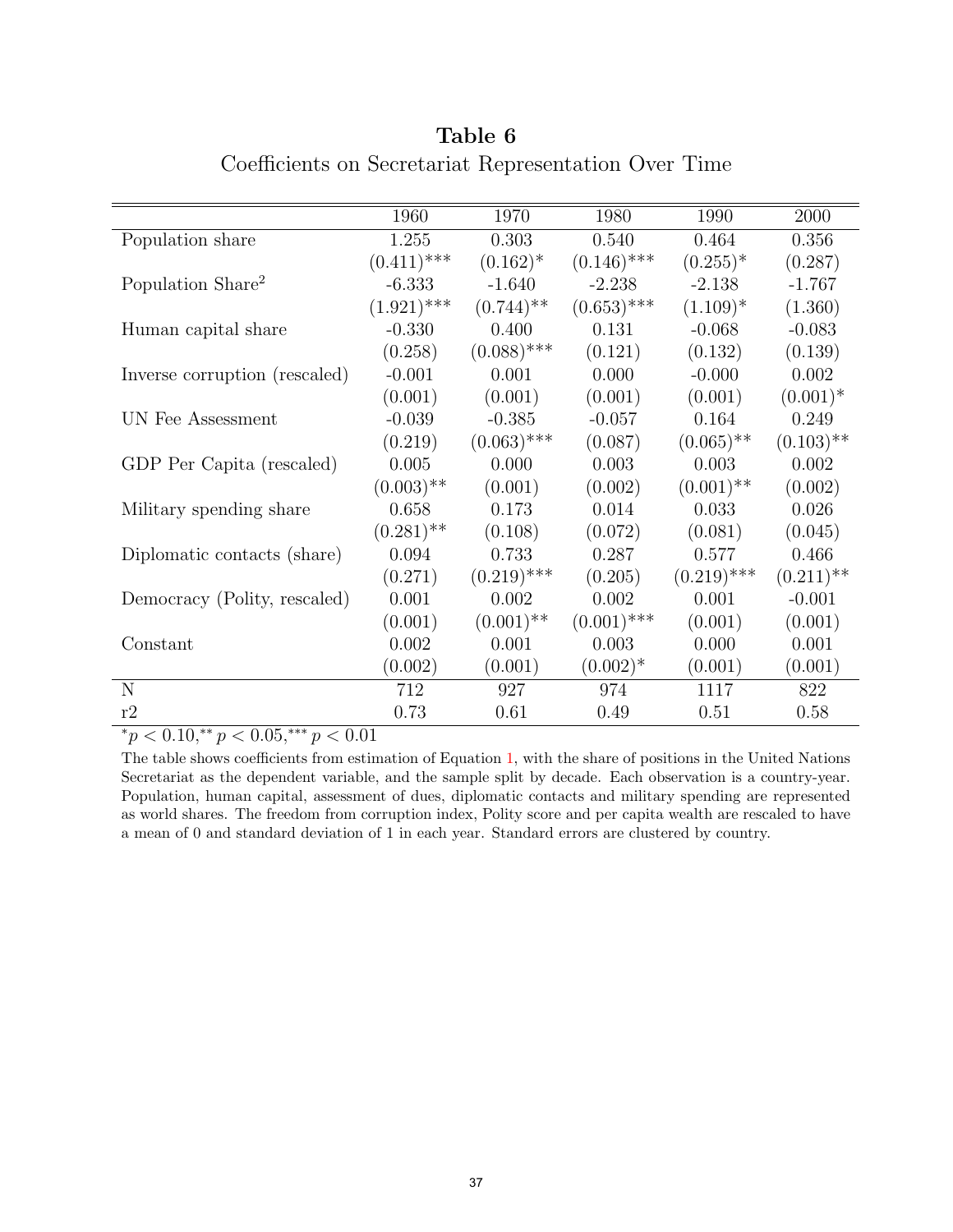<span id="page-39-0"></span>Figure 1 Number of positions listed and identified in U.N. Yearbook



The figure shows the number of positions listed in the Appendix of the U.N. Yearbook, "Key Staff of the U.N. Secretariat," along with the number of those position-holders that were matched to nationalities. Our main measure of representation is the share of positions held by each nation in a given year.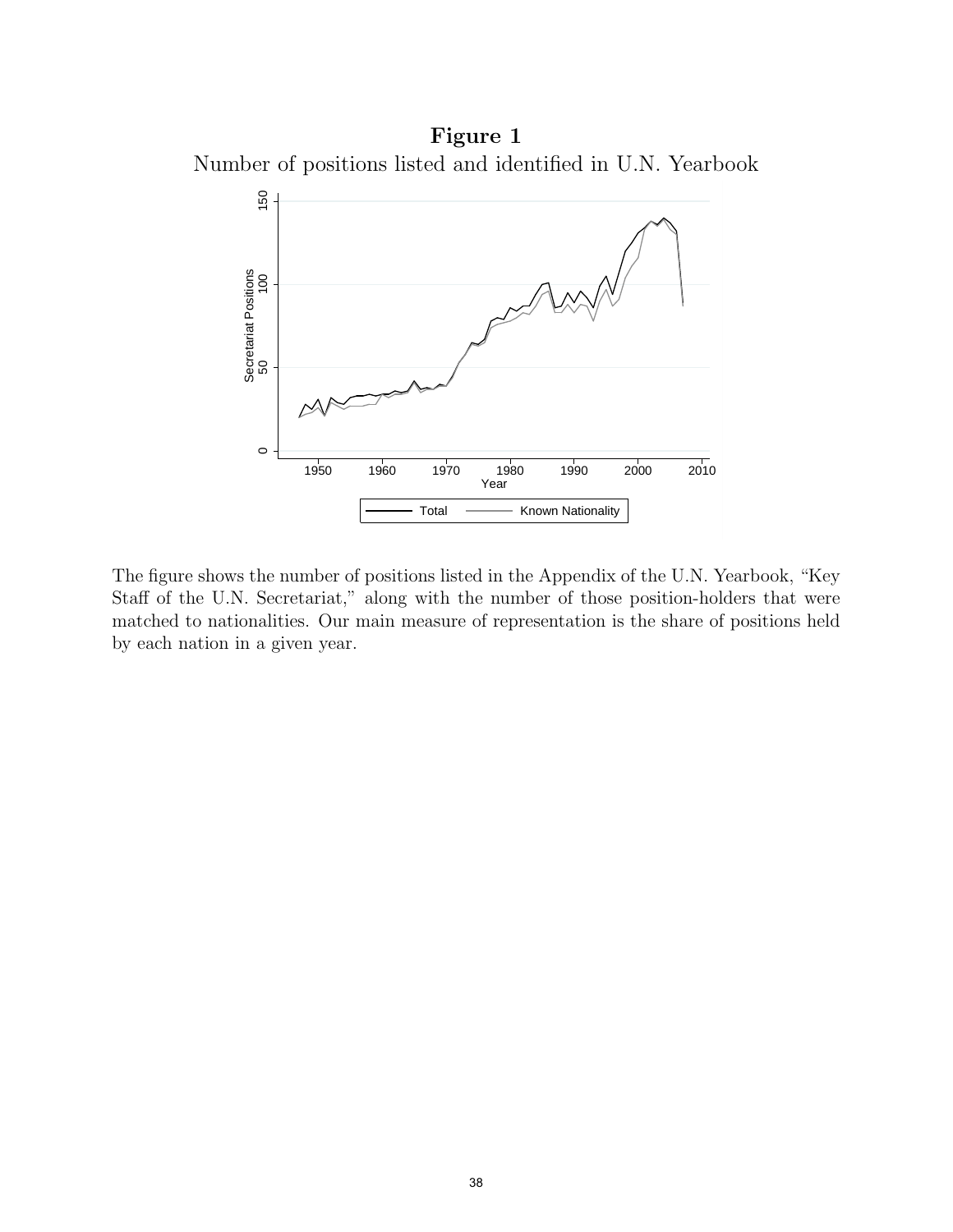<span id="page-40-0"></span>

The figure shows annual excess representation in the United Nations Secretariat of selected world powers over time. The y axis is excess representation, defined as a country's share of senior Secretariat positions divided by a country's share of world population.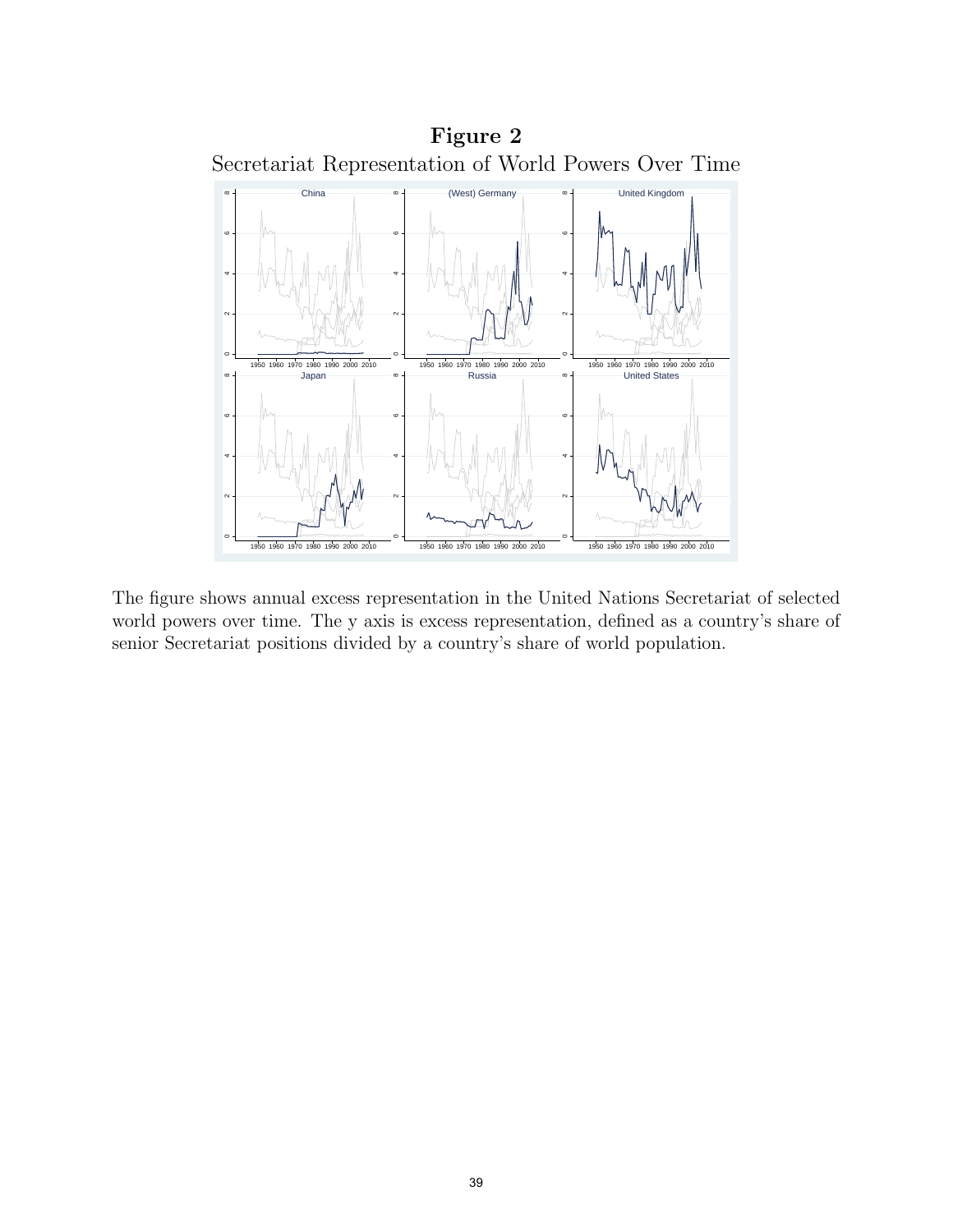<span id="page-41-0"></span>Figure 3 Secretariat and Population Share of Western Europe and Offshoots



The figure shows, over time, the share of senior positions in the United Nations Secretariat held by Western Europe and its offshoots (United States, Canada, Australia, New Zealand), and the world population share of these same powers.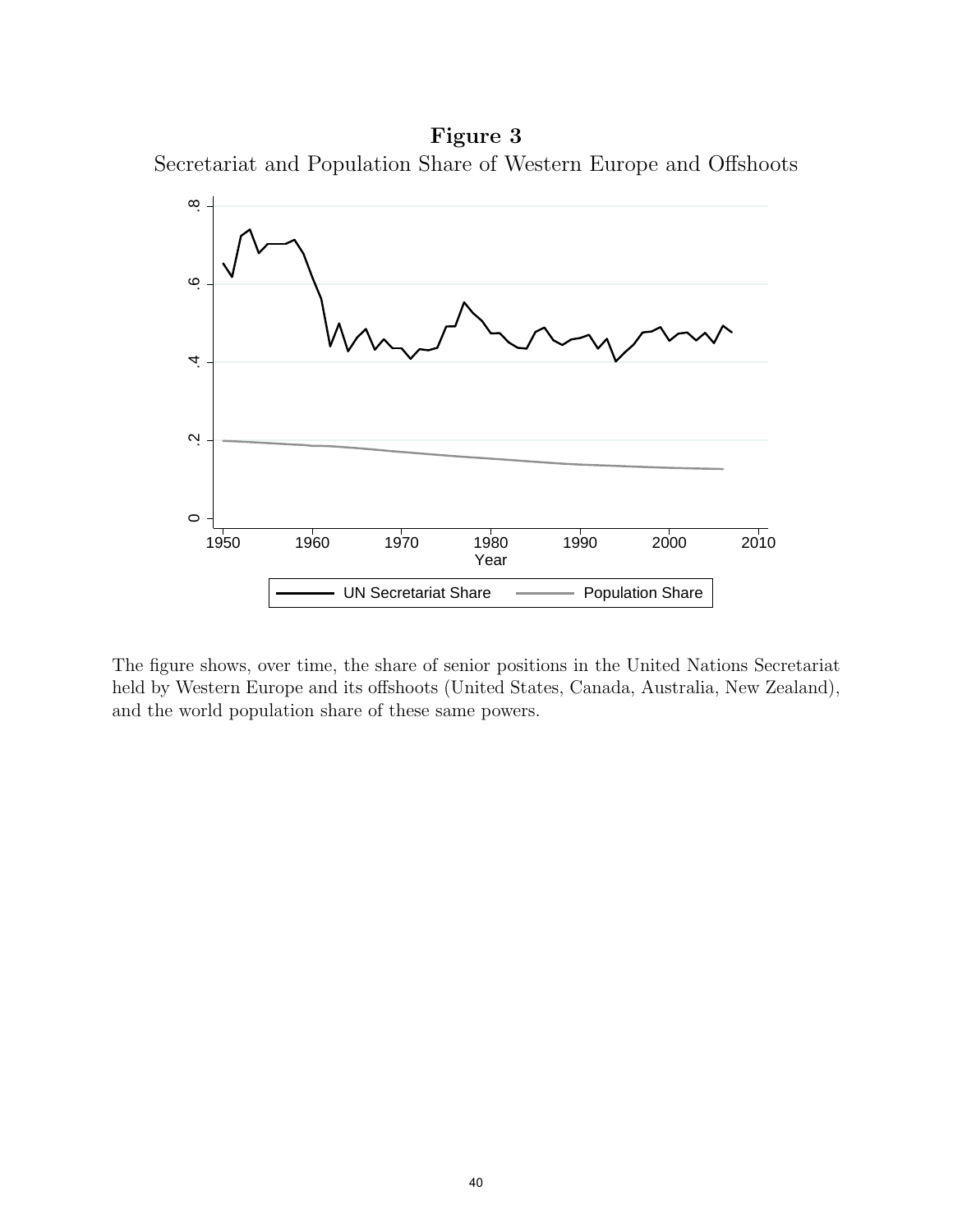<span id="page-42-0"></span>Figure 4 Secretariat representation vs. population and GDP



The top panel of the figure shows a scatter plot of the average share of secretariat positions held across all years against the average population of a country in all years. The solid line is not a best fit, but a 45 degree line. Countries above the line are overrepresented in the secretariat relative to their population, while countries below the solid line are underrepresented. The bottom panel of the figure shows the same plot, but with assessment of dues to the United Nations on the X axis. For readability, the graphs are presented on logarithmic scales, and the sample is limited to all countries with population greater than 20 million, as well as the 20 most countries with the most senior positions in the Secretariat.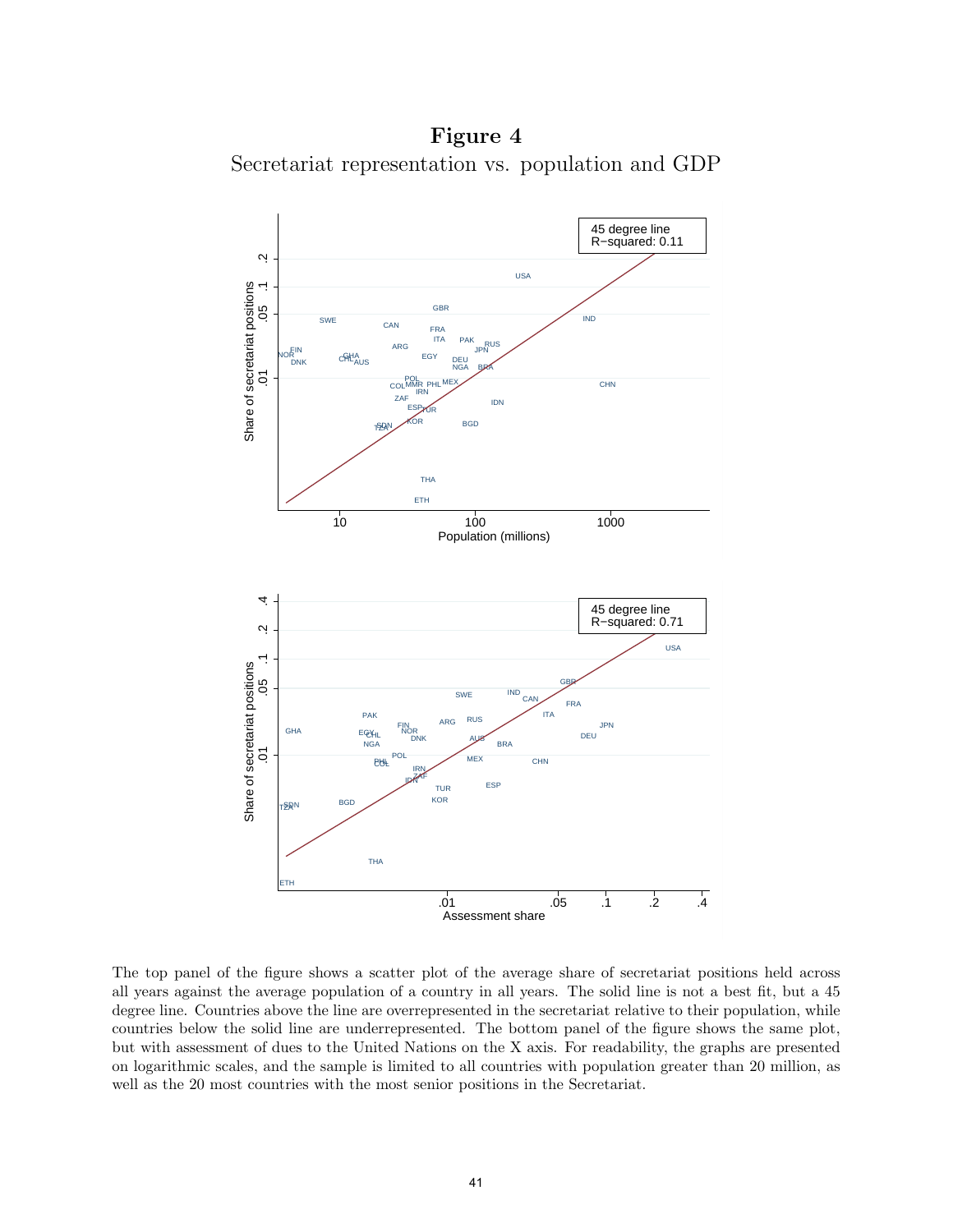<span id="page-43-0"></span>

The figure shows how U.S. influence over the United Nations Secretariat (or affinity between the Secretariat and the United States) has changed over time. The solid gray line (right axis) shows the share of senior positions in the Secretariat held by Americans. The solid black line (left axis) describes American influence over the Secretariat, as defined by Equation [2.](#page-27-1) The dashed black line (left axis) describes what American influence over the Secretariat would look like if the affinity between nations remained fixed at its 1950 level. The affinity measures are based on voting in the U.N. General Assembly.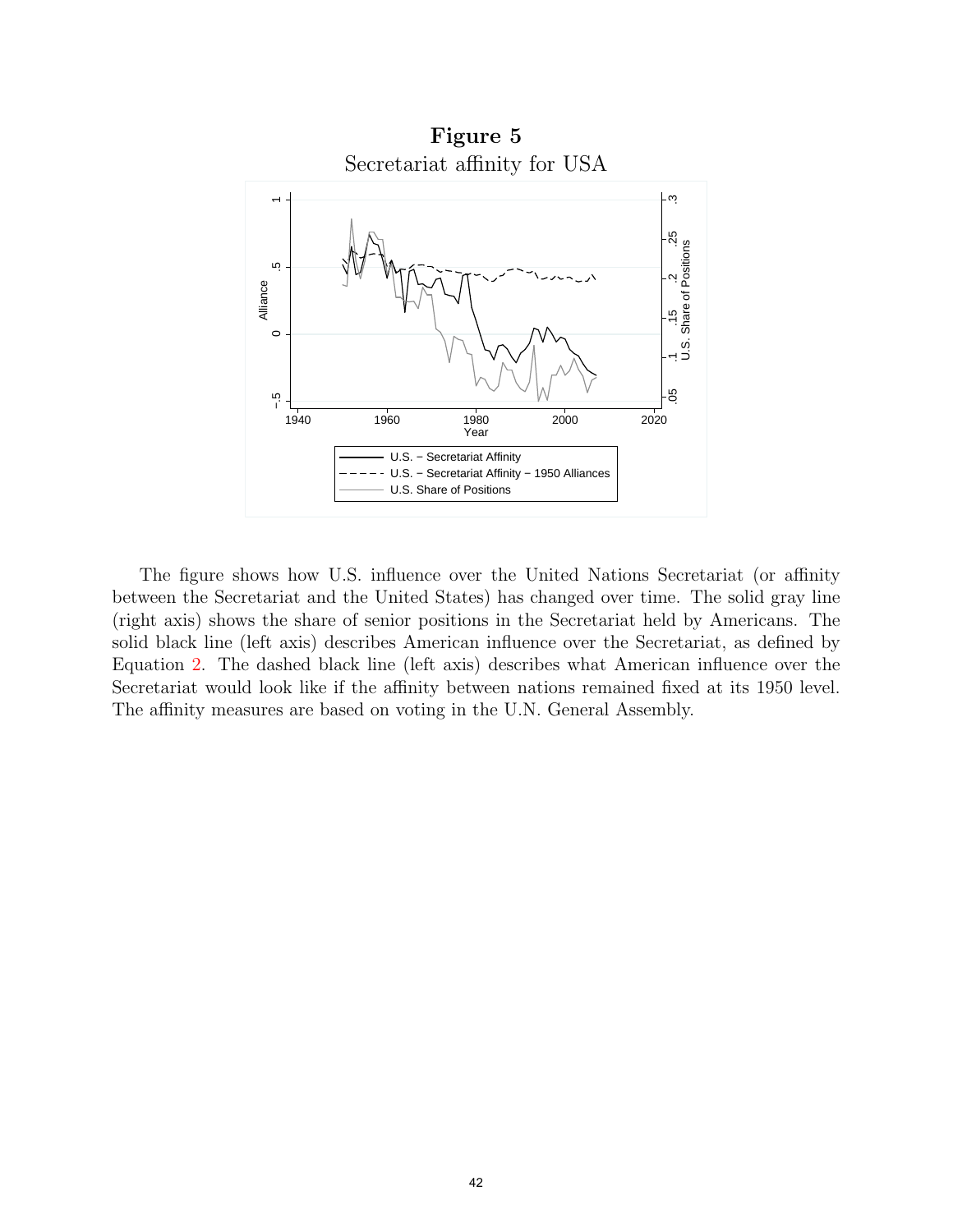<span id="page-44-0"></span>

The graph shows the extent to which the staffing of the U.N. Secretariat is biased toward the United States. The y axis measures the difference in each year between the affinity of the world for the United States (based on population weighting) and the affinity of the U.N. Secretariat (based on staff positions) for the United States.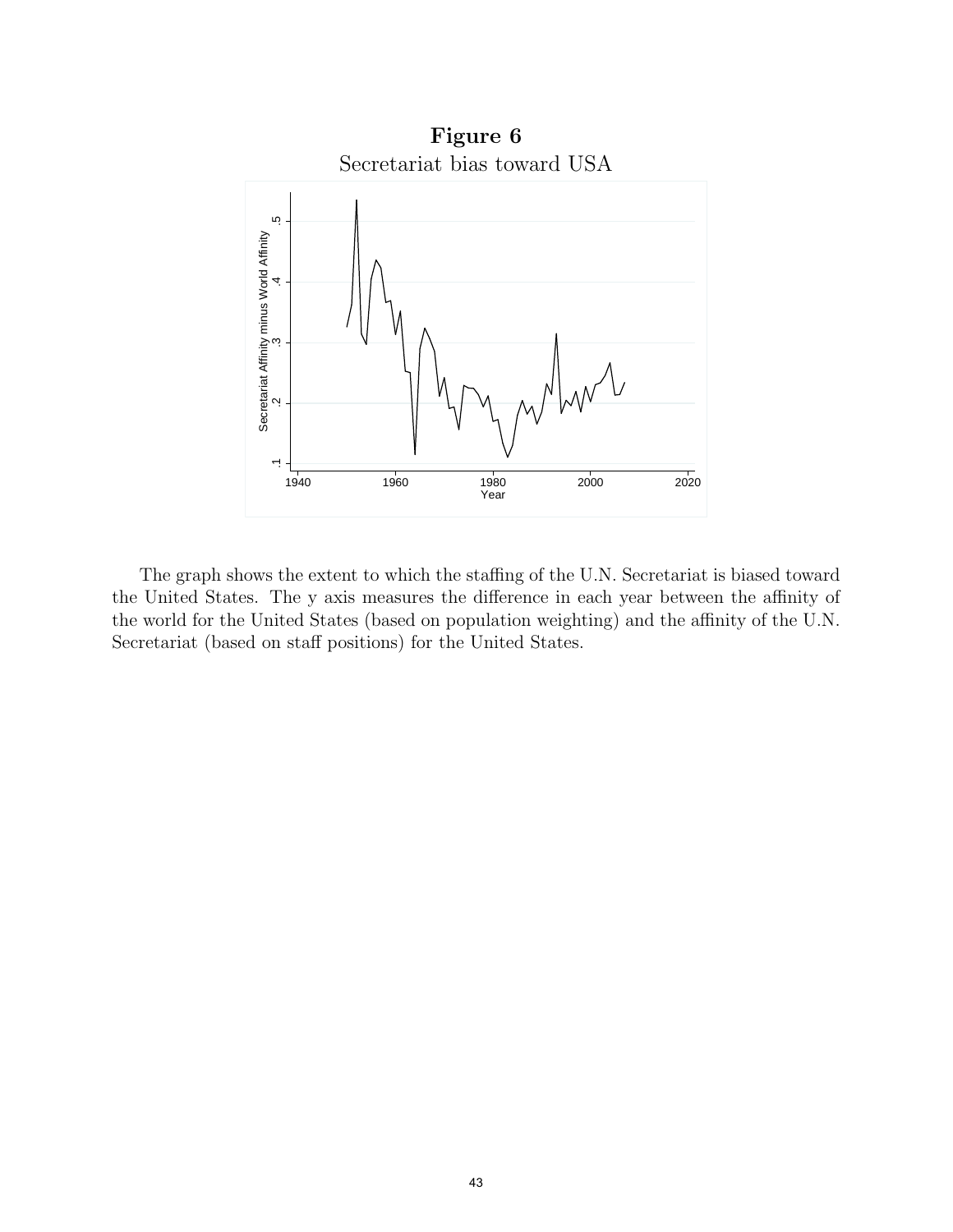<span id="page-45-0"></span>

The graph shows the extent to which the staffing of UNESCO is biased toward the United States. The y axis measures the difference in each year between the affinity of the world for the United States (based on population weighting) and the affinity of UNESCO (based on staff positions) for the United States.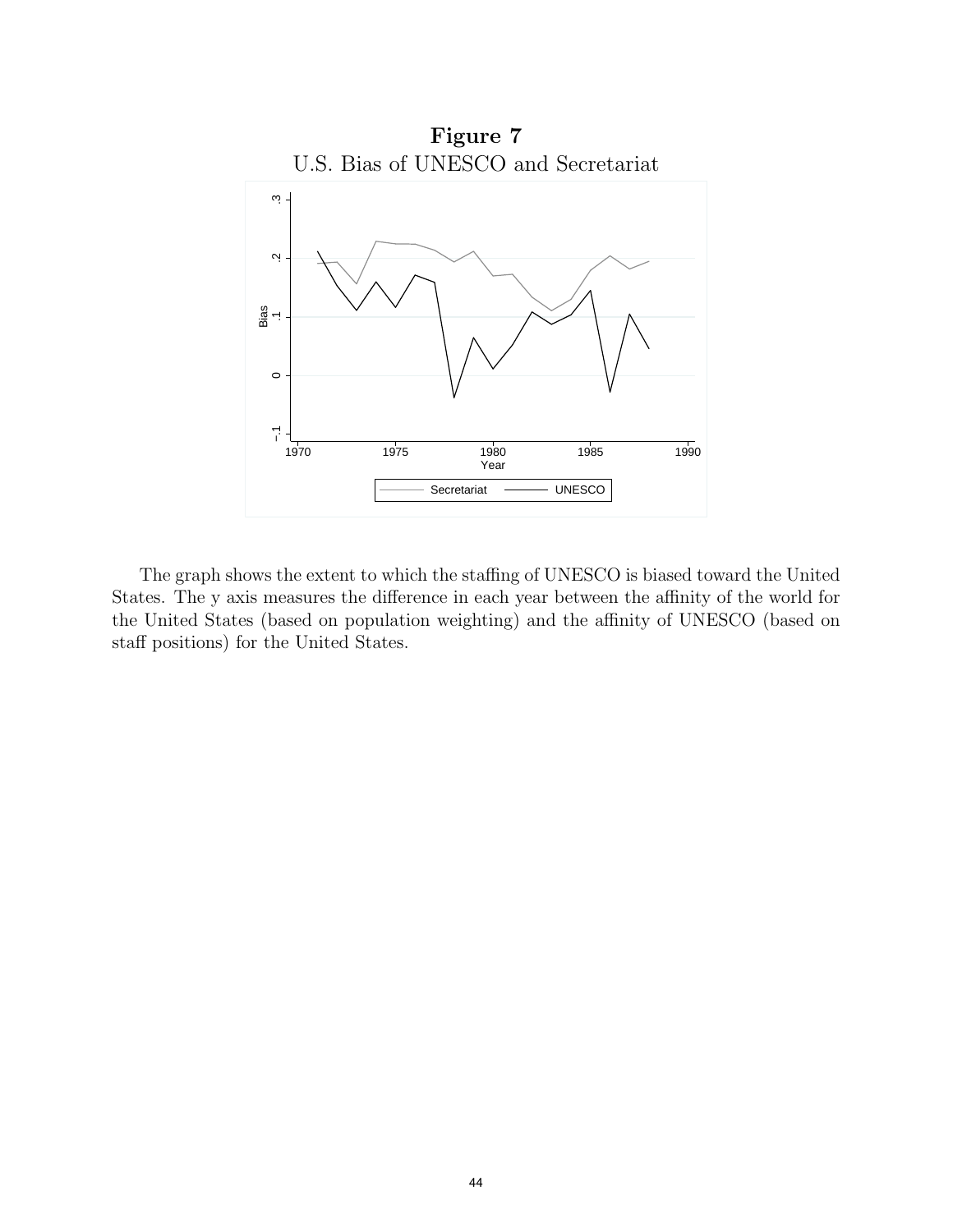## References

- Allen, Susan Hannah and Amy T. Yuen, "The Politics of Peacekeeping: UN Security Council Oversight Across Peacekeeping Missions," International Studies Quarterly, June 2013, pp. 1–12.
- Ameri, Houshang, *Politics of Staffing the United Nations Secretariat*, New York: Peter Lang Publishing, 1996.
- Ayer Co Publishers, "Who's Who in the United Nations and Related Agencies," 1975.
- Bachrach, Peter and Morton S. Baratz, "Two Faces of Power," The American Political Science Review, 1962, 56 (4), 947–952.
- Baldwin, David A., "Power and International Relations," in Walter Carsnaes, Thomas Risse, and Beth A. Simmons, eds., Handbook of International Relations, London: Sage Publications Ltd, 2013, pp. 273–97.
- Barnett, Michael and Raymond Duvall, "Power in International Politics," International Organization, February 2005, 59, 39–75.
- Barro, Robert J. and Jong Wha Lee, "A new data set of educational attainment in the world, 1950-2010," Journal of Development Economics, September 2012, 104, 184–198.
- Burckel, Christian E., Who's Who in the United Nations, Christan E. Burckel & Associates, 1951.
- Cline, Ray S., World Power Assessment: A Calculus of Strategic Drift, Center for Strategic and International Studies, Georgetown University, 1975.
- Dahl, Robert, "The Concept of Power," Behavioral Science, 1957, 2, 201–15.
- Finger, Seymour Maxwell, The Politics of Staffing the United Nations Secretariat 1975.
- *Cour Man at the U.N.*, New York: NYU University Press, 1980.
- **Allet and Nina Hanan**, "The UN Secretariat Revisited," October 1980.
- Fisman, Raymond and Edward Miguel, "Corruption, Norms, and Legal Enforcement: Evidence from Diplomatic Parking Tickets," Journal of Political Economy, 2007, 115 (6), 1020–1048.
- Gartzke, Erik, "Kant We All Just Get Along? Opportunity, Willingness, and the Origins of the Democratic Peace," American Journal of Political Science, 1998, 42 (1), 1–27.
- , "Affinity of Nations Index," 2006.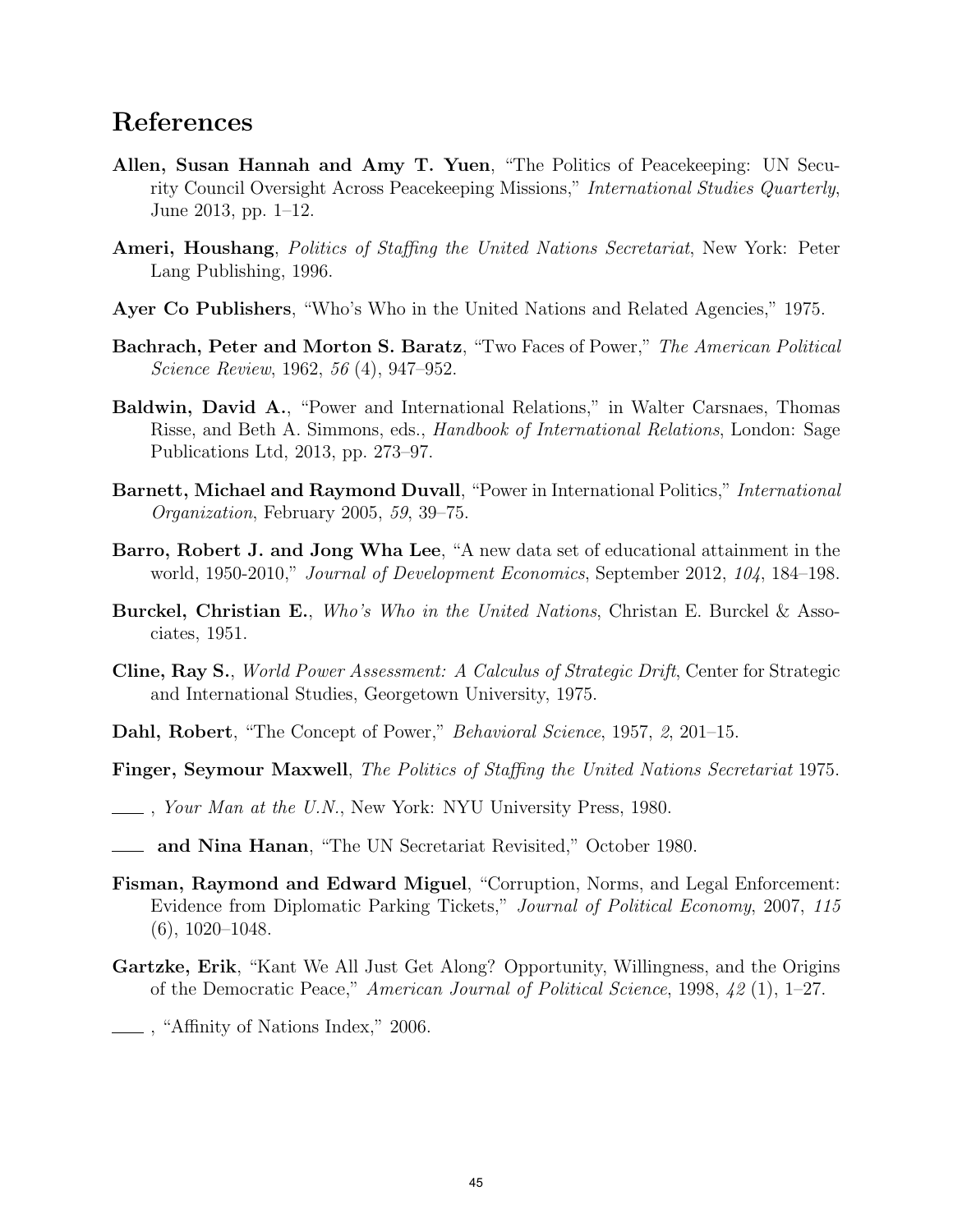- George, Aurelia, "Japan's Participation in U.N. Peacekeeping Operations: Radical Departure or Predictable Response?," Asian Survey, 1993, 33 (6), 560–575.
- Greenfield, Stanley, Who's Who in the United Nations and Related Agencies, Omnigraphics Incorporated, 1992.
- Gulick, Edward, *Europe's Classical Balance of Power*, New York: W. W. Norton, 1955.
- Guzzini, Stefano, "On the measure of power and the power of measure in International Relations," 2009.
- , Power, Realism and Constructivism, New York: Routledge, 2013.
- Harsanyi, John, "Measurement of Social Power, Opportunity Costs, and the Theory of Two-person Bargaining Games," Behavioral Science, 1962, 7, 67–80.
- Ikenberry, GJ, "Getting hegemony right," National Interest, 2001.
- **Jacobson, Harold K.**, "U.S. Withdrawal From UNESCO: Incident, Warning, or Prelude?," PS, 1984, 17 (3), 581–585.
- Johns, Leslie, "A Servant of Two Masters: Communication and the Selection of International Bureaucrats," International Organization, April 2007, 61 (02), 245–275.
- Johnson, Tana, "Looking beyond States: Openings for international bureaucrats to enter the institutional design process," The Review of International Organizations, February 2013, 8 (4), 499–519.
- Joyner, Christopher C. and Scott A. Lawson, "The United States and UNESCO: Rethinking the Decision to Withdraw," International Journal, 1986, 41 (1), 37–71.
- Kagan, Robert, The World America Made, New York: Vintage, 2012.
- Kaja, Ashwin and Eric Werker, "Corporate Governance at the World Bank and the Dilemma of Global Governance," The World Bank Economic Review, June 2010, 24 (2), 171–198.
- Katzenstein, Peter J., Small States in World Markets: Industrial Policy in Europe, Cornell University Press, 1985.
- Kaufmann, Daniel, Aart Kraay, and Massimo Mastruzzi, "Worldwide Governance Indicators," 2011.
- Kelen, Emery, *Hammarskjold, The Political Man*, New York: Funk and Wagnalls, 1968.
- Kennedy, Paul M., The Rise and Fall of the Great Powers, New York: Vintage, 1989.
- Keohane, Robert, After Hegemony, Princeton: Princeton University Press, 1984.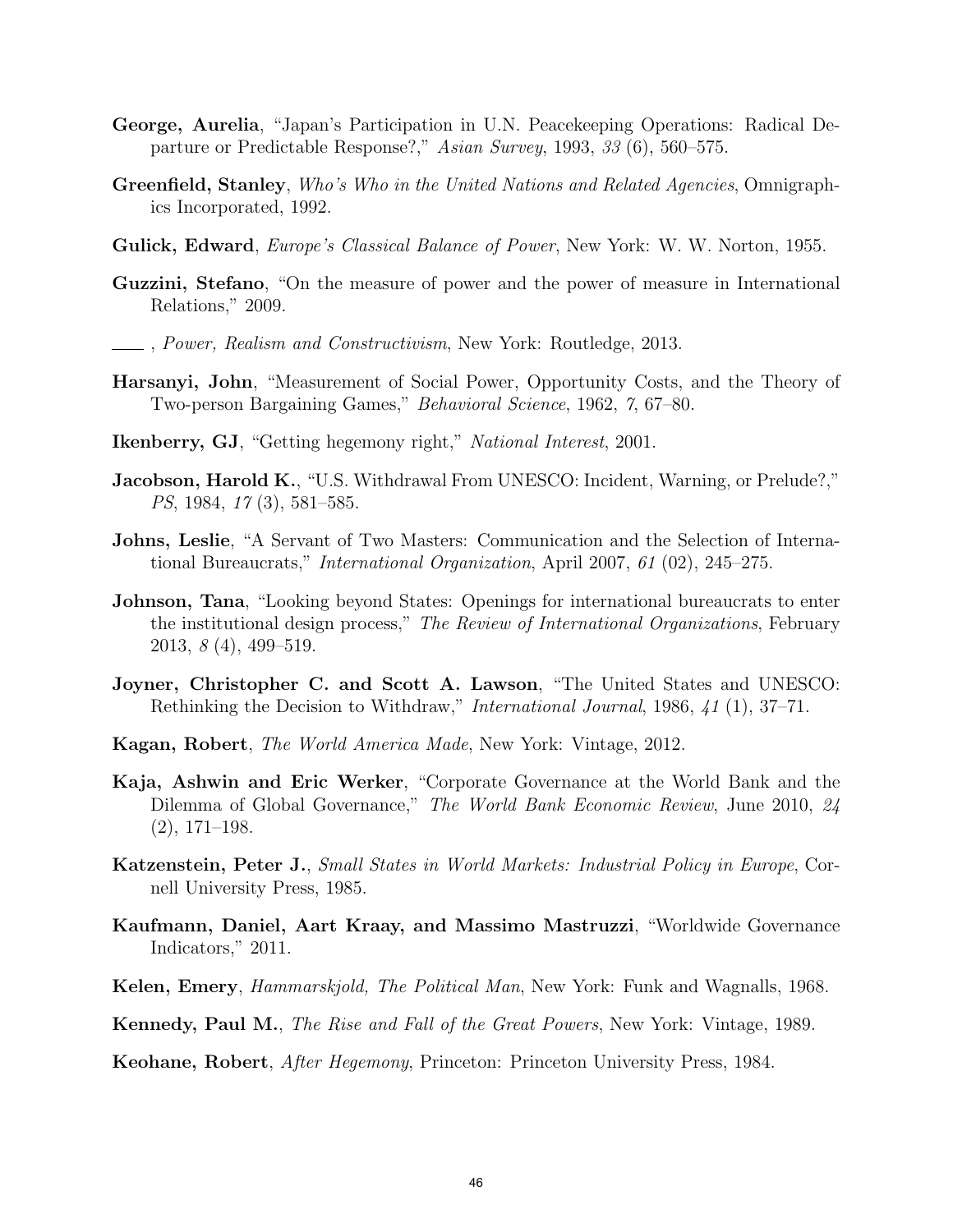- Kilby, Christopher, "Informal influence in the Asian Development Bank," Review of International Organizations, 2011, 6, 223–257.
- Kleine, Mareike, "Trading control: national fiefdoms in international organizations," In*ternational Theory*, November 2013,  $5(03)$ , 321–346.
- Kuziemko, Ilyana and Eric Werker, "How Much Is a Seat on the Security Council Worth? Foreign Aid and Bribery at the United Nations," Journal of Political Economy, 2006, 114 (5), 905–930.
- Lieber, Robert J., Power and Willpower in the American Future: Why the United States is not Destined to Decline, New York: Cambridge University Press, 2012.
- Lim, Daniel Yew Mao and James Raymond Vreeland, "Regional Organizations and International Politics: Japanese Influence over the Asian Development Bank and the UN Security Council," World Politics, January 2013, 65 (01), 34–72.
- Lukes, Steven, Power: A Radical View, New York: MacMillan, 1974.
- Marshall, Monty G. and Keith Jaggers, "Polity IV Project: Political Regime Characteristics and Transitions, 1800-2002," 2002.
- Mearsheimer, John J, "The False Promise of International Institutions," International Security, 1994, 19 (3), 5–49.
- Meron, Theodor, "Charter Powers of the United Nations' Secretary-General with regard to the Secretariat and the Role of General Assembly Resolutions," Heidelberg Journal of International Law, 1982, 42.
- Morgenthau, Hans, Politics Among Nations,, New York: Alfred A. Knopf, 1948.
- Mosser, MW, "Engineering Influence: The Subtile Power of Small States in the CSCE/OSCE," 2000.
- Nexon, Daniel H. and Thomas Wright, "What's at Stake in the American Empire Debate," American Political Science Review, May 2007, 101 (02), 253–271.
- Nye, Joseph S., "The Decline and Fall of America's Decline and Fall," 2011.
- *Ihe Future of Power*, New York: Public Affairs, 2011.
- Pevehouse, Jon C., Timothy Nordstrom, and Kevin Warnke, "The COW-2 International Organizations Dataset Version 2.0," Conflict Management and Peace Science, 2004, 21 (2).
- Puchala, Donald J., "Hope and Folly: The United States and UNESCO 1945-1985. by William Preston, Edward Herman and Herbert Schiller," Political Science Quarterly, 1990, 105 (3), 497–498.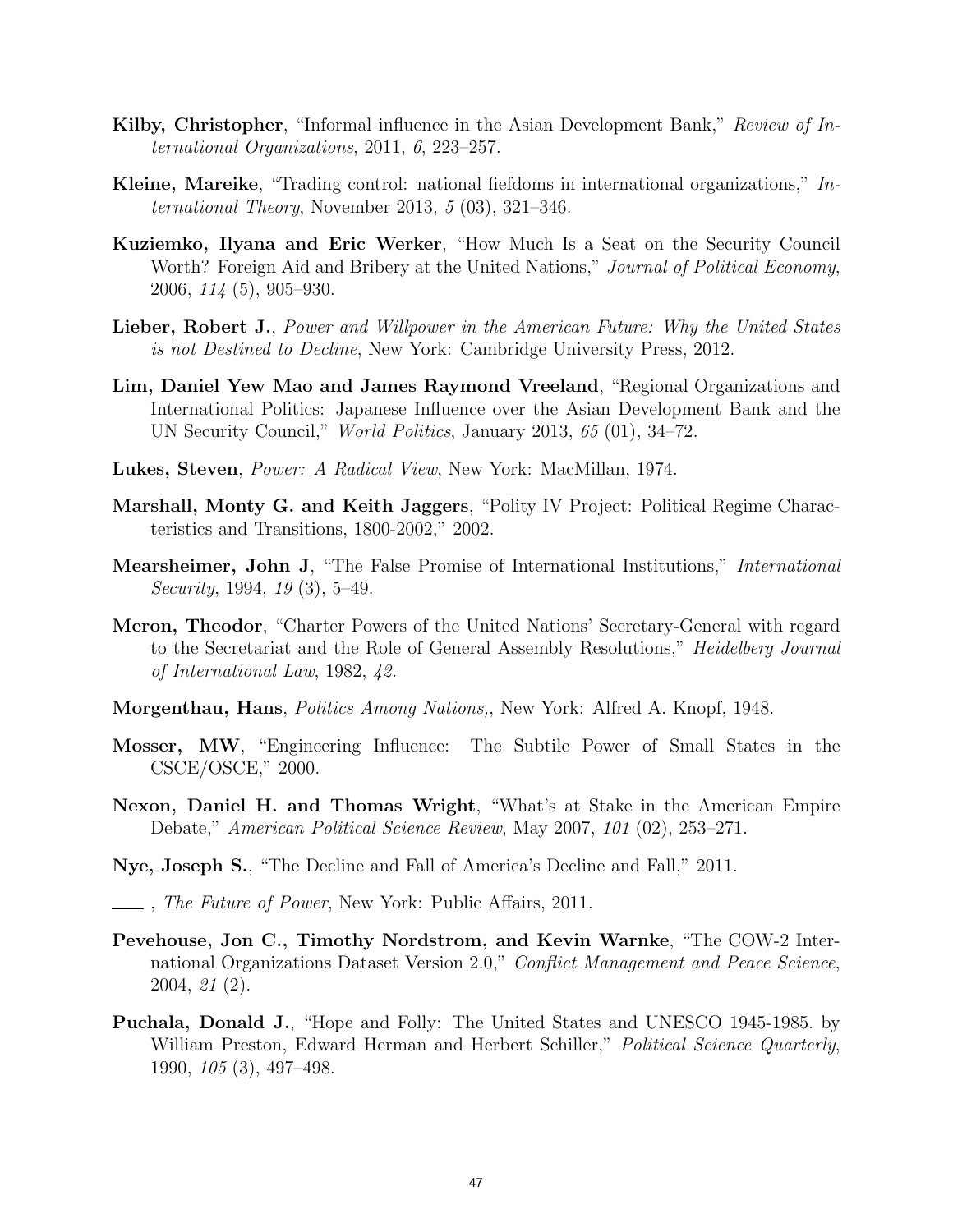- Reymond, Henri, "The Staffing of the United Nations Secretariat: A Continuing Discussion," International Organization, 1967, 21 (4), 751–767.
- Rhamey, Patrick, Kirssa Cline, Sverre Bodung, Alexis Henshaw, Beau James, Chansuk Kang, Alicia Sedziak, Aakriti Tandon, and Thomas J. Volgy, "Diplomatic Contacts Database (DIPCON) v1.1," 2010.
- Robert, Cox and Harold Jacobson, The Anatomy of Influence: Decision-making in International Organizations, New Haven: Yale University Press, 1973.
- Rodrik, Dani, "Why Do More Open Economies Have Bigger Governments ?," Journal of Political Economy, 2014, 106 (5), 997–1032.
- Rubenfeld, Jed, "Unilateralism and constitutionalism," New York University Law Review, 2004, 79 (6).
- Singer, J. David, "Reconstructing the Correlates of War Dataset on Material Capabilities of States, 1816-1985," International Interactions, 1987, 14, 115–32.
- Stone, Randall W., "The Political Economy of IMF Lending in Africa," The American Political Science Review, 2004, 98 (4), 577–591.
- Tellis, Ashley J., Janice Bially, Christopher Layne, and Melissa McPherson, Measuring National Power in the Postindustrial Age, Santa Monica: RAND Corporation, 2000.
- **Thant, Myint-U and Amy Scott**, The UN Secretariat: A Brief History, New York: International Peace Academy, 2007.
- The Economist, "A Case for Emergency Treatment," December 2 1989.
- Turner, Mark, "U.N. chief gives out top jobs," Financial Times, February 9 2007.
- United Nations, "Charter of the United Nations," 1945.
- , Yearbook of the United Nations 1947.
- , "Composition of the Secretariat: Demographics," Technical Report, United Nations Secretary-General 2012.
- United States Senate, "Soviet Presence in the U.N. Secretariat," Technical Report May, Senate Select Comittee on Intelligence, United States Senate, Washington 1985.
- Urpelainen, Johannes, "Unilateral Influence on International Bureaucrats: An International Delegation Problem," Journal of Conflict Resolution, 2012, 56 (4), 704–35.
- Voeten, Erik, "Data and Analyses of Voting in the United Nations General Assembly," in Robert Reinalda, ed., Routledge Handbook of International Organizations, Routledge, 2013, pp. 54–66.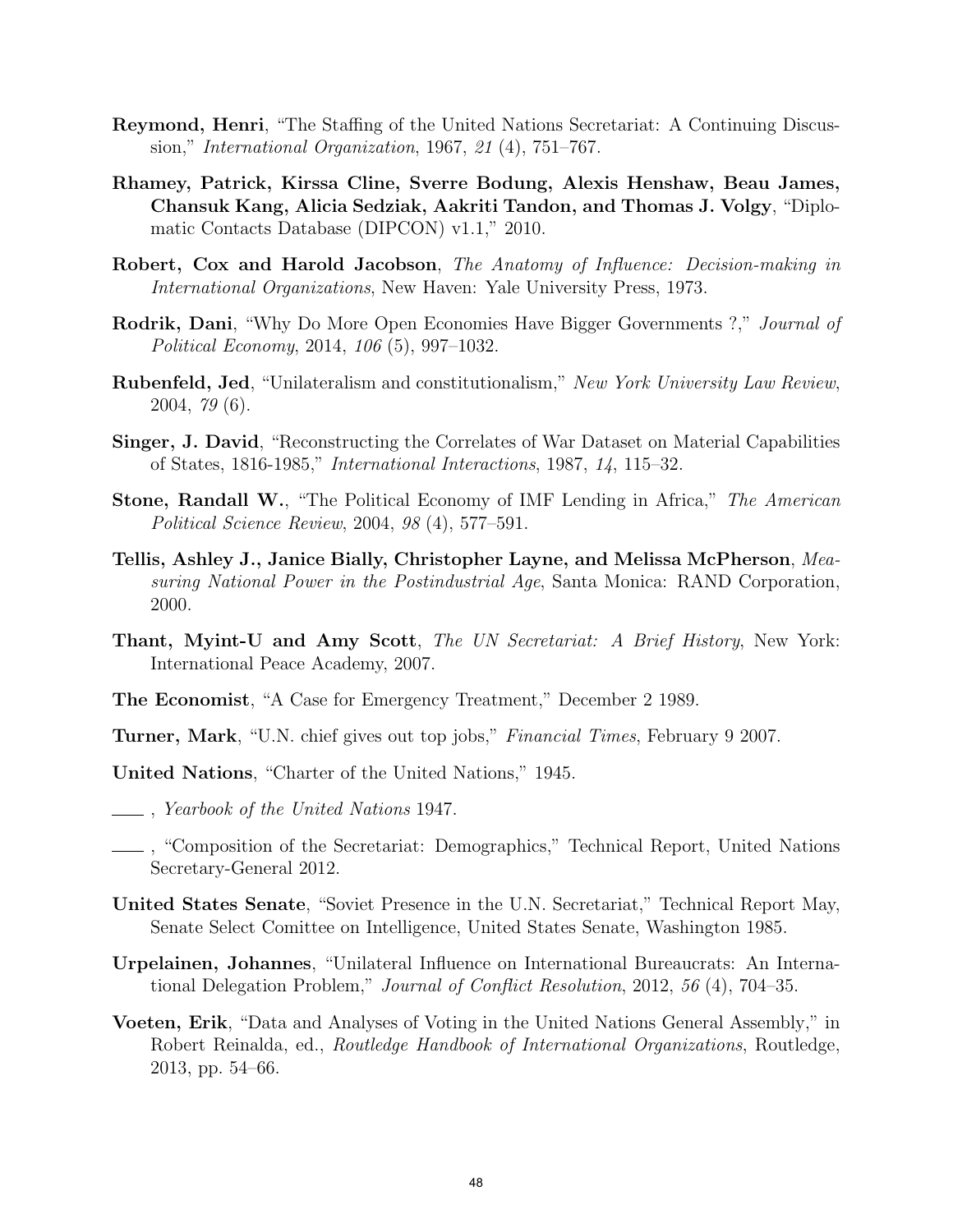Watt, Nicholas, "Lady Amos given top UN humanitarian affairs job," July 2010.

Wynes, M Deborah and Mohamed Mounir Zahran, "Transparency in the Selection and Appointment of Senior Managers in the United Nations Secretariat," Technical Report, United Nations: Joint Inspection Unit, Geneva 2011.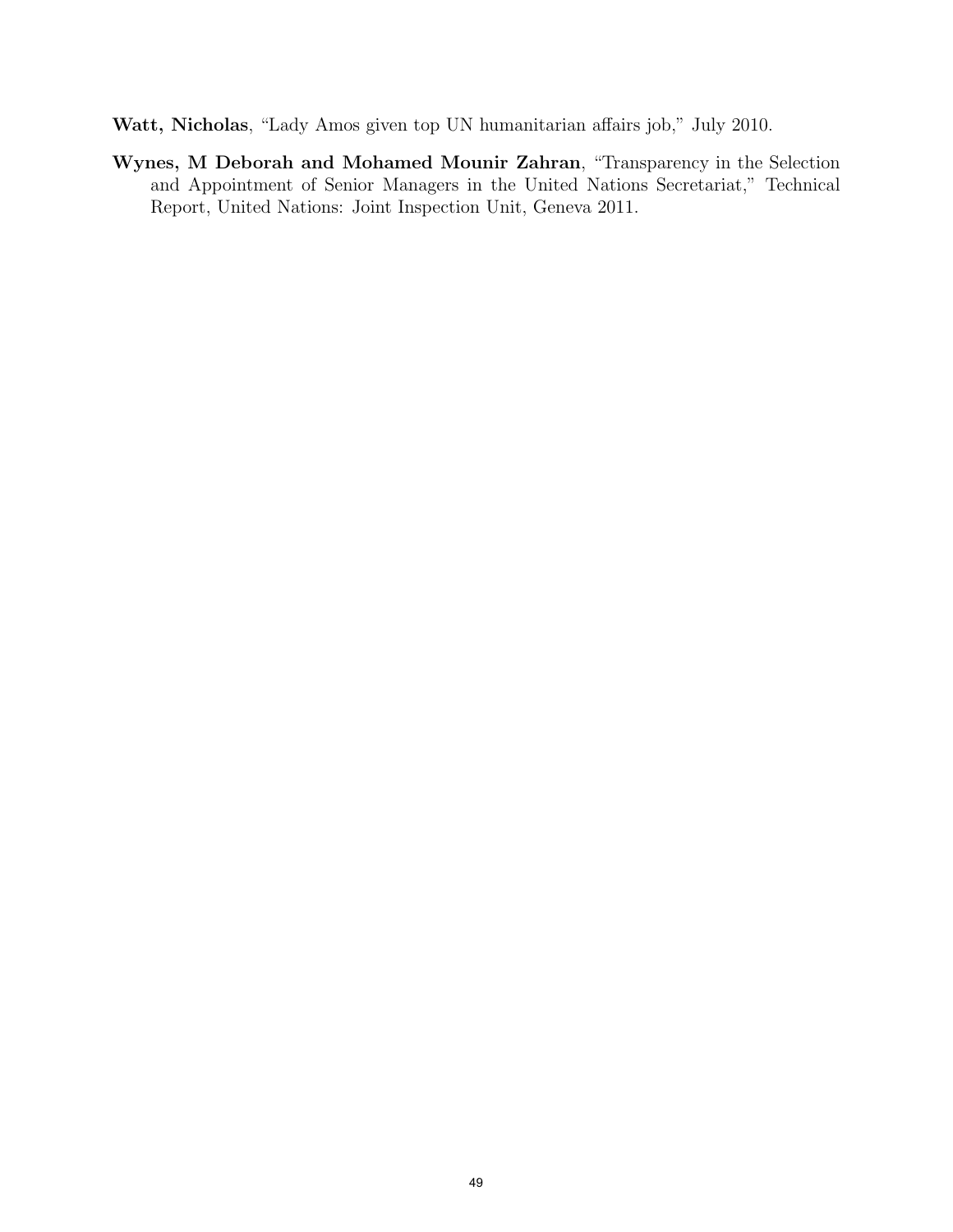## A Appendix

## Table A1

| Rank           | Country            | Share of positions |
|----------------|--------------------|--------------------|
| $\mathbf{1}$   | United States      | 0.1292             |
| $\overline{2}$ | United Kingdom     | 0.0581             |
| 3              | India              | 0.0447             |
| $\overline{4}$ | Sweden             | 0.0428             |
| $\overline{5}$ | Canada             | 0.0382             |
| 6              | France             | 0.0343             |
| $\overline{7}$ | Italy              | 0.0264             |
| 8              | Pakistan           | 0.0259             |
| 9              | Russian Federation | 0.0237             |
| 10             | Argentina          | 0.0224             |
| 12             | Finland            | 0.0206             |
| 13             | Japan              | 0.0206             |
| 14             | Norway             | 0.0180             |
| 15             | Ghana              | 0.0178             |
| 16             | Egypt              | 0.0173             |
| 17             | Chile              | 0.0161             |
| 18             | Germany            | 0.0158             |
| 19             | Australia          | 0.0150             |
| 20             | Denmark            | 0.0150             |
| 21             | Greece             | 0.0149             |
| 22             | Netherlands        | 0.0146             |
| 23             | Nigeria            | 0.0131             |
| 24             | <b>Brazil</b>      | 0.0131             |
| 25             | Sri Lanka          | 0.0125             |
| 26             | Taiwan             | 0.0122             |
| 27             | Switzerland        | 0.0118             |
| 28             | Austria            | 0.0117             |
| 29             | New Zealand        | 0.0114             |
| 30             | Ireland            | 0.0109             |
| 31             | Poland             | 0.0100             |
| 32             | Mexico             | 0.0091             |
| 33             | Peru               | 0.0091             |
| 34             | China              | 0.0086             |
| 35             | Philippines        | 0.0085             |
| 36             | Myanmar            | 0.0085             |
| 37             | Tunisia            | 0.0083             |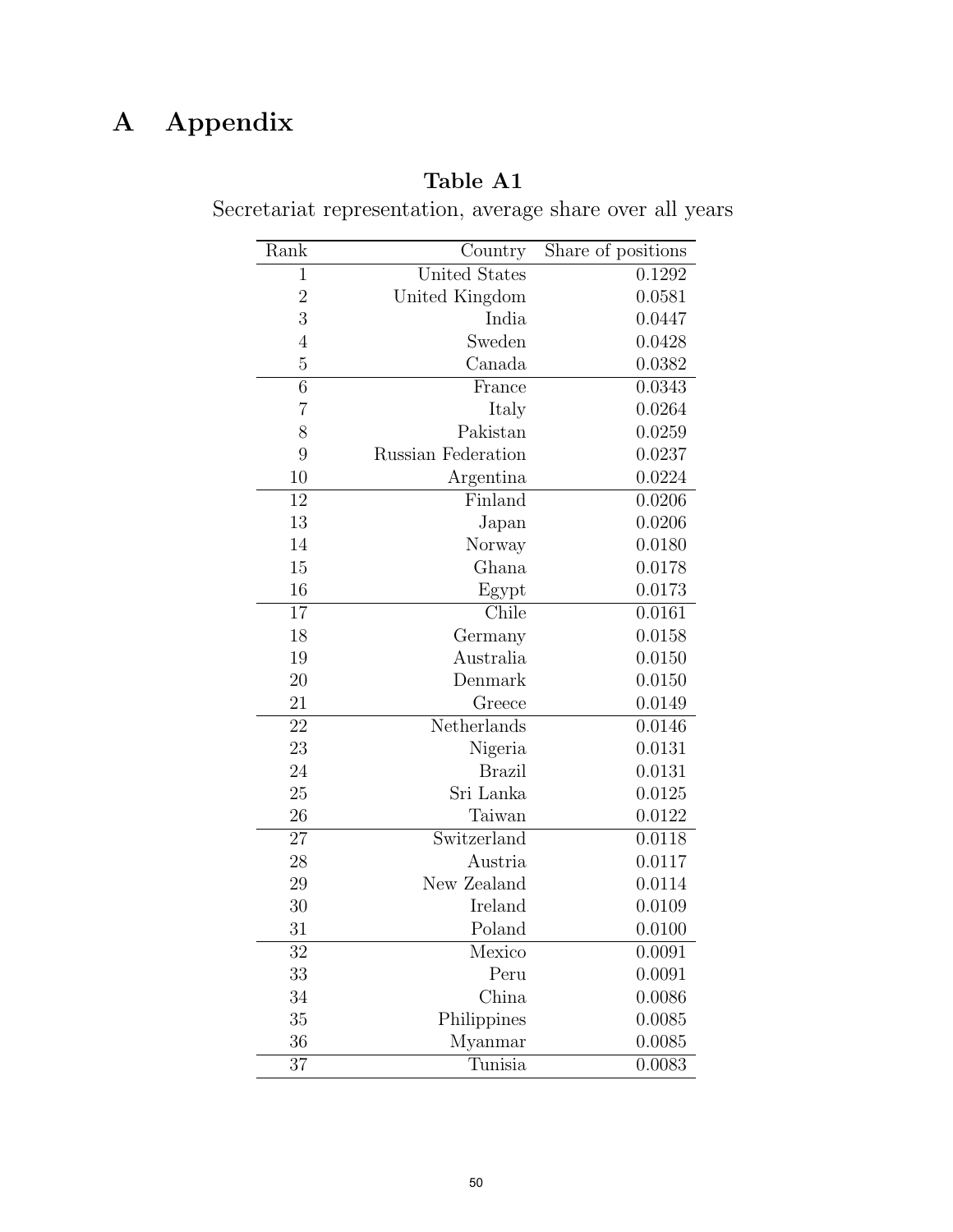## Table A1

| Rank            | Country        | Share of positions |
|-----------------|----------------|--------------------|
| 38              | Colombia       | 0.0082             |
| 39              | Iran           | 0.0072             |
| 40              | Algeria        | 0.0071             |
| 41              | Belgium        | 0.0070             |
| 42              | Senegal        | 0.0068             |
| 43              | Czech Republic | 0.0067             |
| 44              | Venezuela      | 0.0065             |
| 45              | South Africa   | 0.0060             |
| 46              | Sierra Leone   | 0.0056             |
| 47              | Cameroon       | 0.0055             |
| 48              | Indonesia      | 0.0055             |
| 49              | Uruguay        | 0.0053             |
| 50              | Burundi        | 0.0052             |
| 51              | Panama         | 0.0050             |
| $\overline{52}$ | Niger          | 0.0050             |
| 53              | Spain          | 0.0048             |
| 54              | Guatemala      | 0.0048             |
| 55              | Iraq           | 0.0047             |
| 56              | Jamaica        | 0.0047             |
| $\overline{57}$ | Somalia        | 0.0047             |
| 58              | Turkey         | 0.0045             |
| 59              | Jordan         | 0.0037             |
| 60              | Ecuador        | 0.0037             |
| 61              | Malaysia       | 0.0036             |
| 62              | Yemen          | 0.0035             |
| 63              | Korea, Rep.    | 0.0034             |
| 64              | Bangladesh     | 0.0032             |
| 65              | Burkina Faso   | 0.0032             |
| 66              | Sudan          | 0.0030             |
| 67              | Hungary        | 0.0029             |
| 68              | Tanzania       | 0.0029             |
| 69              | Nepal          | 0.0028             |
| 70              | Haiti          | 0.0028             |
| 71              | Costa Rica     | 0.0021             |
| 72              | Syria          | 0.0020             |
| 73              | Singapore      | 0.0020             |
| 74              | Mali           | 0.0018             |
| 75              | Uganda         | 0.0017             |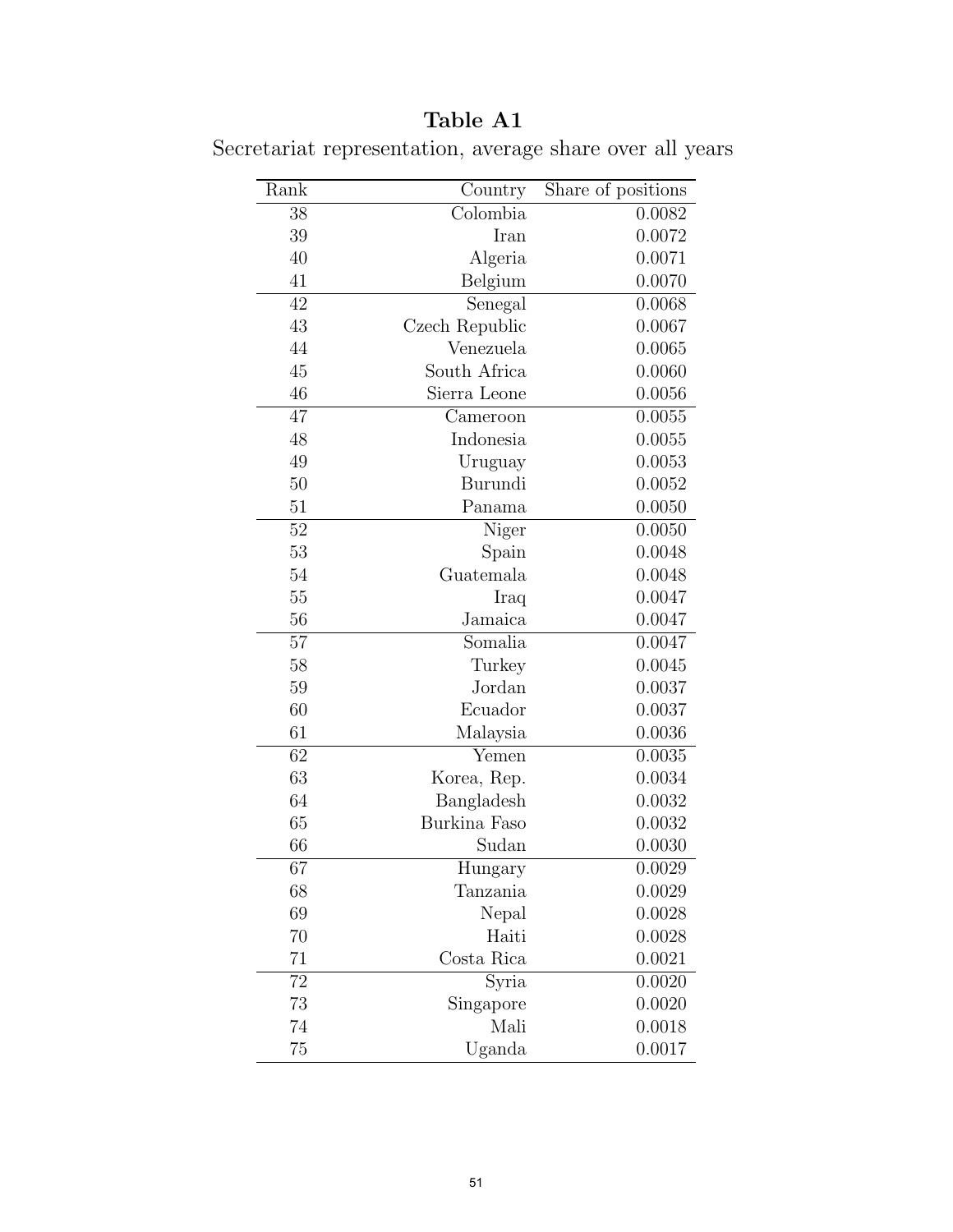## Table A1

| Rank | Country                  | Share of positions |
|------|--------------------------|--------------------|
| 76   | Portugal                 | 0.0016             |
| 77   | Bolivia                  | 0.0015             |
| 78   | <b>Botswana</b>          | 0.0015             |
| 79   | Bulgaria                 | 0.0014             |
| 80   | Saudi Arabia             | 0.0013             |
| 81   | Kenya                    | 0.0012             |
| 82   | Slovak Republic          | 0.0012             |
| 83   | Guinea                   | 0.0012             |
| 84   | Cuba                     | 0.0012             |
| 85   | Zimbabwe                 | 0.0011             |
| 86   | Lebanon                  | 0.0010             |
| 87   | Namibia                  | 0.0009             |
| 88   | Liberia                  | 0.0008             |
| 89   | Thailand                 | 0.0008             |
| 90   | El Salvador              | 0.0007             |
| 91   | Togo                     | 0.0005             |
| 92   | Ethiopia                 | 0.0005             |
| 93   | Chad                     | 0.0003             |
| 94   | Eritrea                  | 0.0003             |
| 95   | Lesotho                  | 0.0002             |
| 96   | Mozambique               | 0.0002             |
| 97   | Afghanistan              | 0.0000             |
| 97   | Angola                   | 0.0000             |
| 97   | Albania                  | 0.0000             |
| 97   | United Arab Emirates     | 0.0000             |
| 97   | Armenia                  | 0.0000             |
| 97   | Azerbaijan               | 0.0000             |
| 97   | Benin                    | 0.0000             |
| 97   | Bosnia And Herzegovina   | 0.0000             |
| 97   | <b>Belarus</b>           | 0.0000             |
| 97   | Central African Republic | 0.0000             |
| 97   | Cote D'Ivoire            | 0.0000             |
| 97   | Congo, Rep.              | 0.0000             |
| 97   | Dominican Republic       | 0.0000             |
| 97   | Estonia                  | 0.0000             |
| 97   | Georgia                  | 0.0000             |
| 97   | Honduras                 | 0.0000             |
| 97   | Croatia                  | 0.0000             |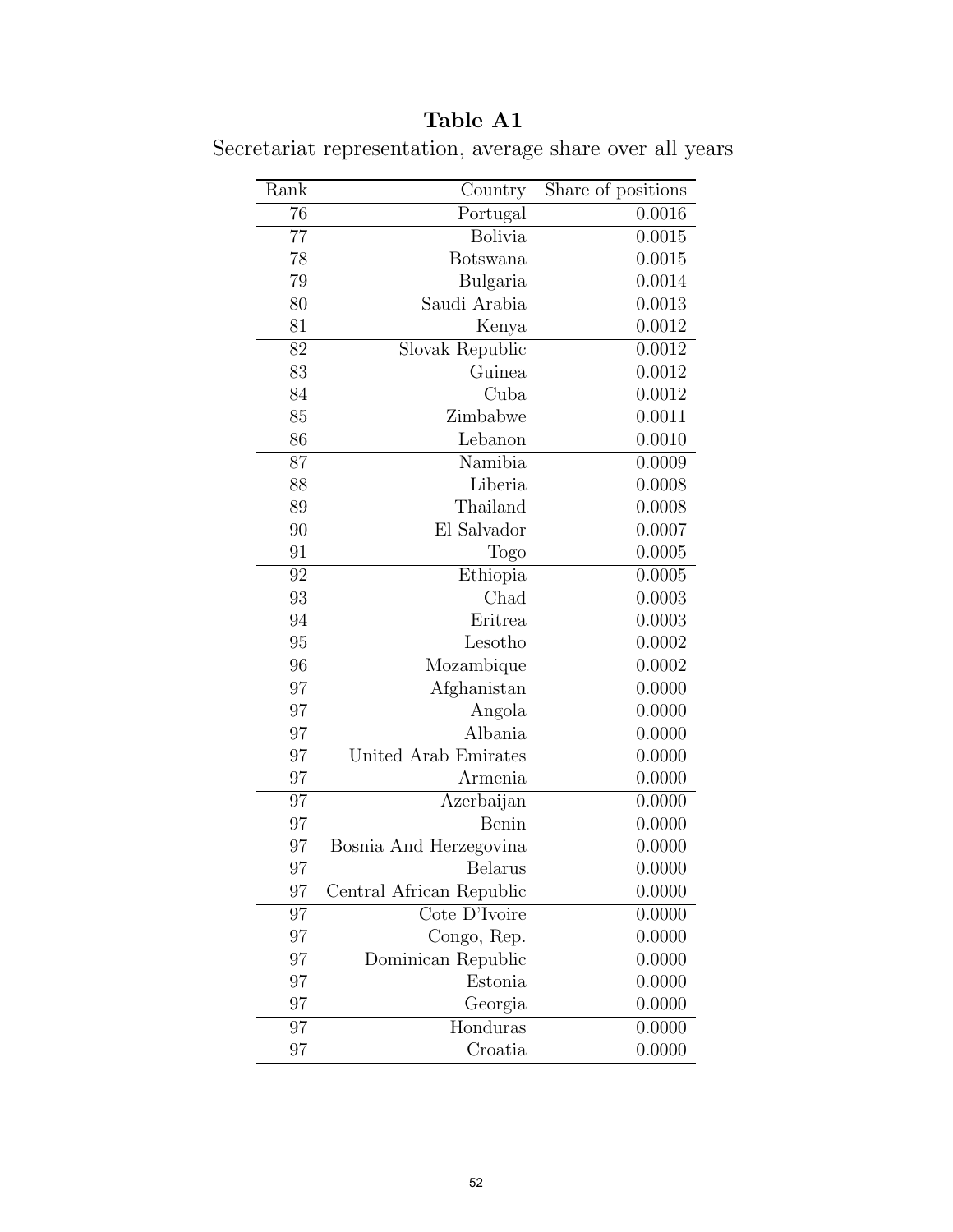## Table A1

| Rank | Country             | Share of positions |
|------|---------------------|--------------------|
| 97   | Israel              | 0.0000             |
| 97   | Kazakhstan          | 0.0000             |
| 97   | Kyrgyz Republic     | 0.0000             |
| 97   | Cambodia            | 0.0000             |
| 97   | Kosovo              | 0.0000             |
| 97   | Kuwait              | 0.0000             |
| 97   | Laos                | 0.0000             |
| 97   | Libya               | 0.0000             |
| 97   | Lithuania           | 0.0000             |
| 97   | Latvia              | 0.0000             |
| 97   | Morocco             | 0.0000             |
| 97   | Moldova             | 0.0000             |
| 97   | Madagascar          | 0.0000             |
| 97   | Macedonia           | 0.0000             |
| 97   | Mongolia            | 0.0000             |
| 97   | Mauritania          | 0.0000             |
| 97   | Malawi              | 0.0000             |
| 97   | Nicaragua           | 0.0000             |
| 97   | Oman                | 0.0000             |
| 97   | Papua New Guinea    | 0.0000             |
| 97   | Puerto Rico         | 0.0000             |
| 97   | Korea, Dem. Rep.    | 0.0000             |
| 97   | Paraguay            | 0.0000             |
| 97   | Romania             | 0.0000             |
| 97   | Rwanda              | 0.0000             |
| 97   | Serbia              | 0.0000             |
| 97   | Slovenia            | 0.0000             |
| 97   | Tajikistan          | 0.0000             |
| 97   | Turkmenistan        | 0.0000             |
| 97   | Trinidad And Tobago | 0.0000             |
| 97   | Ukraine             | 0.0000             |
| 97   | Uzbekistan          | 0.0000             |
| 97   | Vietnam             | 0.0000             |
| 97   | West Bank And Gaza  | 0.0000             |
| 97   | Congo, Dem. Rep.    | 0.0000             |
| 97   | Zambia              | 0.0000             |